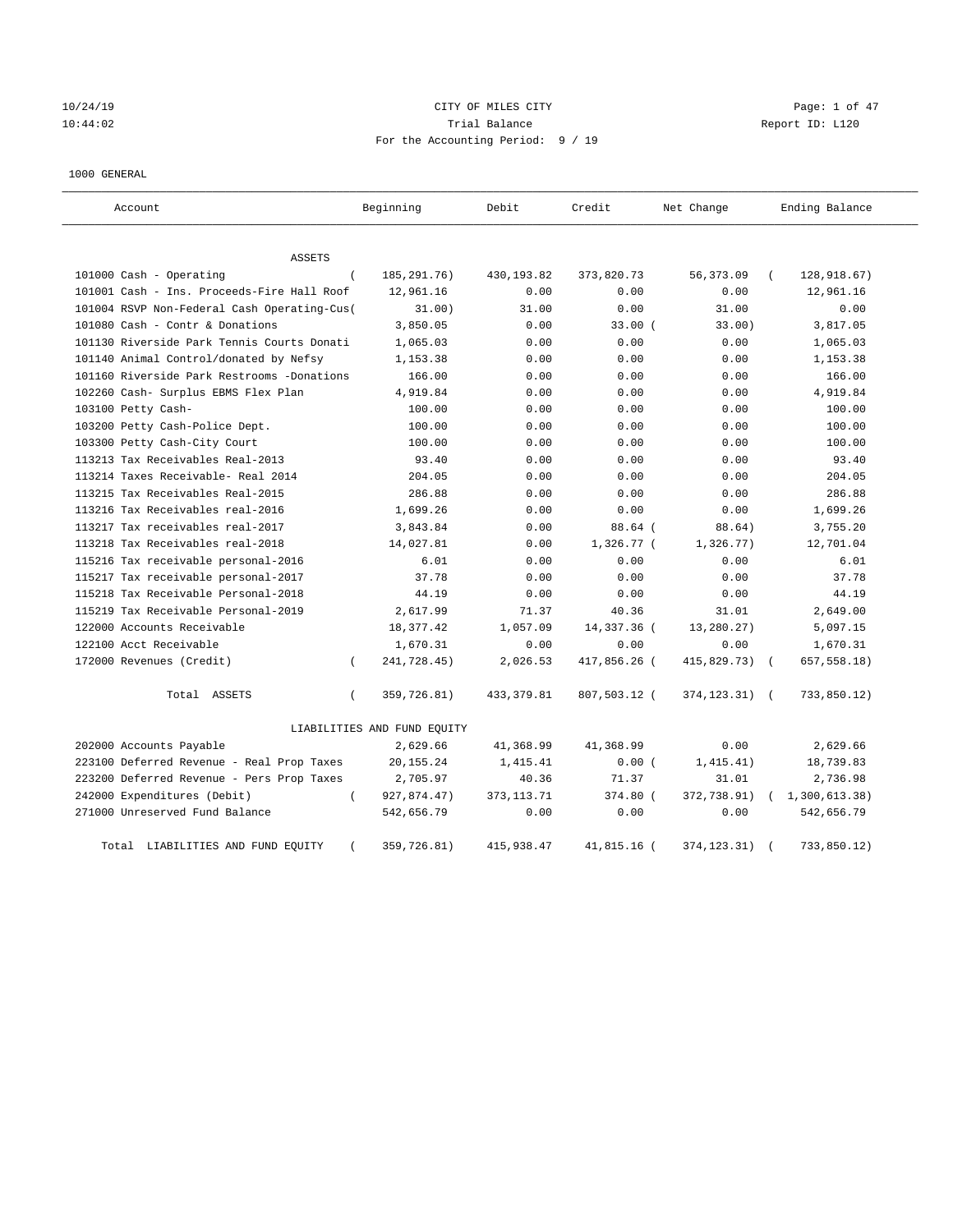# 10/24/19 CITY OF MILES CITY CHARGES CITY CONTROL Page: 2 of 47 10:44:02 Report ID: L120 For the Accounting Period: 9 / 19

### 2220 LIBRARY

| Account                                    | Beginning                   | Debit     | Credit      | Net Change   | Ending Balance |
|--------------------------------------------|-----------------------------|-----------|-------------|--------------|----------------|
| ASSETS                                     |                             |           |             |              |                |
| 101000 Cash - Operating                    | 37, 421.45                  | 25,697.45 | 24,857.04   | 840.41       | 38,261.86      |
| 101032 Cash- Library Board of Trustees Mul | 1,046.45                    | 454.39    | 0.00        | 454.39       | 1,500.84       |
| 103000 Petty Cash                          | 75.00                       | 0.00      | 0.00        | 0.00         | 75.00          |
| 172000 Revenues (Credit)                   | 52, 122, 75)                | 0.00      | 26,151.84 ( | 26,151.84) ( | 78, 274.59)    |
| Total ASSETS                               | 13,579.85)                  | 26,151.84 | 51,008.88 ( | 24,857.04) ( | 38,436.89)     |
|                                            | LIABILITIES AND FUND EQUITY |           |             |              |                |
| 202000 Accounts Payable                    | 0.00                        | 2,567.56  | 2,567.56    | 0.00         | 0.00           |
| 242000 Expenditures (Debit)                | 55, 151, 46)                | 24,857.04 | 0.00(       | 24,857.04) ( | 80,008.50)     |
| 271000 Unreserved Fund Balance             | 41,571.61                   | 0.00      | 0.00        | 0.00         | 41,571.61      |
| LIABILITIES AND FUND EQUITY<br>Total       | 13,579.85)<br>$\epsilon$    | 27,424.60 | 2,567.56 (  | 24,857.04) ( | 38,436.89)     |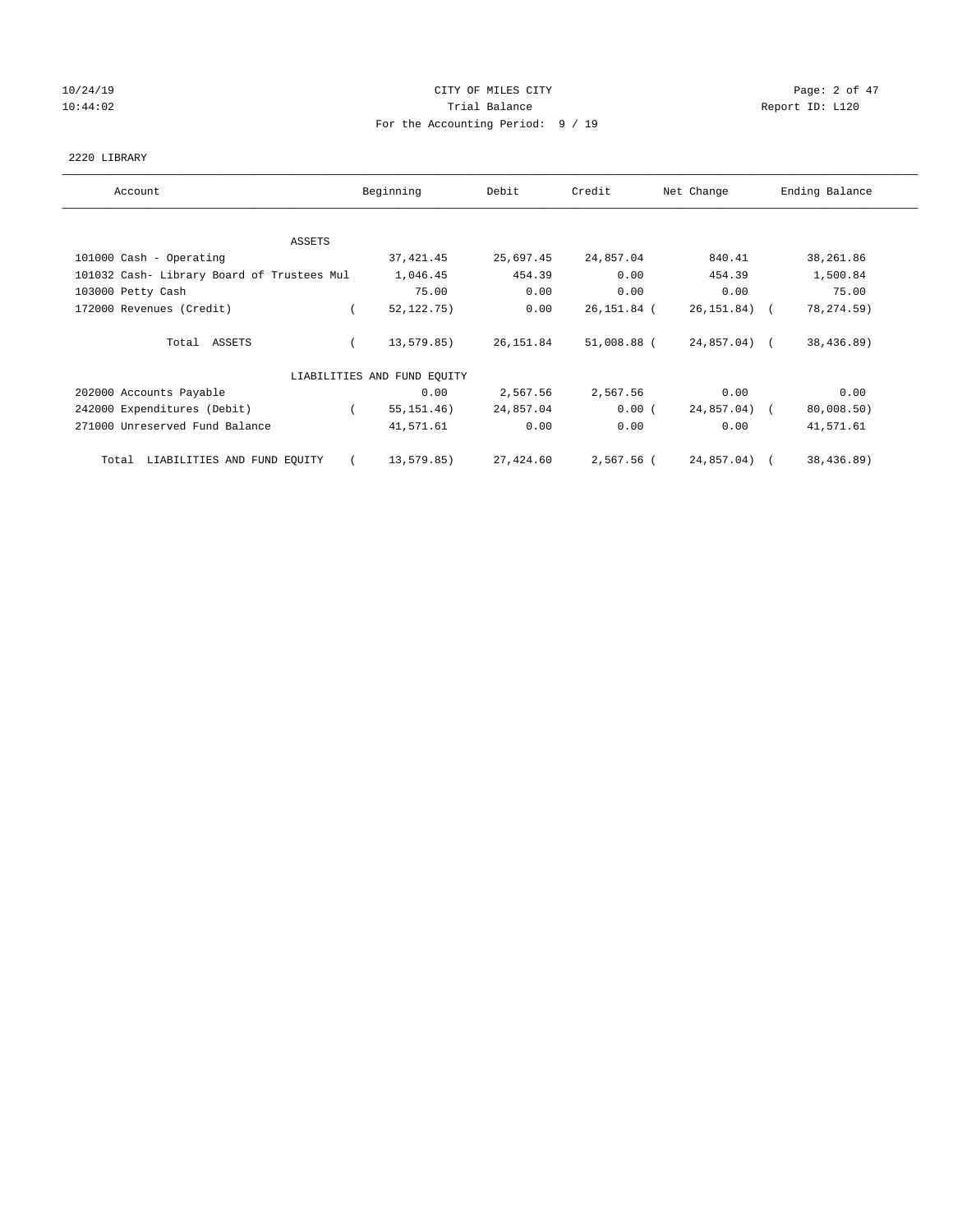# 10/24/19 CITY OF MILES CITY CHARGES CITY CONTROL Page: 3 of 47 10:44:02 Report ID: L120 For the Accounting Period: 9 / 19

### 2260 EMERGENCY DISASTER

| Account                                     | Beginning                   | Debit | Credit    | Net Change | Ending Balance |
|---------------------------------------------|-----------------------------|-------|-----------|------------|----------------|
| ASSETS                                      |                             |       |           |            |                |
| 101000 Cash - Operating                     | 166.27                      | 15.48 | 0.75      | 14.73      | 181.00         |
| 113218 Tax Receivables real-2018            | 133.86)                     | 0.00  | $13.94$ ( | $13.94)$ ( | 147.80)        |
| 115219 Tax Receivable Personal-2019         | 21.32)                      | 0.75  | 0.42      | 0.33       | 20.99)         |
| 172000 Revenues (Credit)                    | 166.86)                     | 0.75  | $15.48$ ( | $14.73)$ ( | 181.59)        |
| Total ASSETS                                | 155.77)                     | 16.98 | $30.59$ ( | $13.61)$ ( | 169.38)        |
|                                             | LIABILITIES AND FUND EQUITY |       |           |            |                |
| 223100 Deferred Revenue - Real Prop Taxes ( | 133.86)                     | 13.94 | 0.00(     | $13.94)$ ( | 147.80)        |
| 223200 Deferred Revenue - Pers Prop Taxes ( | 21.32)                      | 0.42  | 0.75      | 0.33       | 20.99)         |
| 271000 Unreserved Fund Balance              | 0.59)                       | 0.00  | 0.00      | 0.00       | 0.59)          |
| LIABILITIES AND FUND EQUITY<br>Total        | 155.77                      | 14.36 | 0.75(     | 13.61)     | 169.38)        |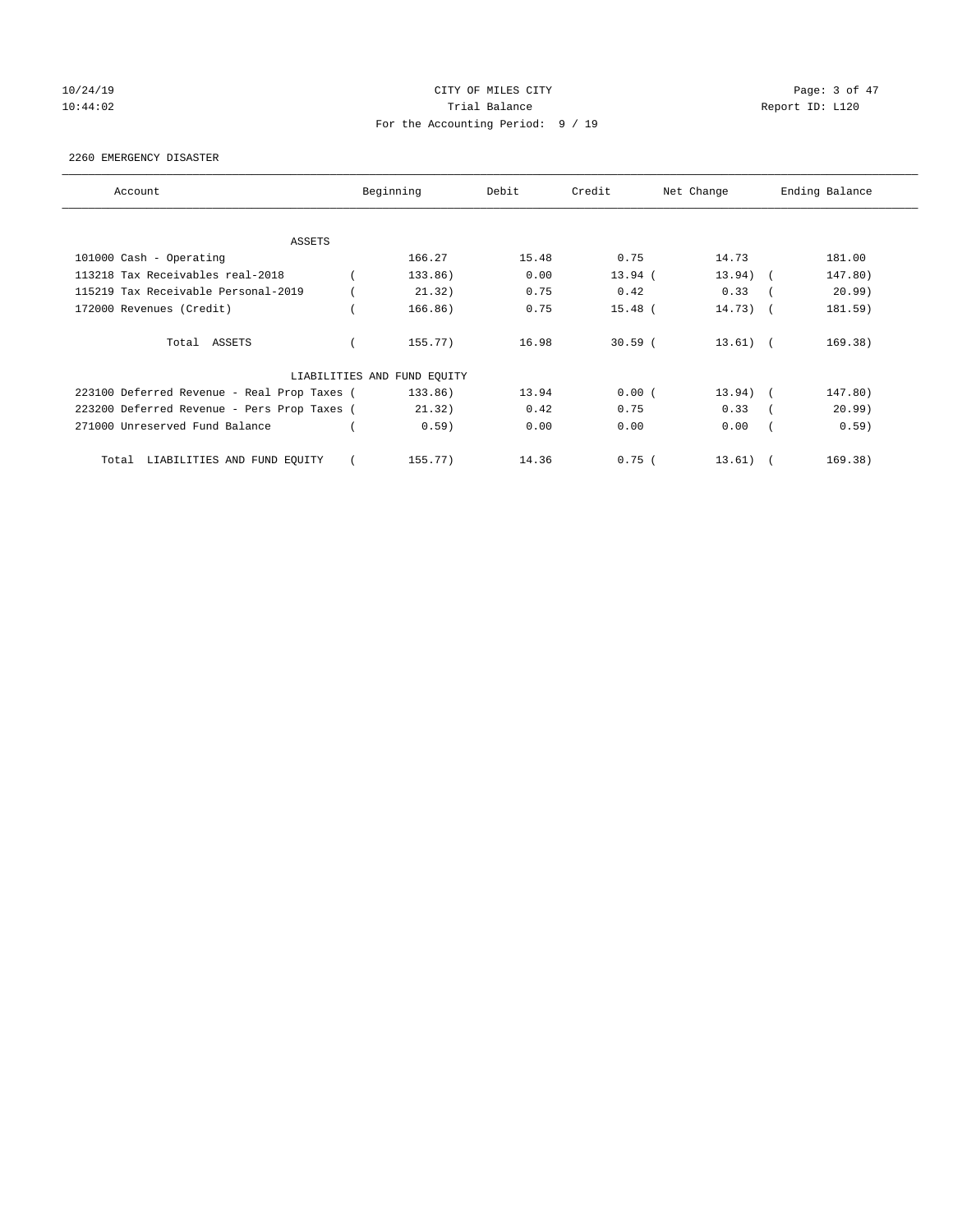| 10/24/19 |  |
|----------|--|
| 10:44:02 |  |

### CITY OF MILES CITY **CHANGE CITY** Page: 4 of 47 Prial Balance **Report ID:** L120 For the Accounting Period: 9 / 19

### 2270 Health

| Account                              | Beginning                   | Debit | Credit | Net Change | Ending Balance |
|--------------------------------------|-----------------------------|-------|--------|------------|----------------|
|                                      |                             |       |        |            |                |
|                                      | ASSETS                      |       |        |            |                |
| 101000 Cash - Operating              | 9,171.88                    | 0.00  | 0.00   | 0.00       | 9,171.88       |
| Total ASSETS                         | 9,171.88                    | 0.00  | 0.00   | 0.00       | 9,171.88       |
|                                      | LIABILITIES AND FUND EQUITY |       |        |            |                |
| 271000 Unreserved Fund Balance       | 9,171.88                    | 0.00  | 0.00   | 0.00       | 9,171.88       |
|                                      |                             |       |        |            |                |
| LIABILITIES AND FUND EQUITY<br>Total | 9,171.88                    | 0.00  | 0.00   | 0.00       | 9,171.88       |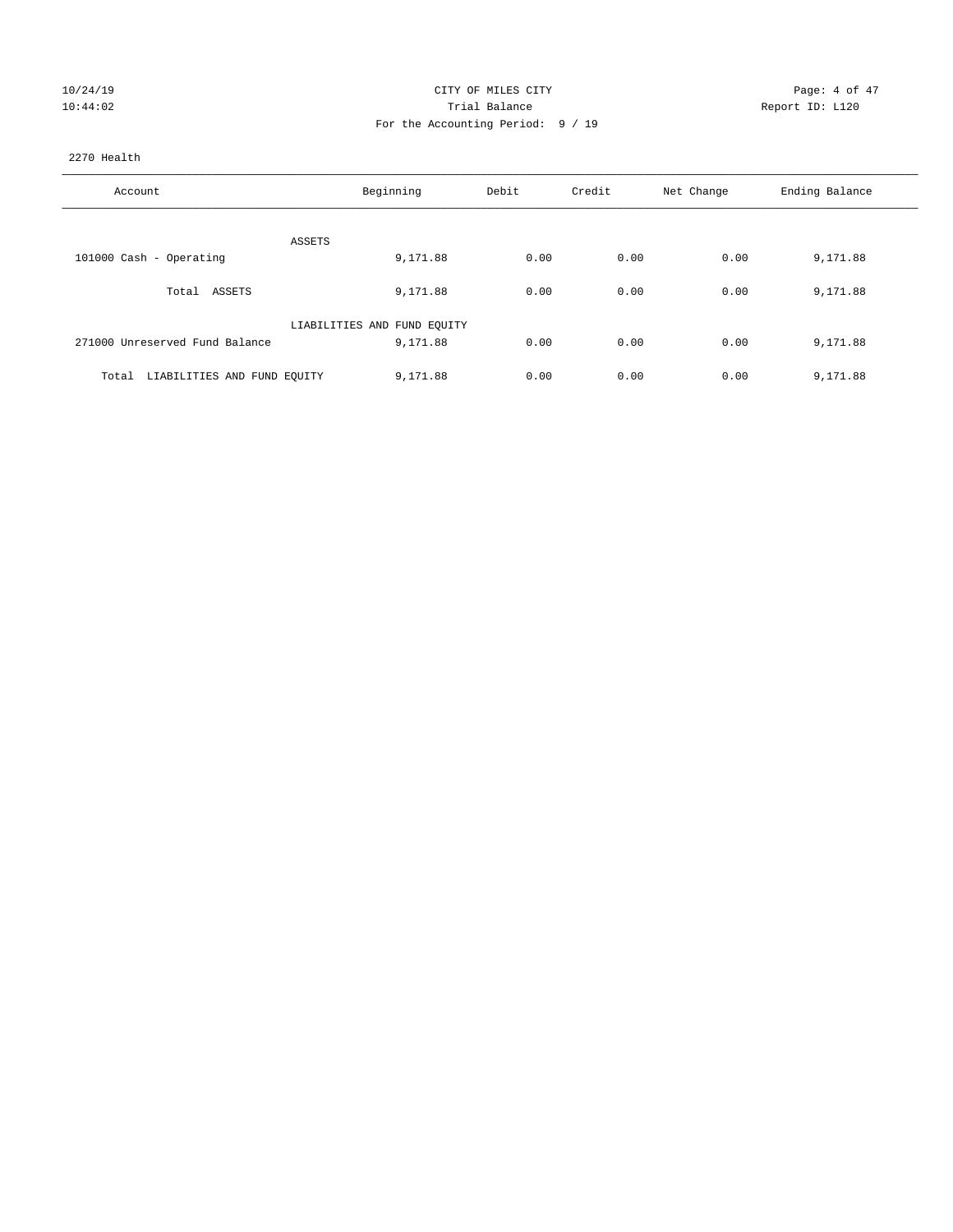# 10/24/19 CITY OF MILES CITY CHANNEL CITY CHANNEL CONTROLLER Page: 5 of 47 10:44:02 Report ID: L120 For the Accounting Period: 9 / 19

#### 2310 TIFD-Downtown

| Account                                   | Beginning                   | Debit  | Credit     | Net Change  | Ending Balance |
|-------------------------------------------|-----------------------------|--------|------------|-------------|----------------|
| <b>ASSETS</b>                             |                             |        |            |             |                |
| 101000 Cash - Operating                   | 63, 163. 43                 | 54.24  | $153.24$ ( | 99.00       | 63,064.43      |
| 113170 Deferred revenue                   | 165.24                      | 0.00   | 0.00       | 0.00        | 165.24         |
| 113218 Tax Receivables real-2018          | 915.34                      | 0.00   | 0.00       | 0.00        | 915.34         |
| 115180 Deferred revenue-audit             | 1.46                        | 0.00   | 0.00       | 0.00        | 1.46           |
| 115219 Tax Receivable Personal-2019       | 209.86                      | 0.00   | 0.00       | 0.00        | 209.86         |
| 172000 Revenues (Credit)                  | 371.02)                     | 0.00   | 54.24(     | $54.24)$ (  | 425.26)        |
| Total ASSETS                              | 64,084.31                   | 54.24  | $207.48$ ( | 153.24)     | 63,931.07      |
|                                           | LIABILITIES AND FUND EQUITY |        |            |             |                |
| 202000 Accounts Payable                   | 0.00                        | 153.24 | 153.24     | 0.00        | 0.00           |
| 223100 Deferred Revenue - Real Prop Taxes | 1,080.58                    | 0.00   | 0.00       | 0.00        | 1,080.58       |
| 223200 Deferred Revenue - Pers Prop Taxes | 211.32                      | 0.00   | 0.00       | 0.00        | 211.32         |
| 242000 Expenditures (Debit)               | 498.04)                     | 153.24 | 0.00(      | $153.24)$ ( | 651.28)        |
| 271000 Unreserved Fund Balance            | 63,290.45                   | 0.00   | 0.00       | 0.00        | 63,290.45      |
| LIABILITIES AND FUND EQUITY<br>Total      | 64,084.31                   | 306.48 | $153.24$ ( | 153.24)     | 63,931.07      |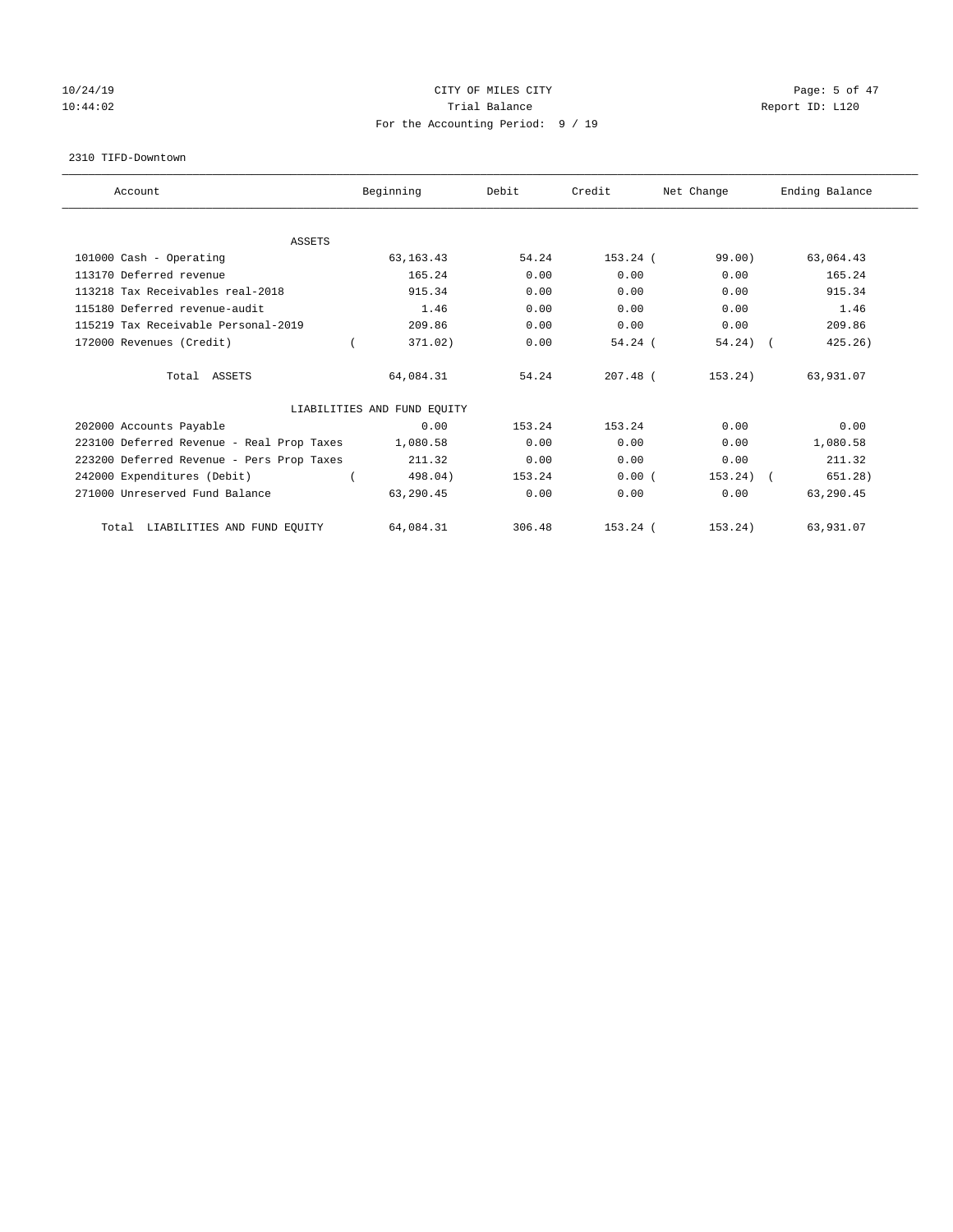# 10/24/19 CITY OF MILES CITY CHARGES CONSTRUCTED Page: 6 of 47 10:44:02 Trial Balance Report ID: L120 For the Accounting Period: 9 / 19

### 2350 Local Government/Study Commission

| Account                                   | Beginning                   | Debit | Credit | Net Change | Ending Balance |
|-------------------------------------------|-----------------------------|-------|--------|------------|----------------|
| ASSETS                                    |                             |       |        |            |                |
| 101000 Cash - Operating                   | 0.47                        | 0.00  | 0.00   | 0.00       | 0.47           |
| 113214 Taxes Receivable- Real 2014        | 0.97                        | 0.00  | 0.00   | 0.00       | 0.97           |
| 113215 Tax Receivables Real-2015          | 1.62                        | 0.00  | 0.00   | 0.00       | 1.62           |
| 115216 Tax receivable personal-2016       | 0.02                        | 0.00  | 0.00   | 0.00       | 0.02           |
| 172000 Revenues (Credit)                  | 0.47)                       | 0.00  | 0.00   | 0.00       | 0.47)          |
| Total ASSETS                              | 2.61                        | 0.00  | 0.00   | 0.00       | 2.61           |
|                                           | LIABILITIES AND FUND EQUITY |       |        |            |                |
| 223100 Deferred Revenue - Real Prop Taxes | 2.59                        | 0.00  | 0.00   | 0.00       | 2.59           |
| 223200 Deferred Revenue - Pers Prop Taxes | 0.02                        | 0.00  | 0.00   | 0.00       | 0.02           |
| LIABILITIES AND FUND EQUITY<br>Total      | 2.61                        | 0.00  | 0.00   | 0.00       | 2.61           |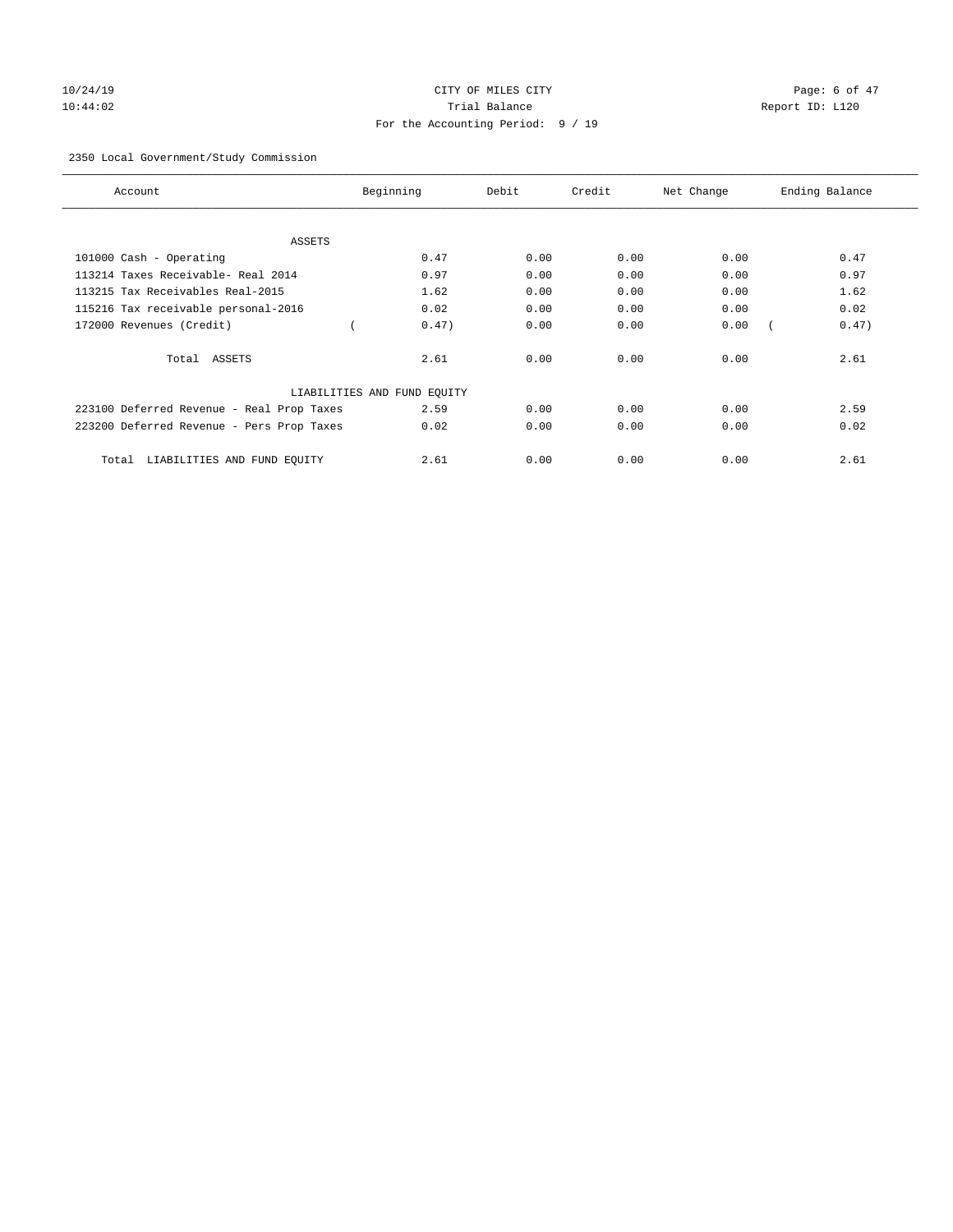# 10/24/19 CITY OF MILES CITY CHECK CITY CONTROL Page: 7 of 47 10:44:02 Report ID: L120 For the Accounting Period: 9 / 19

2372 Permissive Medical Levy

| Account                                   | Beginning                   | Debit  | Credit      | Net Change | Ending Balance |
|-------------------------------------------|-----------------------------|--------|-------------|------------|----------------|
|                                           |                             |        |             |            |                |
| <b>ASSETS</b>                             |                             |        |             |            |                |
| 101000 Cash - Operating                   | 2,164.33                    | 186.50 | 8.99        | 177.51     | 2,341.84       |
| 113211 Taxes Receivable - Real 2011       | 0.14                        | 0.00   | 0.00        | 0.00       | 0.14           |
| 113213 Tax Receivables Real-2013          | 9.28                        | 0.00   | 0.00        | 0.00       | 9.28           |
| 113214 Taxes Receivable- Real 2014        | 22.40                       | 0.00   | 0.00        | 0.00       | 22.40          |
| 113215 Tax Receivables Real-2015          | 31.52                       | 0.00   | 0.00        | 0.00       | 31.52          |
| 113216 Tax Receivables real-2016          | 193.10                      | 0.00   | 0.00        | 0.00       | 193.10         |
| 113217 Tax receivables real-2017          | 450.31                      | 0.00   | $10.38$ $($ | 10.38)     | 439.93         |
| 113218 Tax Receivables real-2018          | 2,267.01                    | 0.00   | $167.13$ (  | 167.13)    | 2,099.88       |
| 115216 Tax receivable personal-2016       | 0.64                        | 0.00   | 0.00        | 0.00       | 0.64           |
| 115217 Tax receivable personal-2017       | 4.27                        | 0.00   | 0.00        | 0.00       | 4.27           |
| 115218 Tax Receivable Personal-2018       | 5.18                        | 0.00   | 0.00        | 0.00       | 5.18           |
| 115219 Tax Receivable Personal-2019       | 329.77                      | 8.99   | 5.09        | 3.90       | 333.67         |
| 172000 Revenues (Credit)                  | 2, 164.71)                  | 8.99   | 186.50 (    | 177.51)    | 2,342.22)      |
| Total ASSETS                              | 3, 313. 24                  | 204.48 | 378.09 (    | 173.61)    | 3,139.63       |
|                                           | LIABILITIES AND FUND EQUITY |        |             |            |                |
| 223100 Deferred Revenue - Real Prop Taxes | 2,973.76                    | 177.51 | 0.00(       | 177.51)    | 2,796.25       |
| 223200 Deferred Revenue - Pers Prop Taxes | 339.86                      | 5.09   | 8.99        | 3.90       | 343.76         |
| 271000 Unreserved Fund Balance            | 0.38)                       | 0.00   | 0.00        | 0.00       | 0.38)          |
| LIABILITIES AND FUND EQUITY<br>Total      | 3, 313. 24                  | 182.60 | 8.99(       | 173.61)    | 3,139.63       |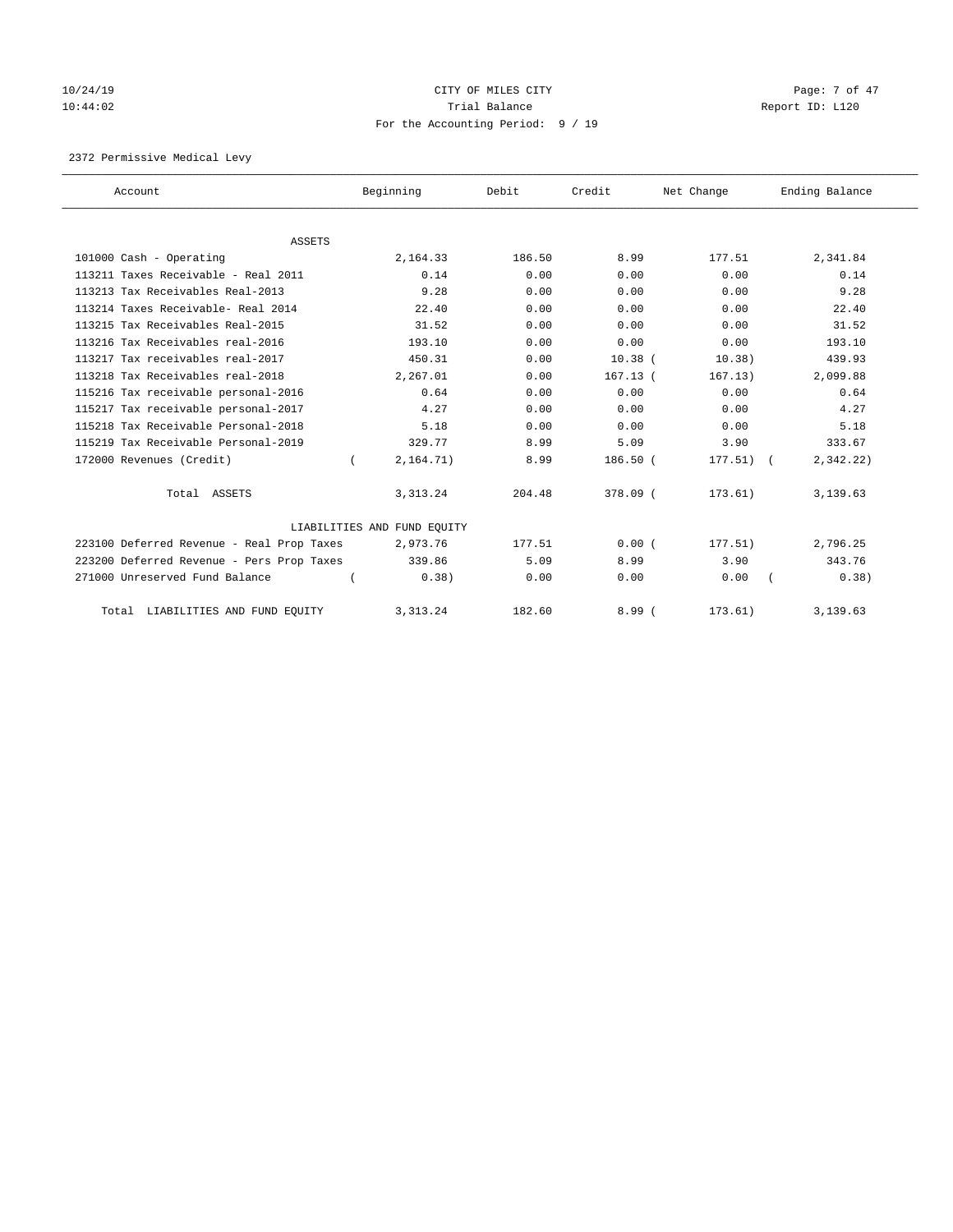# 10/24/19 CITY OF MILES CITY CHARGES CITY CHARGES AND Page: 8 of 47 10:44:02 Report ID: L120 For the Accounting Period: 9 / 19

2390 DRUG FORFEITURE

| Account                              | Beginning                   | Debit | Credit | Net Change | Ending Balance |
|--------------------------------------|-----------------------------|-------|--------|------------|----------------|
| ASSETS                               |                             |       |        |            |                |
| 101000 Cash - Operating              | 1,600.00                    | 0.00  | 0.00   | 0.00       | 1,600.00       |
| ASSETS<br>Total                      | 1,600.00                    | 0.00  | 0.00   | 0.00       | 1,600.00       |
|                                      | LIABILITIES AND FUND EQUITY |       |        |            |                |
| 271000 Unreserved Fund Balance       | 1,600.00                    | 0.00  | 0.00   | 0.00       | 1,600.00       |
| LIABILITIES AND FUND EQUITY<br>Total | 1,600.00                    | 0.00  | 0.00   | 0.00       | 1,600.00       |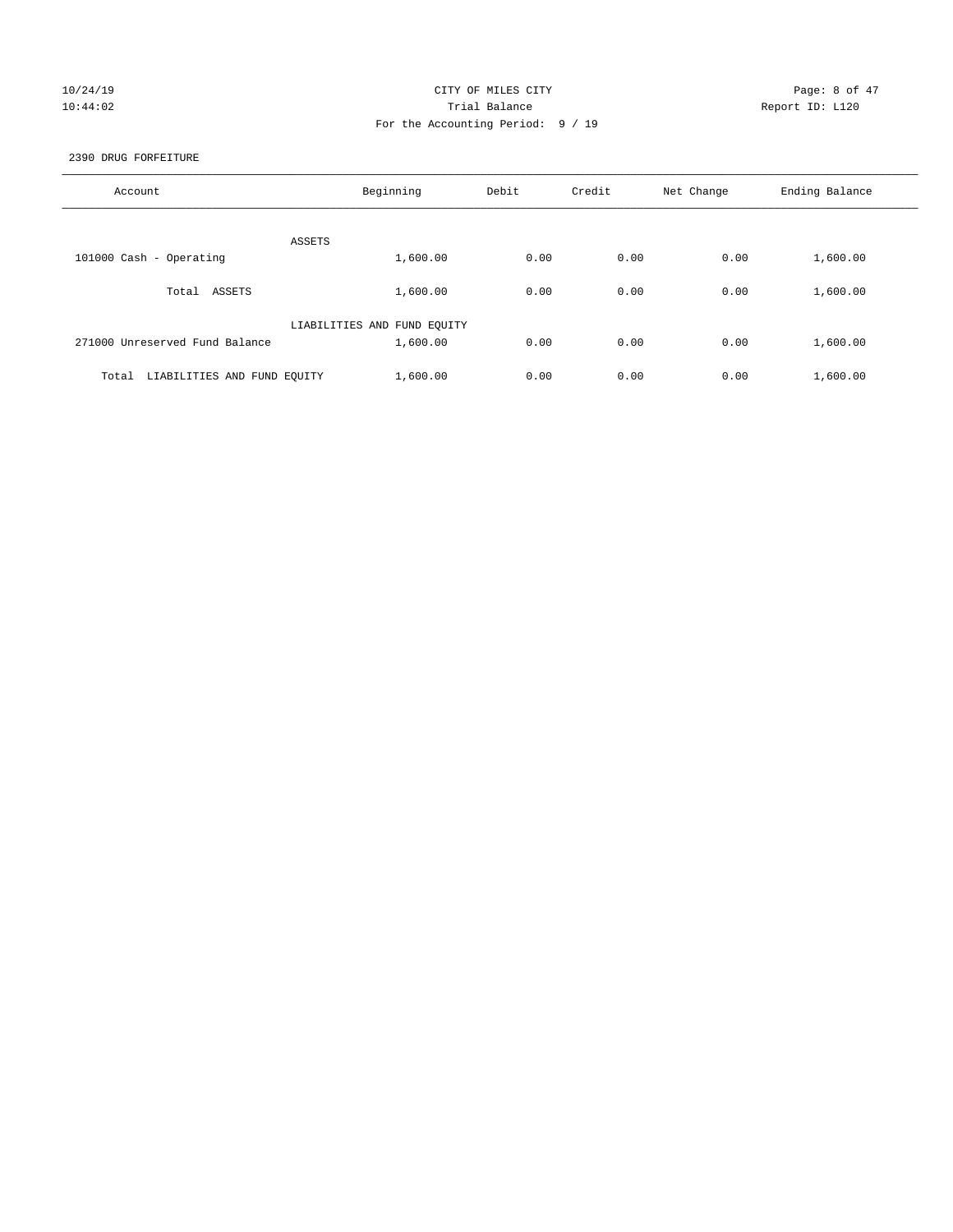# 10/24/19 CITY OF MILES CITY CHARGES CITY CONTROL Page: 9 of 47 10:44:02 Report ID: L120 For the Accounting Period: 9 / 19

### 2394 BUILDING CODE ENFORCEMENT

| Account                              |        | Beginning                   | Debit     | Credit      | Net Change     | Ending Balance |
|--------------------------------------|--------|-----------------------------|-----------|-------------|----------------|----------------|
|                                      |        |                             |           |             |                |                |
|                                      | ASSETS |                             |           |             |                |                |
| 101000 Cash - Operating              |        | 97,039.47                   | 18,216.80 | 14,856.58   | 3,360.22       | 100,399.69     |
| 172000 Revenues (Credit)             |        | 30,588.80)                  | 0.00      | 18,216.80 ( | $18, 216.80$ ( | 48,805.60)     |
| Total ASSETS                         |        | 66,450.67                   | 18,216.80 | 33,073.38 ( | 14,856.58)     | 51,594.09      |
|                                      |        | LIABILITIES AND FUND EQUITY |           |             |                |                |
| 202000 Accounts Payable              |        | 0.00                        | 12,539.96 | 12,539.96   | 0.00           | 0.00           |
| 242000 Expenditures (Debit)          |        | 32,820.83)                  | 14,856.58 | 0.00(       | 14,856.58) (   | 47,677.41)     |
| 271000 Unreserved Fund Balance       |        | 99,271.50                   | 0.00      | 0.00        | 0.00           | 99,271.50      |
| LIABILITIES AND FUND EQUITY<br>Total |        | 66,450.67                   | 27,396.54 | 12,539.96 ( | 14,856.58)     | 51,594.09      |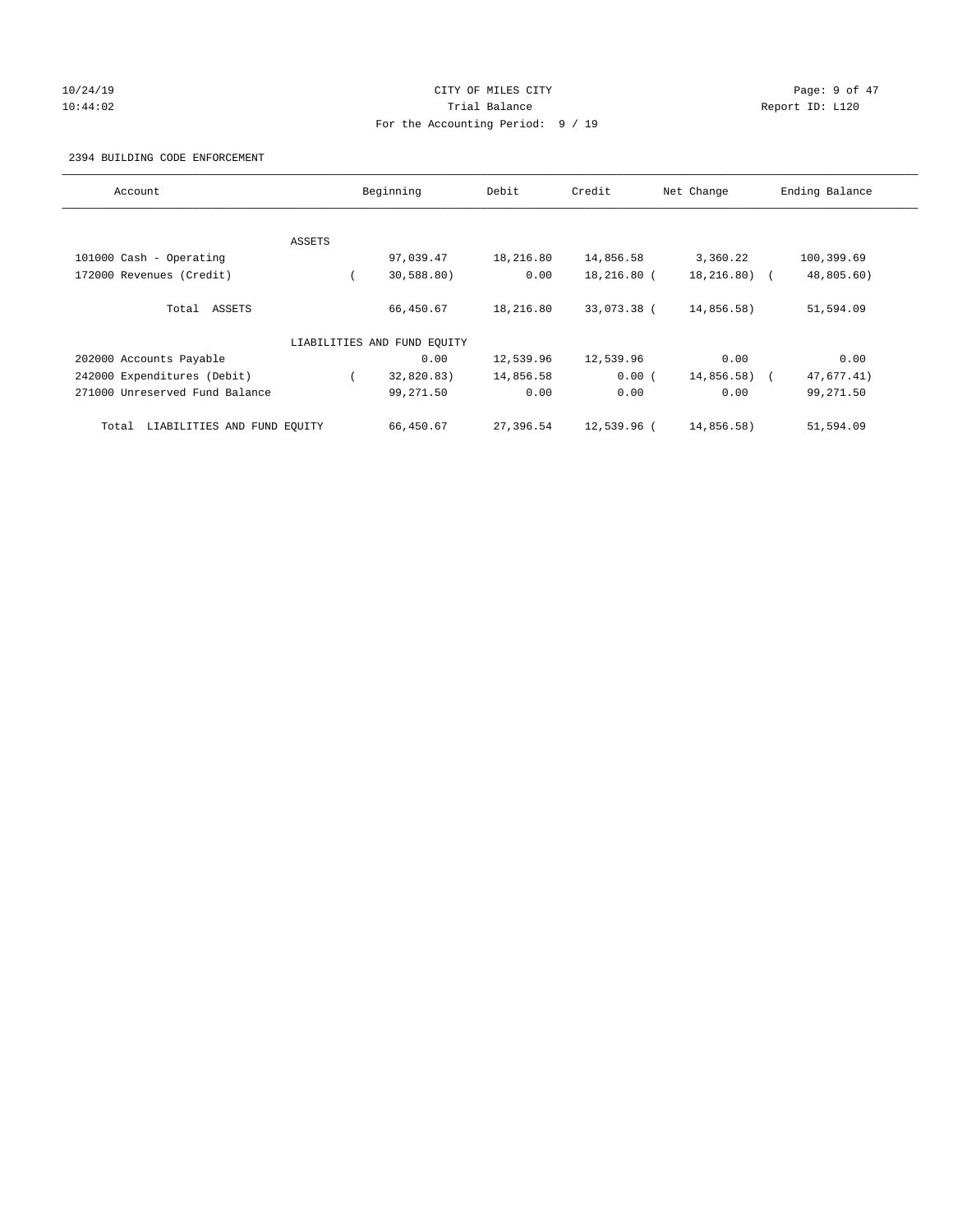# 10/24/19 CITY OF MILES CITY CHECK CITY Page: 10 of 47 10:44:02 Trial Balance Report ID: L120 For the Accounting Period: 9 / 19

2400 LTG M D#165-(Gen City)

| Account                                    | Beginning                   | Debit      | Credit      | Net Change   | Ending Balance |
|--------------------------------------------|-----------------------------|------------|-------------|--------------|----------------|
|                                            |                             |            |             |              |                |
| <b>ASSETS</b>                              |                             |            |             |              |                |
| 101000 Cash - Operating                    | 42,280.97                   | 281.59     | 14,578.08 ( | 14,296.49)   | 27,984.48      |
| 118140 Special Assessments Receivables-201 | 39.03                       | 0.00       | 0.00        | 0.00         | 39.03          |
| 118150 Special Assessments Receivables-201 | 40.74                       | 0.00       | 0.00        | 0.00         | 40.74          |
| 118160 Special Assessments Receivables-201 | 314.99                      | 0.00       | 0.00        | 0.00         | 314.99         |
| 118170 Special Assessments Receivables-201 | 1,176.95                    | 0.00       | $20.65$ (   | 20.65)       | 1,156.30       |
| 118180 Special Assessments Received-2018   | 2,763.34                    | 0.00       | $241.32$ (  | 241.32)      | 2,522.02       |
| 118190 Special Assessments Receivables-201 | 0.00                        | 175,341.96 | 0.00        | 175,341.96   | 175,341.96     |
| 172000 Revenues (Credit)                   | 3,611.58)                   | 0.00       | $281.59$ (  | $281.59$ (   | 3,893.17)      |
| Total ASSETS                               | 43,004.44                   | 175,623.55 | 15,121.64   | 160,501.91   | 203,506.35     |
|                                            | LIABILITIES AND FUND EQUITY |            |             |              |                |
| 202000 Accounts Payable                    | 0.00                        | 14,578.08  | 14,578.08   | 0.00         | 0.00           |
| 223000 Deferred Revenue/Uncollected Taxes  | 4,335.05                    | 261.97     | 175,341.96  | 175,079.99   | 179,415.04     |
| 242000 Expenditures (Debit)                | 33,933.60)                  | 14,578.08  | 0.00(       | 14,578.08) ( | 48,511.68)     |
| 271000 Unreserved Fund Balance             | 72,602.99                   | 0.00       | 0.00        | 0.00         | 72,602.99      |
| Total LIABILITIES AND FUND EQUITY          | 43,004.44                   | 29, 418.13 | 189,920.04  | 160,501.91   | 203,506.35     |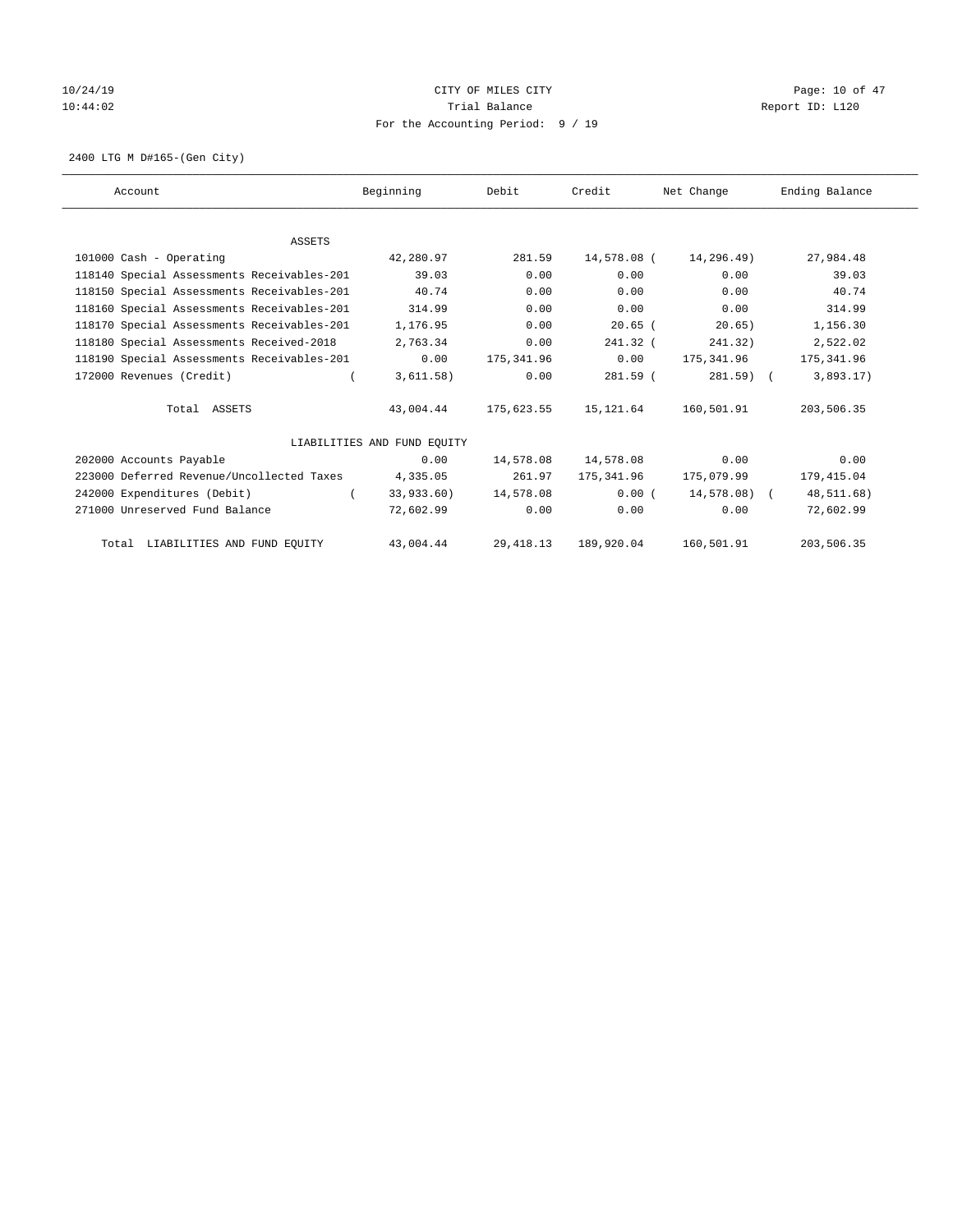# $10/24/19$  Page: 11 of 47 10:44:02 Report ID: L120 For the Accounting Period: 9 / 19

### 2420 LTG M D#167-(MilesAddn Etc)

| Account                                    | Beginning                   | Debit     | Credit     | Net Change     | Ending Balance |
|--------------------------------------------|-----------------------------|-----------|------------|----------------|----------------|
|                                            |                             |           |            |                |                |
| <b>ASSETS</b>                              |                             |           |            |                |                |
| 101000 Cash - Operating                    | 12,142.78                   | 0.00      | 1,825.84 ( | 1,825.84)      | 10,316.94      |
| 118170 Special Assessments Receivables-201 | 45.27                       | 0.00      | 0.00       | 0.00           | 45.27          |
| 118180 Special Assessments Received-2018   | 508.63                      | 0.00      | 0.00       | 0.00           | 508.63         |
| 118190 Special Assessments Receivables-201 | 0.00                        | 26,100.00 | 0.00       | 26,100.00      | 26,100.00      |
| 172000 Revenues (Credit)                   | 463.93)                     | 0.00      | 0.00       | 0.00           | 463.93)        |
| Total ASSETS                               | 12,232.75                   | 26,100.00 | 1,825.84   | 24, 274. 16    | 36,506.91      |
|                                            | LIABILITIES AND FUND EQUITY |           |            |                |                |
| 202000 Accounts Payable                    | 0.00                        | 1,825.84  | 1,825.84   | 0.00           | 0.00           |
| 223000 Deferred Revenue/Uncollected Taxes  | 553.90                      | 0.00      | 26,100.00  | 26,100.00      | 26,653.90      |
| 242000 Expenditures (Debit)                | 5,120.95)                   | 1,825.84  | 0.00(      | $1,825.84$ ) ( | 6,946.79)      |
| 271000 Unreserved Fund Balance             | 16,799.80                   | 0.00      | 0.00       | 0.00           | 16,799.80      |
| Total LIABILITIES AND FUND EQUITY          | 12,232.75                   | 3,651.68  | 27,925.84  | 24, 274. 16    | 36,506.91      |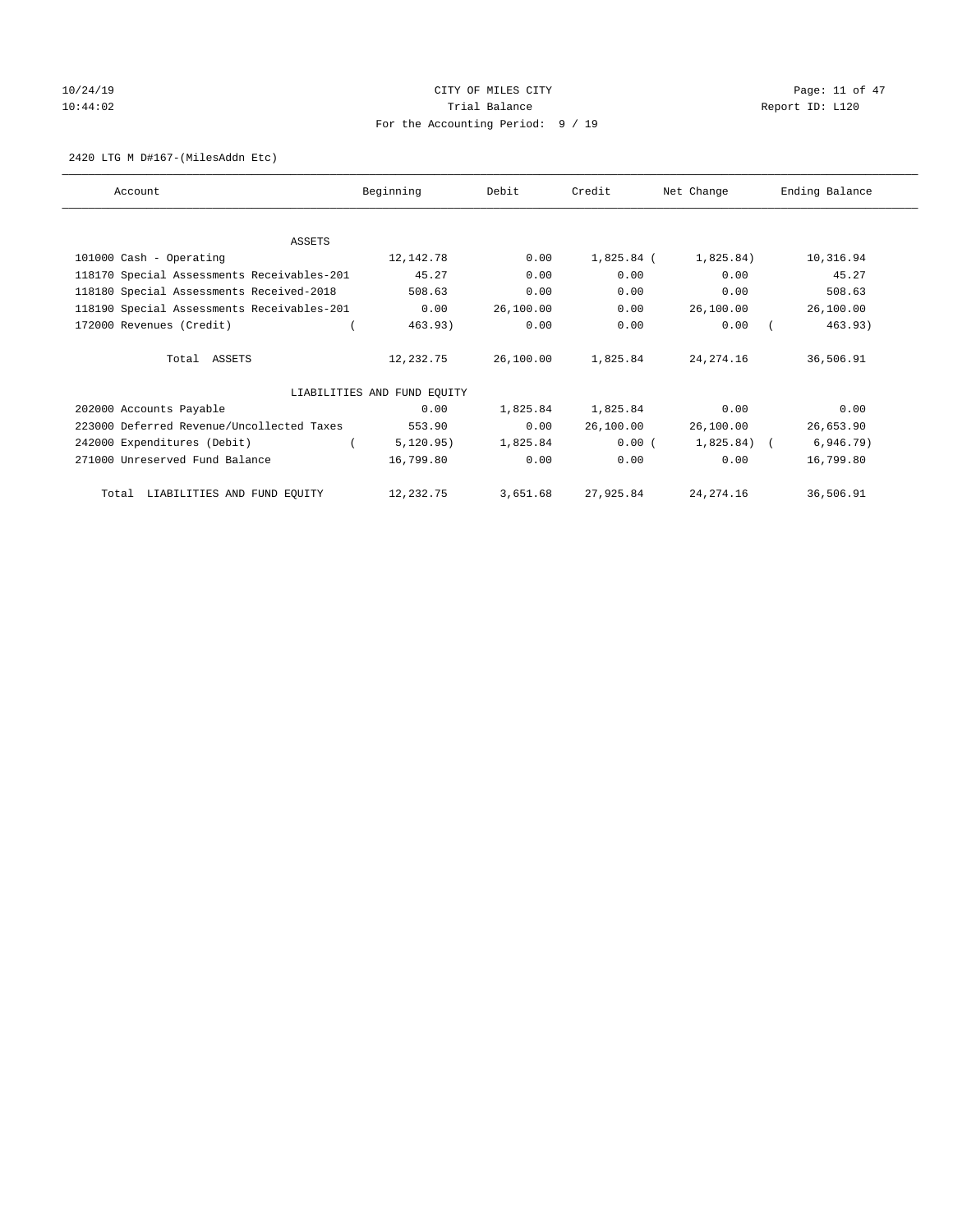# 10/24/19 CITY OF MILES CITY CHECK CONTROL Page: 12 of 47 10:44:02 Report ID: L120 For the Accounting Period: 9 / 19

### 2430 LTG M D#171-(Balsam Est)

| Account                                    | Beginning                   | Debit    | Credit     | Net Change | Ending Balance |
|--------------------------------------------|-----------------------------|----------|------------|------------|----------------|
| ASSETS                                     |                             |          |            |            |                |
| 101000 Cash - Operating                    | 1,581.20                    | 113.62   | $156.40$ ( | 42.78)     | 1,538.42       |
| 118180 Special Assessments Received-2018   | 106.53                      | 0.00     | $106.53$ ( | 106.53)    | 0.00           |
| 118190 Special Assessments Receivables-201 | 0.00                        | 5,716.00 | 0.00       | 5,716.00   | 5,716.00       |
| 172000 Revenues (Credit)                   | 7.00)                       | 0.00     | $113.62$ ( | 113.62)    | 120.62)        |
|                                            |                             |          |            |            |                |
| Total ASSETS                               | 1,680.73                    | 5,829.62 | 376.55     | 5,453.07   | 7,133.80       |
|                                            | LIABILITIES AND FUND EQUITY |          |            |            |                |
| 202000 Accounts Payable                    | 0.00                        | 156.40   | 156.40     | 0.00       | 0.00           |
| 223000 Deferred Revenue/Uncollected Taxes  | 106.53                      | 106.53   | 5,716.00   | 5,609.47   | 5,716.00       |
| 242000 Expenditures (Debit)                | 1,334.97)                   | 156.40   | 0.00(      | 156.40)    | 1,491.37)      |
| 271000 Unreserved Fund Balance             | 2,909.17                    | 0.00     | 0.00       | 0.00       | 2,909.17       |
|                                            |                             |          |            |            |                |
| LIABILITIES AND FUND EQUITY<br>Total       | 1,680.73                    | 419.33   | 5,872.40   | 5,453.07   | 7,133.80       |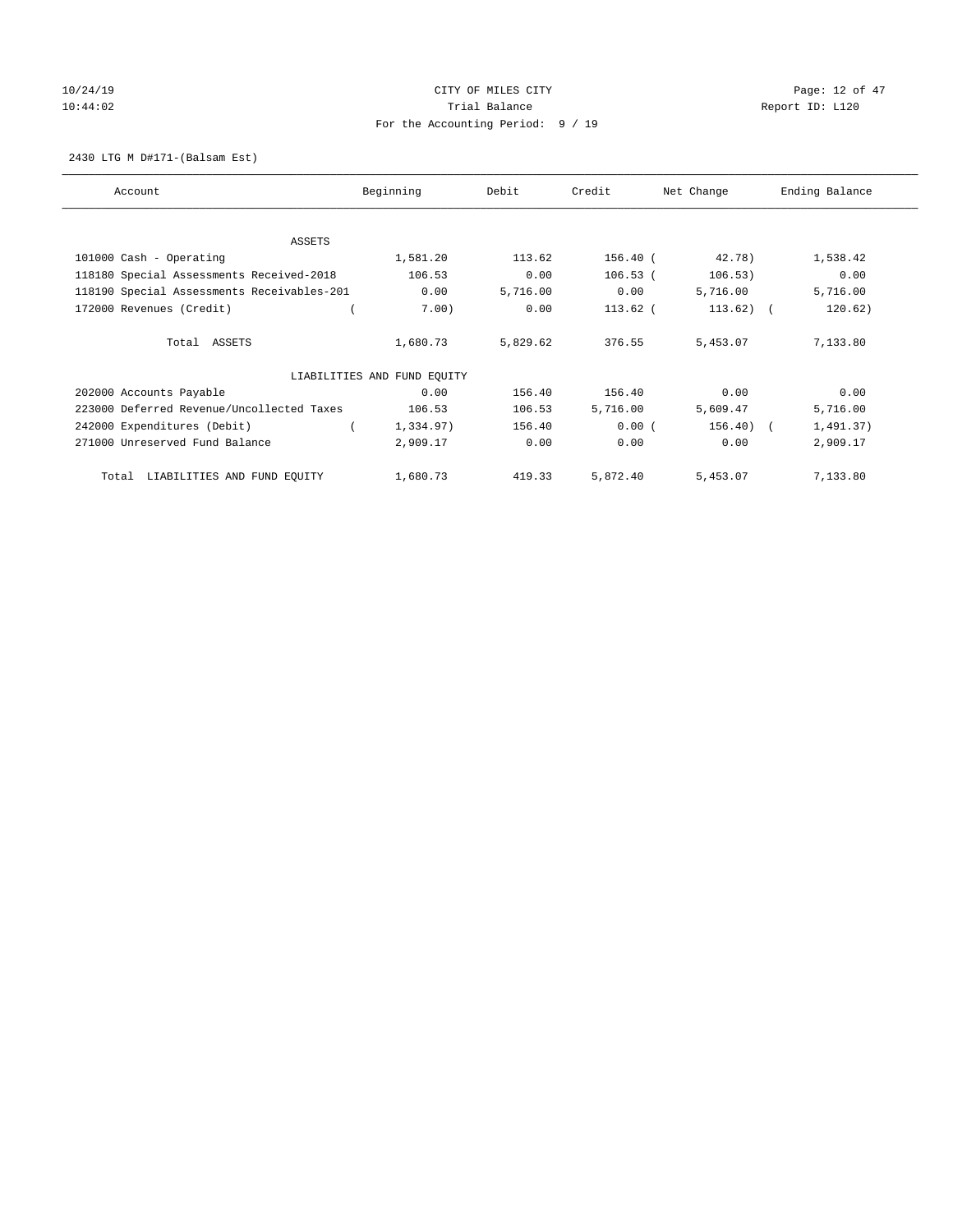# 10/24/19 CITY OF MILES CITY CHECK CONTROL Page: 13 of 47 10:44:02 Report ID: L120 For the Accounting Period: 9 / 19

2440 LTG M D#172-(Main Str)

| Account                                    | Beginning                   | Debit     | Credit     | Net Change | Ending Balance |
|--------------------------------------------|-----------------------------|-----------|------------|------------|----------------|
|                                            |                             |           |            |            |                |
| <b>ASSETS</b><br>101000 Cash - Operating   | 794.26)                     | 0.00      | 1,432.86 ( | 1,432.86)  | 2, 227.12)     |
| 118180 Special Assessments Received-2018   | 365.36                      | 0.00      | 0.00       | 0.00       | 365.36         |
| 118190 Special Assessments Receivables-201 | 0.00                        | 33,450.75 | 0.00       | 33,450.75  | 33,450.75      |
| 172000 Revenues (Credit)                   | 8.06)                       | 0.00      | 0.00       | 0.00       | 8.06)          |
|                                            |                             |           |            |            |                |
| Total ASSETS                               | 436.96)                     | 33,450.75 | 1,432.86   | 32,017.89  | 31,580.93      |
|                                            | LIABILITIES AND FUND EQUITY |           |            |            |                |
| 202000 Accounts Payable                    | 0.00                        | 1,432.86  | 1,432.86   | 0.00       | 0.00           |
| 223000 Deferred Revenue/Uncollected Taxes  | 365.36                      | 0.00      | 33,450.75  | 33,450.75  | 33,816.11      |
| 242000 Expenditures (Debit)                | 4, 151, 63)                 | 1,432.86  | 0.00(      | 1,432.86)  | 5,584.49)      |
| 271000 Unreserved Fund Balance             | 3,349.31                    | 0.00      | 0.00       | 0.00       | 3,349.31       |
| LIABILITIES AND FUND EQUITY<br>Total       | 436.96)                     | 2,865.72  | 34,883.61  | 32,017.89  | 31,580.93      |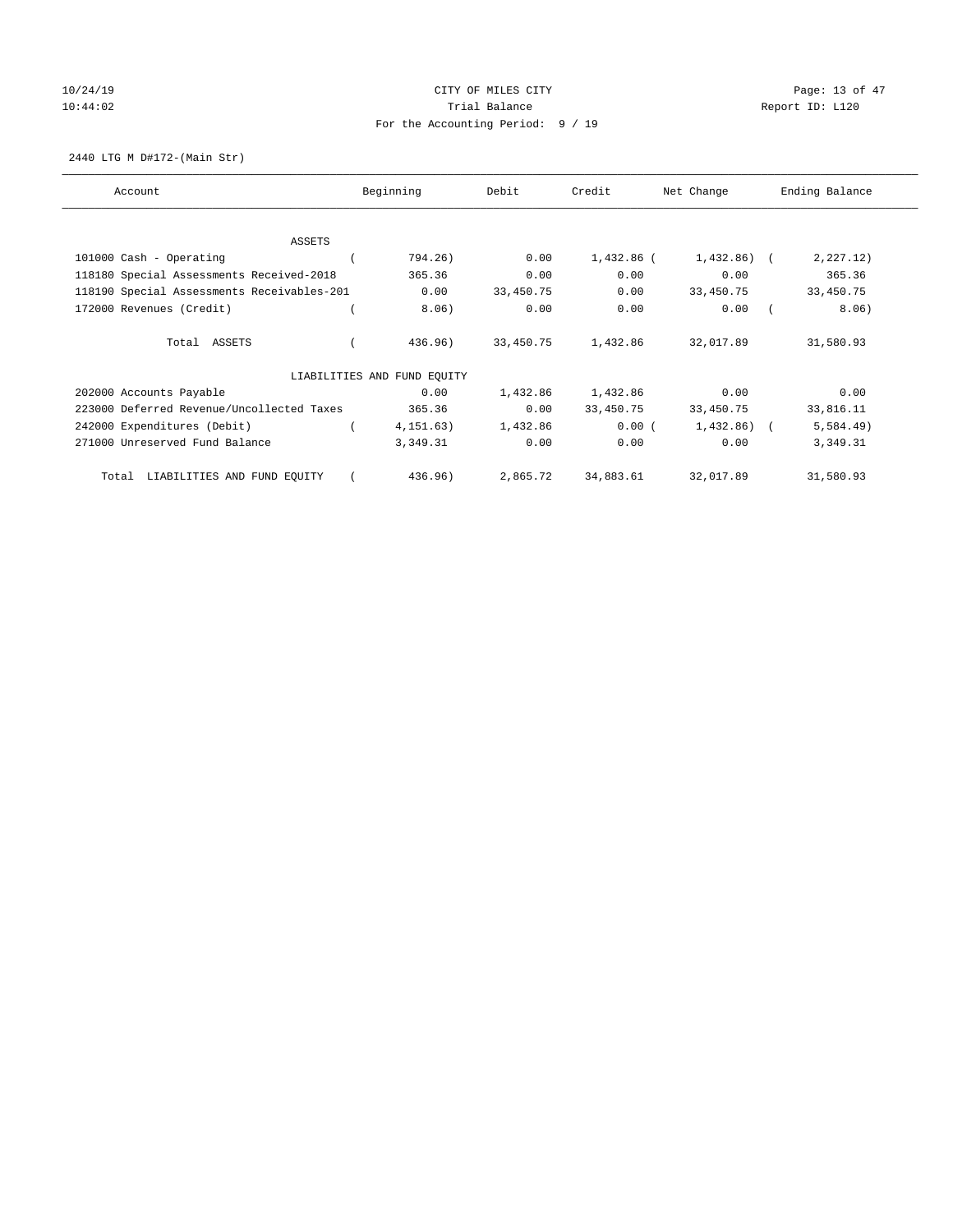# 10/24/19 CITY OF MILES CITY CHECK CONTROL Page: 14 of 47 10:44:02 Report ID: L120 For the Accounting Period: 9 / 19

2450 LTG M D#195-(SG-Trico)

| Account                                    | Beginning                   | Debit    | Credit     | Net Change | Ending Balance |
|--------------------------------------------|-----------------------------|----------|------------|------------|----------------|
| ASSETS                                     |                             |          |            |            |                |
| 101000 Cash - Operating                    | 2,554.13                    | 0.00     | $401.84$ ( | 401.84)    | 2,152.29       |
| 118190 Special Assessments Receivables-201 | 0.00                        | 5,896.99 | 0.00       | 5,896.99   | 5,896.99       |
| 172000 Revenues (Credit)                   | 35.01)                      | 0.00     | 0.00       | 0.00       | 35.01)         |
| Total ASSETS                               | 2,519.12                    | 5,896.99 | 401.84     | 5,495.15   | 8,014.27       |
|                                            | LIABILITIES AND FUND EQUITY |          |            |            |                |
| 202000 Accounts Payable                    | 0.00                        | 401.84   | 401.84     | 0.00       | 0.00           |
| 223000 Deferred Revenue/Uncollected Taxes  | 0.00                        | 0.00     | 5,896.99   | 5,896.99   | 5,896.99       |
| 242000 Expenditures (Debit)                | 1,803.68)                   | 401.84   | 0.00(      | 401.84) (  | 2, 205.52)     |
| 271000 Unreserved Fund Balance             | 4,322.80                    | 0.00     | 0.00       | 0.00       | 4,322.80       |
| LIABILITIES AND FUND EQUITY<br>Total       | 2,519.12                    | 803.68   | 6,298.83   | 5,495.15   | 8,014.27       |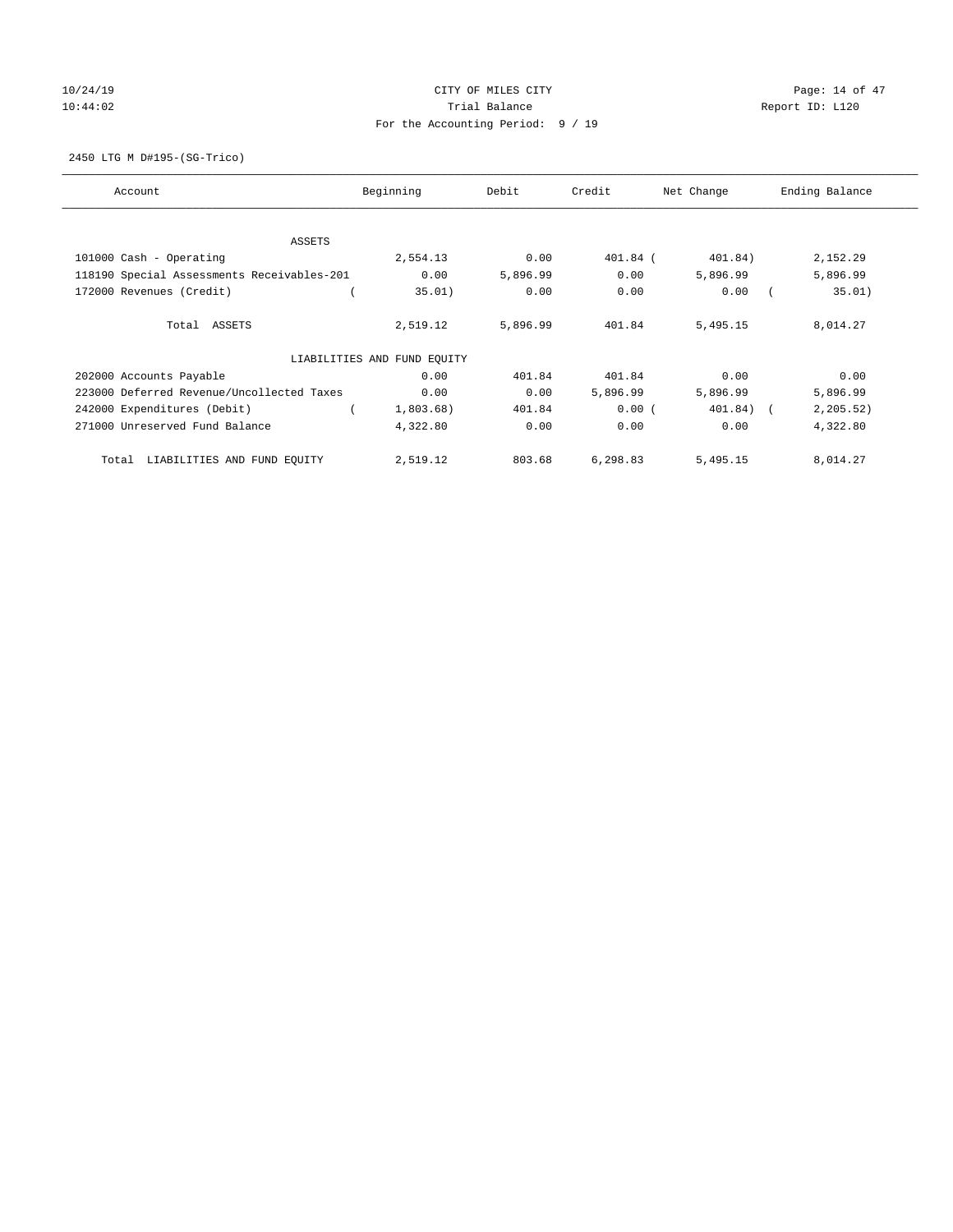# 10/24/19 **Page: 15 of 47** 10:44:02 Report ID: L120 For the Accounting Period: 9 / 19

2470 LTG M D#202-(SG-MDU&NV)

| Account                                    | Beginning                   | Debit    | Credit     | Net Change | Ending Balance |
|--------------------------------------------|-----------------------------|----------|------------|------------|----------------|
|                                            |                             |          |            |            |                |
| ASSETS<br>101000 Cash - Operating          | 617.63                      | 0.00     | $512.42$ ( | 512.42)    | 105.21         |
| 118180 Special Assessments Received-2018   | 291.53                      | 0.00     | 0.00       | 0.00       | 291.53         |
| 118190 Special Assessments Receivables-201 | 0.00                        | 9,308.26 | 0.00       | 9,308.26   | 9,308.26       |
| 172000 Revenues (Credit)                   | 279.86)                     | 0.00     | 0.00       | 0.00       | 279.86)        |
|                                            |                             |          |            |            |                |
| Total ASSETS                               | 629.30                      | 9,308.26 | 512.42     | 8,795.84   | 9,425.14       |
|                                            |                             |          |            |            |                |
|                                            | LIABILITIES AND FUND EQUITY |          |            |            |                |
| 202000 Accounts Payable                    | 0.00                        | 512.42   | 512.42     | 0.00       | 0.00           |
| 223000 Deferred Revenue/Uncollected Taxes  | 291.53                      | 0.00     | 9,308.26   | 9,308.26   | 9,599.79       |
| 242000 Expenditures (Debit)                | 2, 165.43)                  | 512.42   | 0.00(      | 512.42)    | 2,677.85)      |
| 271000 Unreserved Fund Balance             | 2,503.20                    | 0.00     | 0.00       | 0.00       | 2,503.20       |
| LIABILITIES AND FUND EQUITY<br>Total       | 629.30                      | 1,024.84 | 9,820.68   | 8,795.84   | 9,425.14       |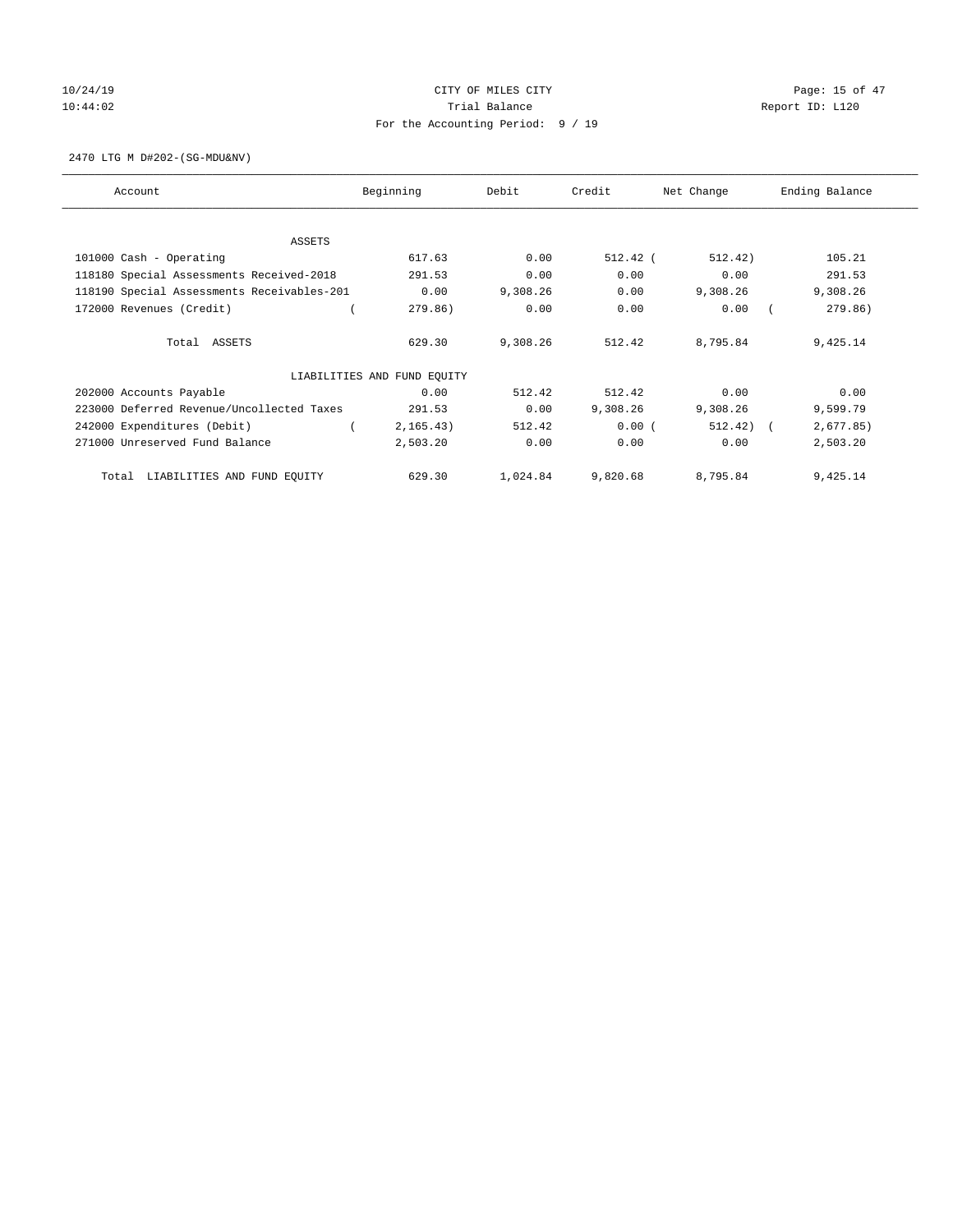# 10/24/19 CITY OF MILES CITY CHECK CONTROL Page: 16 of 47 10:44:02 Report ID: L120 For the Accounting Period: 9 / 19

### 2480 LTG M M#173-(Milestown Estates)

| Account                                    | Beginning                   | Debit    | Credit   | Net Change  | Ending Balance |
|--------------------------------------------|-----------------------------|----------|----------|-------------|----------------|
| ASSETS                                     |                             |          |          |             |                |
| 101000 Cash - Operating                    | 643.63                      | 0.00     | 128.72 ( | 128.72)     | 514.91         |
| 118190 Special Assessments Receivables-201 | 0.00                        | 2,874.02 | 0.00     | 2,874.02    | 2,874.02       |
| 172000 Revenues (Credit)                   | 2.81)                       | 0.00     | 0.00     | 0.00        | 2.81)          |
| Total ASSETS                               | 640.82                      | 2,874.02 | 128.72   | 2,745.30    | 3,386.12       |
|                                            | LIABILITIES AND FUND EQUITY |          |          |             |                |
| 202000 Accounts Payable                    | 0.00                        | 128.72   | 128.72   | 0.00        | 0.00           |
| 223000 Deferred Revenue/Uncollected Taxes  | 0.00                        | 0.00     | 2,874.02 | 2,874.02    | 2,874.02       |
| 242000 Expenditures (Debit)                | 527.64)                     | 128.72   | 0.00(    | $128.72)$ ( | 656.36)        |
| 271000 Unreserved Fund Balance             | 1,168.46                    | 0.00     | 0.00     | 0.00        | 1,168.46       |
| LIABILITIES AND FUND EQUITY<br>Total       | 640.82                      | 257.44   | 3,002.74 | 2,745.30    | 3,386.12       |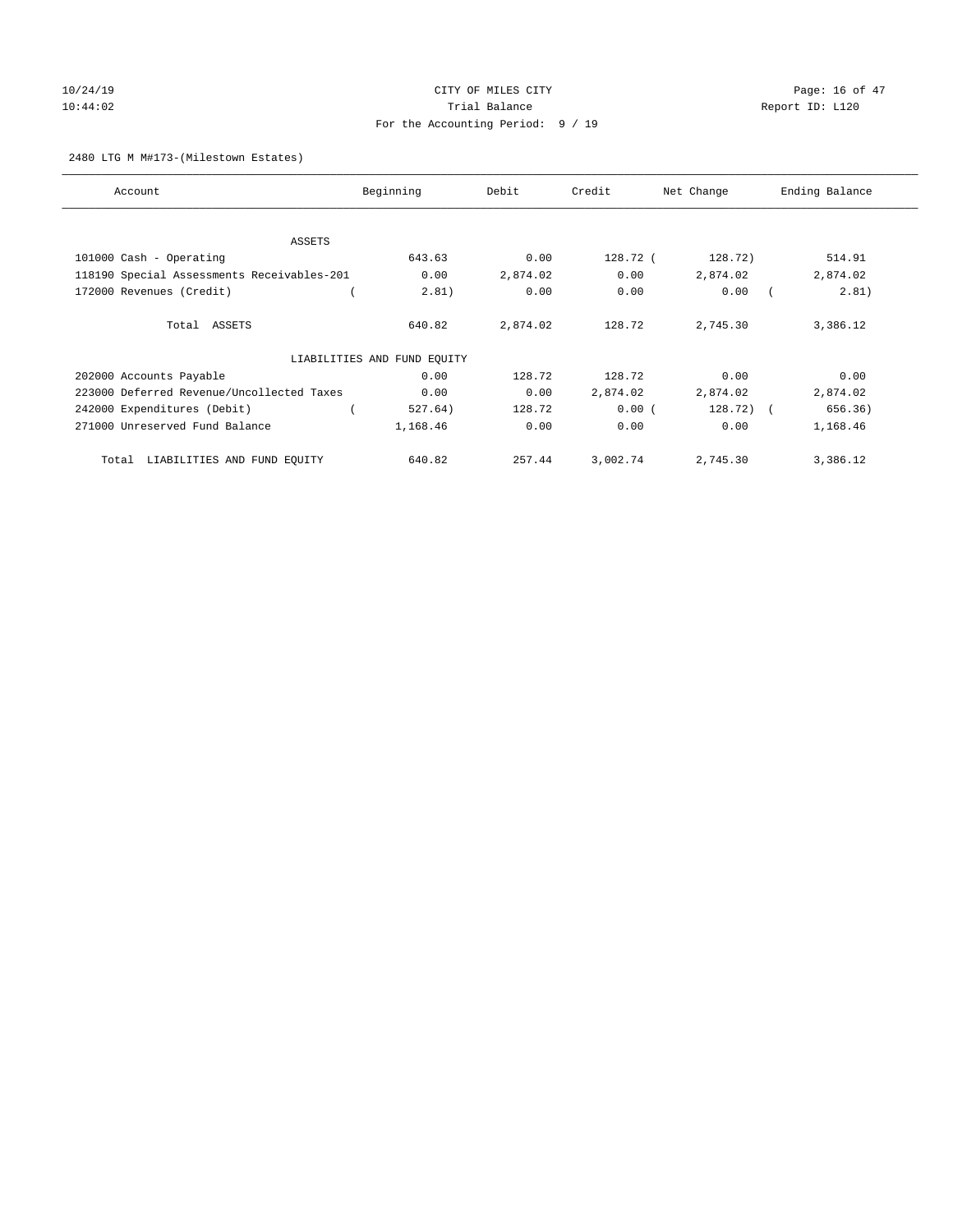# 10/24/19 CITY OF MILES CITY CHECK CONTROL Page: 17 of 47 10:44:02 Report ID: L120 For the Accounting Period: 9 / 19

2510 STR MAINT DIST #204

| Account                                             | Beginning                   | Debit                  | Credit                | Net Change                                      | Ending Balance  |
|-----------------------------------------------------|-----------------------------|------------------------|-----------------------|-------------------------------------------------|-----------------|
|                                                     |                             |                        |                       |                                                 |                 |
| <b>ASSETS</b>                                       |                             |                        |                       |                                                 |                 |
| 101000 Cash - Operating                             | 659,333.73                  | 2,502.13               | 240,280.67 (          | 237,778.54)                                     | 421,555.19      |
| 118130 Special Assessments Receivable 2013          | 32.59                       | 0.00                   | 0.00                  | 0.00                                            | 32.59           |
| 118140 Special Assessments Receivables-201          | 31.99                       | 0.00                   | 0.00                  | 0.00                                            | 31.99           |
| 118150 Special Assessments Receivables-201          | 34.52                       | 0.00                   | 0.00                  | 0.00                                            | 34.52           |
| 118160 Special Assessments Receivables-201 757.61   |                             | 0.00                   | 0.00                  | 0.00                                            | 757.61          |
| 118170 Special Assessments Receivables-201 2,508.96 |                             | 0.00                   |                       | 119.27 (119.27)                                 | 2,389.69        |
| 118180 Special Assessments Received-2018            | 16,627.04                   | 0.00                   | 2,214.88 (            | 2,214.88)                                       | 14,412.16       |
| 118190 Special Assessments Receivables-201          | 0.00                        | 1,704,325.53           |                       | $0.00 \qquad 1,704,325.53 \qquad 1,704,325.53$  |                 |
| 172000 Revenues (Credit)                            | 23,819.38)                  | 0.00                   | $2,502.13$ (          | $2,502.13$ (                                    | 26, 321.51)     |
| Total ASSETS                                        | 655,507.06                  | 1,706,827.66           |                       | 245,116.95    1,461,710.71                      | 2, 117, 217. 77 |
|                                                     | LIABILITIES AND FUND EQUITY |                        |                       |                                                 |                 |
| 202000 Accounts Payable                             | 0.00                        |                        | 200,629.94 200,629.94 | 0.00                                            | 0.00            |
| 223000 Deferred Revenue/Uncollected Taxes           |                             |                        |                       | 19,992.72 2,334.15 1,704,325.53 1,701,991.38    | 1,721,984.10    |
| 242000 Expenditures (Debit)                         | $\sqrt{2}$                  | 176,381.24) 240,280.67 | 0.00(                 | 240,280.67) (                                   | 416,661.91)     |
| 271000 Unreserved Fund Balance                      | 811,895.58                  | 0.00                   | 0.00                  | 0.00                                            | 811,895.58      |
| Total LIABILITIES AND FUND EQUITY                   |                             |                        |                       | 655,507.06 443,244.76 1,904,955.47 1,461,710.71 | 2, 117, 217. 77 |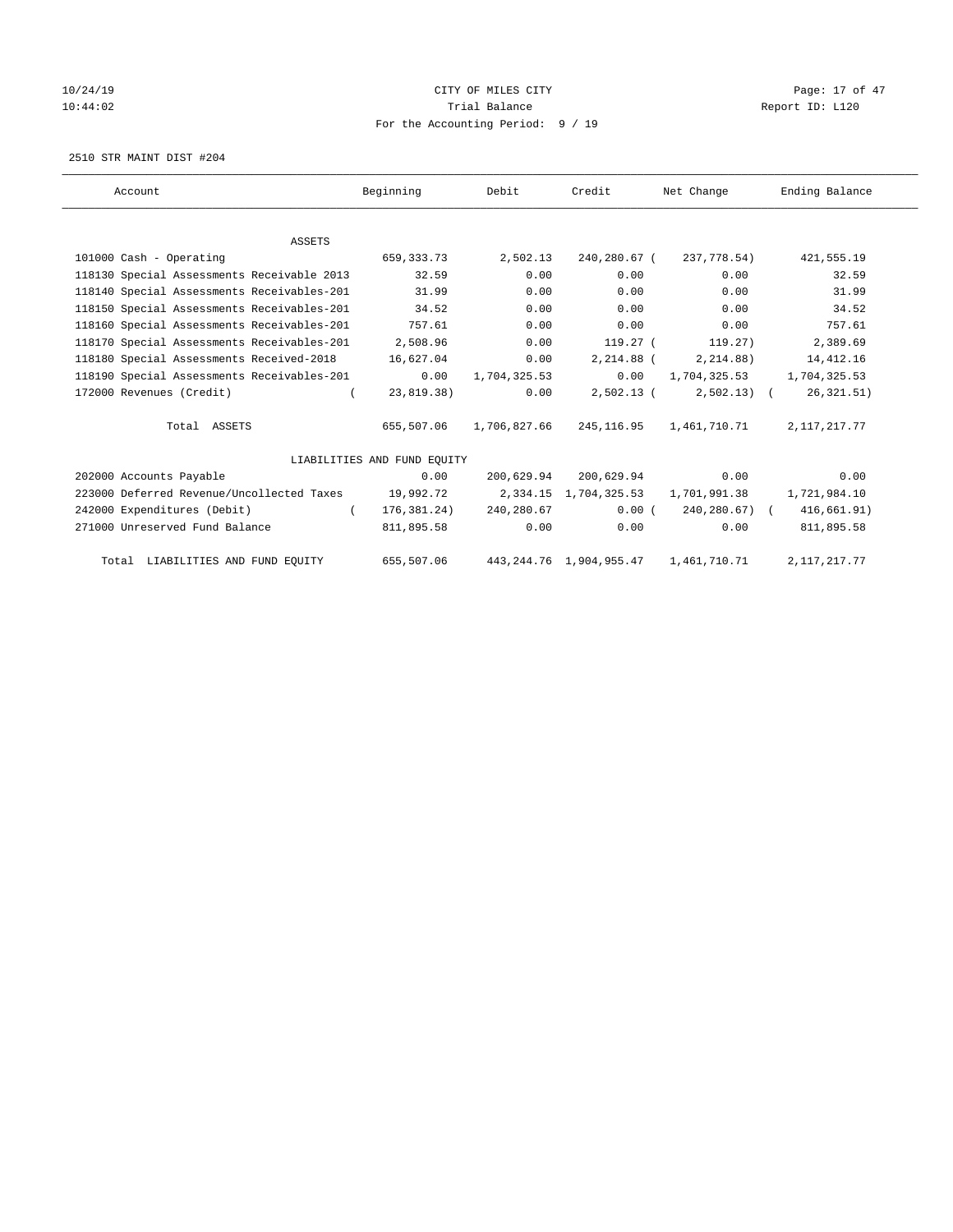# 10/24/19 CITY OF MILES CITY CHECK CONTROL Page: 18 of 47 10:44:02 Report ID: L120 For the Accounting Period: 9 / 19

2520 STR MAINT DIST #205

| Account                                    | Beginning                   | Debit      | Credit        | Net Change      | Ending Balance |
|--------------------------------------------|-----------------------------|------------|---------------|-----------------|----------------|
|                                            |                             |            |               |                 |                |
| <b>ASSETS</b>                              |                             |            |               |                 |                |
| 101000 Cash - Operating                    | 261,150.93                  | 213.25     | $20,645.84$ ( | 20,432.59)      | 240,718.34     |
| 118140 Special Assessments Receivables-201 | 214.50                      | 0.00       | 0.00          | 0.00            | 214.50         |
| 118150 Special Assessments Receivables-201 | 210.08                      | 0.00       | 0.00          | 0.00            | 210.08         |
| 118160 Special Assessments Receivables-201 | 1,220.60                    | 0.00       | 0.00          | 0.00            | 1,220.60       |
| 118170 Special Assessments Receivables-201 | 2,670.12                    | 0.00       | 0.00          | 0.00            | 2,670.12       |
| 118180 Special Assessments Received-2018   | 6,492.52                    | 0.00       | 199.95 (      | 199.95)         | 6,292.57       |
| 118190 Special Assessments Receivables-201 | 0.00                        | 134,977.03 | 0.00          | 134,977.03      | 134,977.03     |
| 172000 Revenues (Credit)                   | 5,910.09)                   | 0.00       | $213.25$ (    | $213.25$ ) (    | 6, 123.34)     |
| Total ASSETS                               | 266,048.66                  | 135,190.28 | 21,059.04     | 114, 131. 24    | 380,179.90     |
|                                            | LIABILITIES AND FUND EQUITY |            |               |                 |                |
| 202000 Accounts Payable                    | 0.00                        | 4,510.29   | 4,510.29      | 0.00            | 0.00           |
| 223000 Deferred Revenue/Uncollected Taxes  | 10,807.66                   | 199.95     | 134,977.03    | 134,777.08      | 145,584.74     |
| 242000 Expenditures (Debit)                | 30, 356.15)                 | 20,645.84  | 0.00(         | $20,645.84$ ) ( | 51,001.99)     |
| 271000 Unreserved Fund Balance             | 285,597.15                  | 0.00       | 0.00          | 0.00            | 285,597.15     |
| Total LIABILITIES AND FUND EQUITY          | 266,048.66                  | 25,356.08  | 139,487.32    | 114, 131. 24    | 380,179.90     |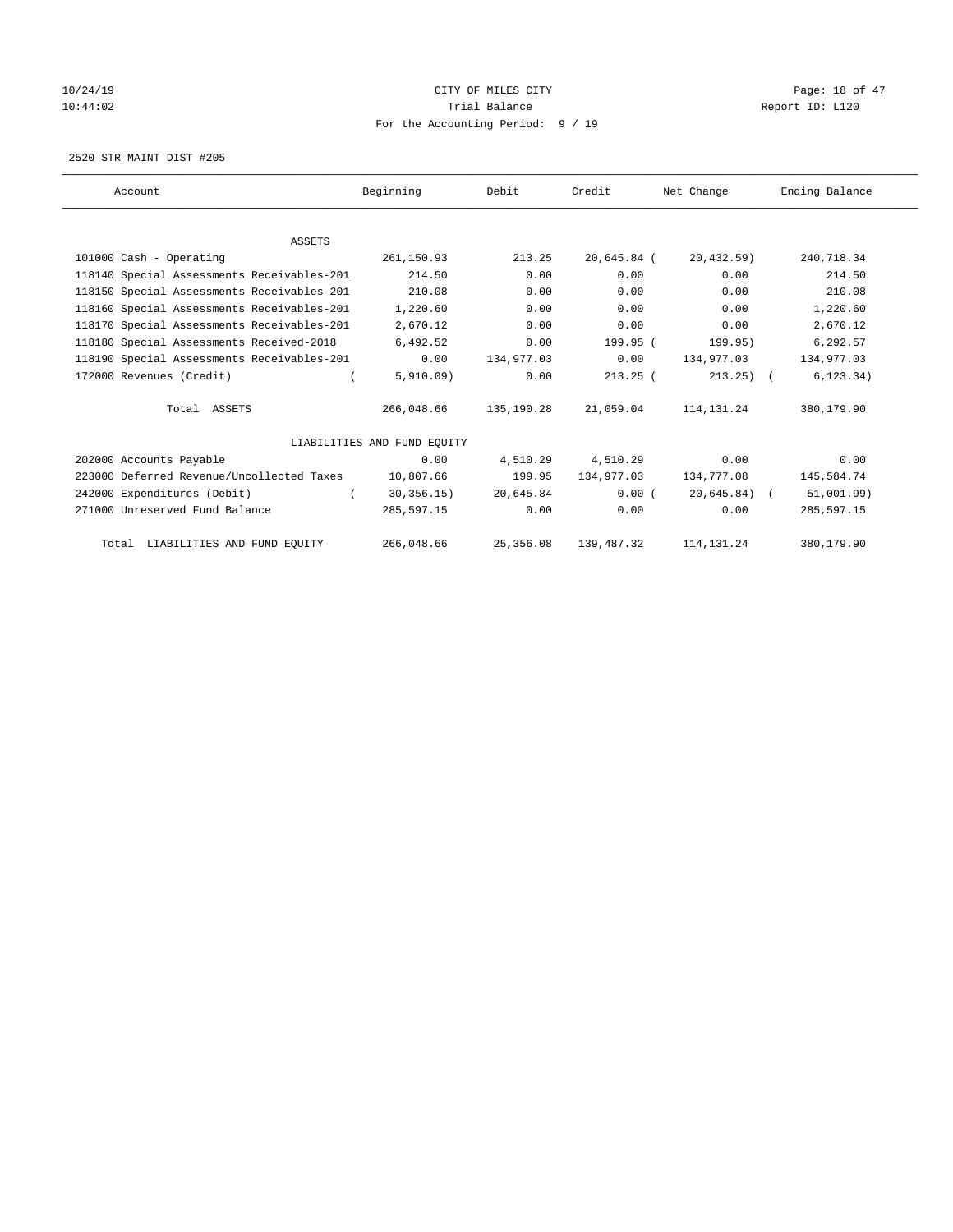# 10/24/19 CITY OF MILES CITY CHECK CONTROL Page: 19 of 47 10:44:02 Report ID: L120 For the Accounting Period: 9 / 19

### 2540 STR MAINT DIST#207-(MILESTOWN ESTATES)

| Account                                    | Beginning                   | Debit    | Credit   | Net Change   | Ending Balance |
|--------------------------------------------|-----------------------------|----------|----------|--------------|----------------|
|                                            |                             |          |          |              |                |
| ASSETS                                     |                             |          |          |              |                |
| 101000 Cash - Operating                    | 3,059.06                    | 0.00     | 377.46 ( | 377.46)      | 2,681.60       |
| 118190 Special Assessments Receivables-201 | 0.00                        | 6,512.07 | 0.00     | 6,512.07     | 6,512.07       |
| 172000 Revenues (Credit)                   | 9.52)                       | 0.00     | 0.00     | 0.00         | 9.52)          |
|                                            |                             |          |          |              |                |
| Total ASSETS                               | 3,049.54                    | 6,512.07 | 377.46   | 6,134.61     | 9,184.15       |
|                                            | LIABILITIES AND FUND EQUITY |          |          |              |                |
| 223000 Deferred Revenue/Uncollected Taxes  | 0.00                        | 0.00     | 6,512.07 | 6,512.07     | 6,512.07       |
| 242000 Expenditures (Debit)                | 906.60)                     | 377.46   | 0.00(    | $377.46$ ) ( | 1,284.06)      |
| 271000 Unreserved Fund Balance             | 3,956.14                    | 0.00     | 0.00     | 0.00         | 3,956.14       |
| LIABILITIES AND FUND EQUITY<br>Total       | 3,049.54                    | 377.46   | 6,512.07 | 6,134.61     | 9,184.15       |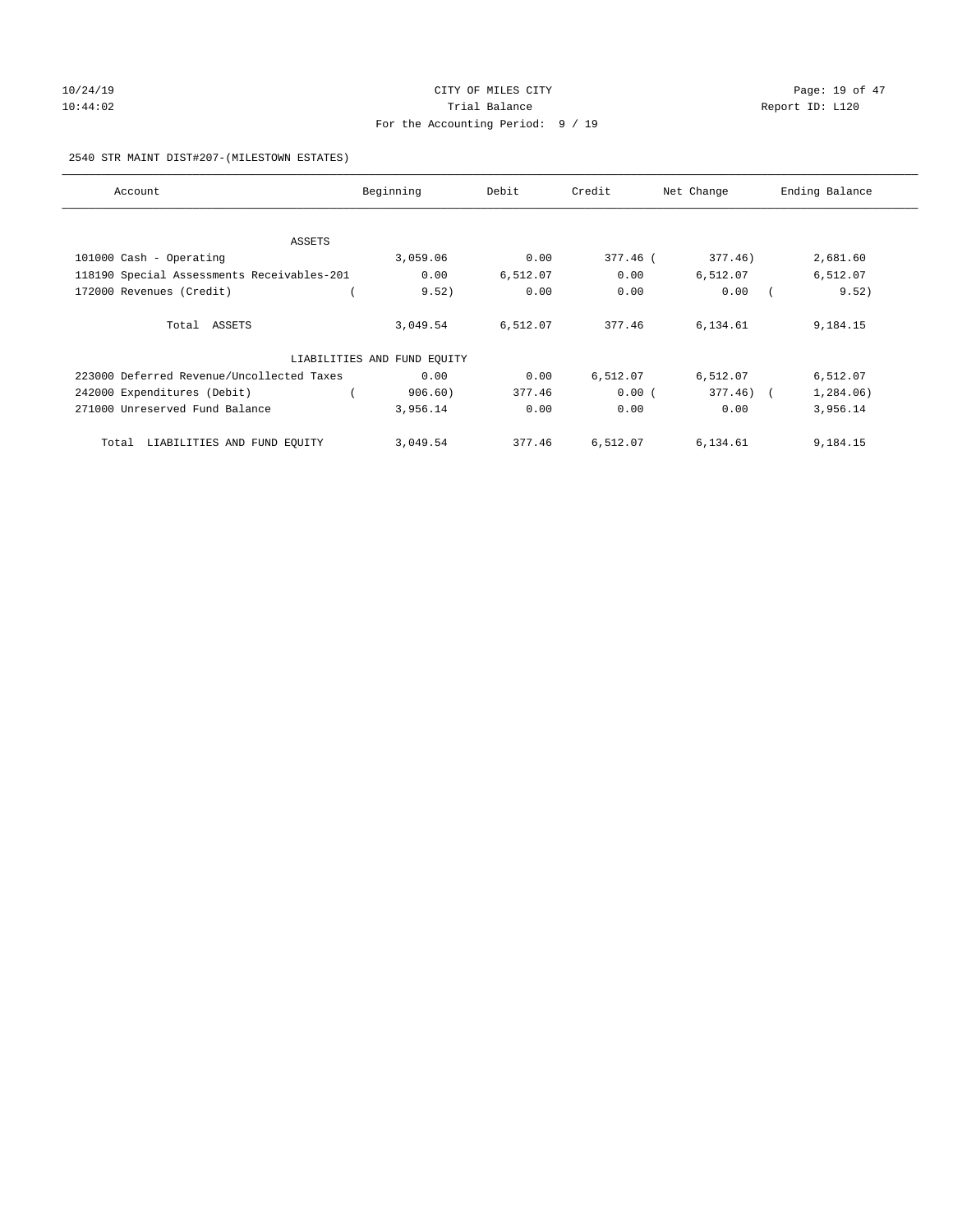# 10/24/19 CITY OF MILES CITY CHECK CITY CHECK Page: 20 of 47 10:44:02 Report ID: L120 For the Accounting Period: 9 / 19

### 2701 Fire Grants

| Account                              |        | Beginning                   | Debit | Credit | Net Change | Ending Balance |
|--------------------------------------|--------|-----------------------------|-------|--------|------------|----------------|
|                                      | ASSETS |                             |       |        |            |                |
| 101000 Cash - Operating              |        | 5,758.70                    | 0.00  | 0.00   | 0.00       | 5,758.70       |
| 172000 Revenues (Credit)             |        | 144,334.00)                 | 0.00  | 0.00   | 0.00       | 144,334.00)    |
| Total ASSETS                         |        | 138,575.30)                 | 0.00  | 0.00   | 0.00       | 138,575.30)    |
|                                      |        | LIABILITIES AND FUND EQUITY |       |        |            |                |
| 242000 Expenditures (Debit)          |        | 144,094.45)                 | 0.00  | 0.00   | 0.00       | 144,094.45)    |
| 271000 Unreserved Fund Balance       |        | 5,519.15                    | 0.00  | 0.00   | 0.00       | 5,519.15       |
| LIABILITIES AND FUND EQUITY<br>Total |        | 138,575.30)                 | 0.00  | 0.00   | 0.00       | 138,575.30)    |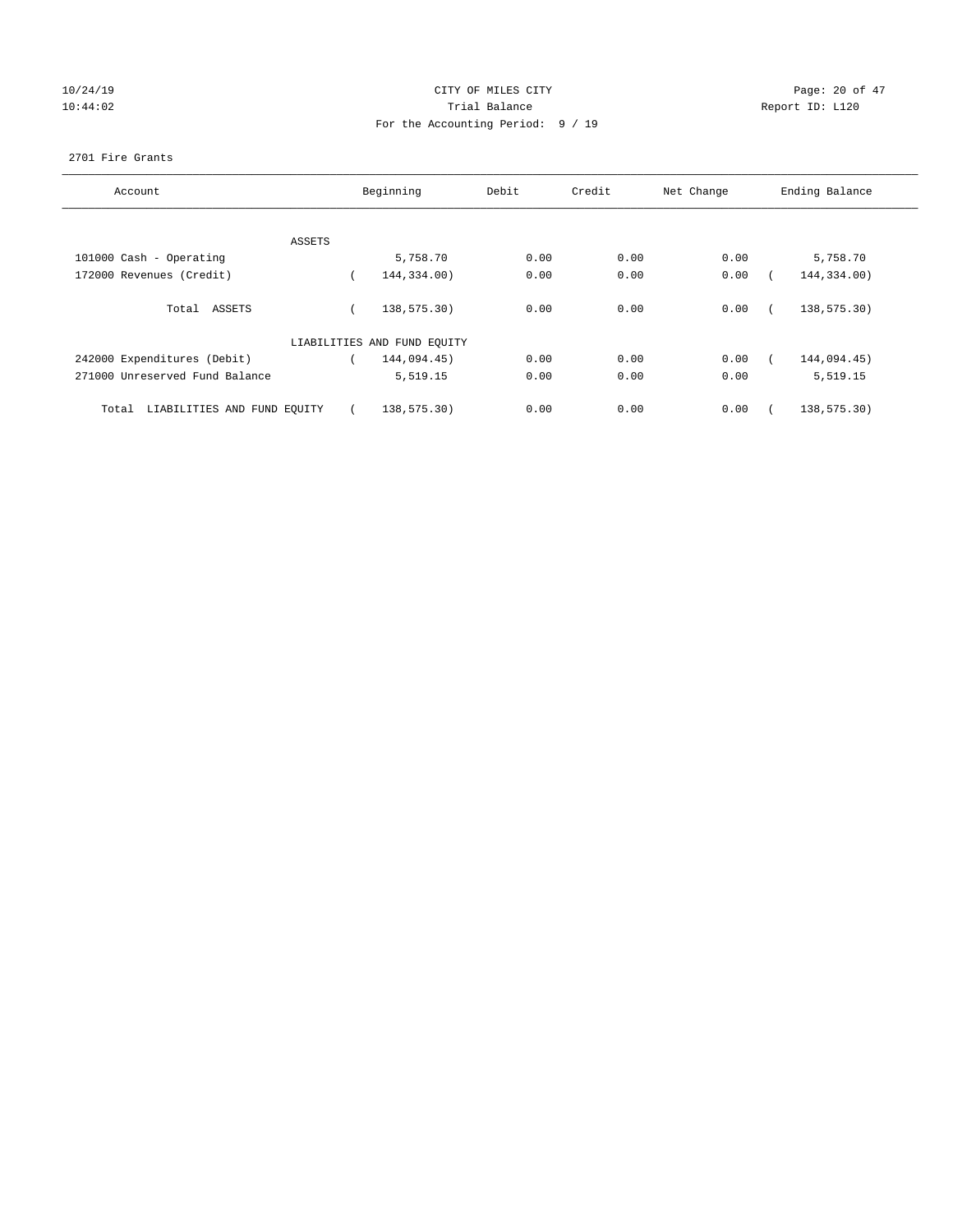| 10/24/19 |  |
|----------|--|
| 10:44:02 |  |

### CITY OF MILES CITY **CHANGE CITY** Page: 21 of 47 10:44:02 Report ID: L120 For the Accounting Period: 9 / 19

### 2820 GAS TAX

| Account                              | Beginning                   | Debit     | Credit      | Net Change   | Ending Balance        |
|--------------------------------------|-----------------------------|-----------|-------------|--------------|-----------------------|
| ASSETS                               |                             |           |             |              |                       |
| 101000 Cash - Operating              | 28,110.36                   | 14,376.18 | 321.00      | 14,055.18    | 42,165.54             |
| 172000 Revenues (Credit)             | 28,752.36)                  | 0.00      | 14,376.18 ( | 14,376.18) ( | 43, 128.54)           |
| Total ASSETS                         | 642.00                      | 14,376.18 | 14,697.18 ( | $321.00$ ) ( | 963.00)               |
|                                      | LIABILITIES AND FUND EQUITY |           |             |              |                       |
| 242000 Expenditures (Debit)          | 642.00)                     | 321.00    | 0.00(       | $321.00$ ) ( | 963.00)               |
| LIABILITIES AND FUND EQUITY<br>Total | 642.00                      | 321.00    | 0.00(       | 321.00)      | 963.00)<br>$\sqrt{2}$ |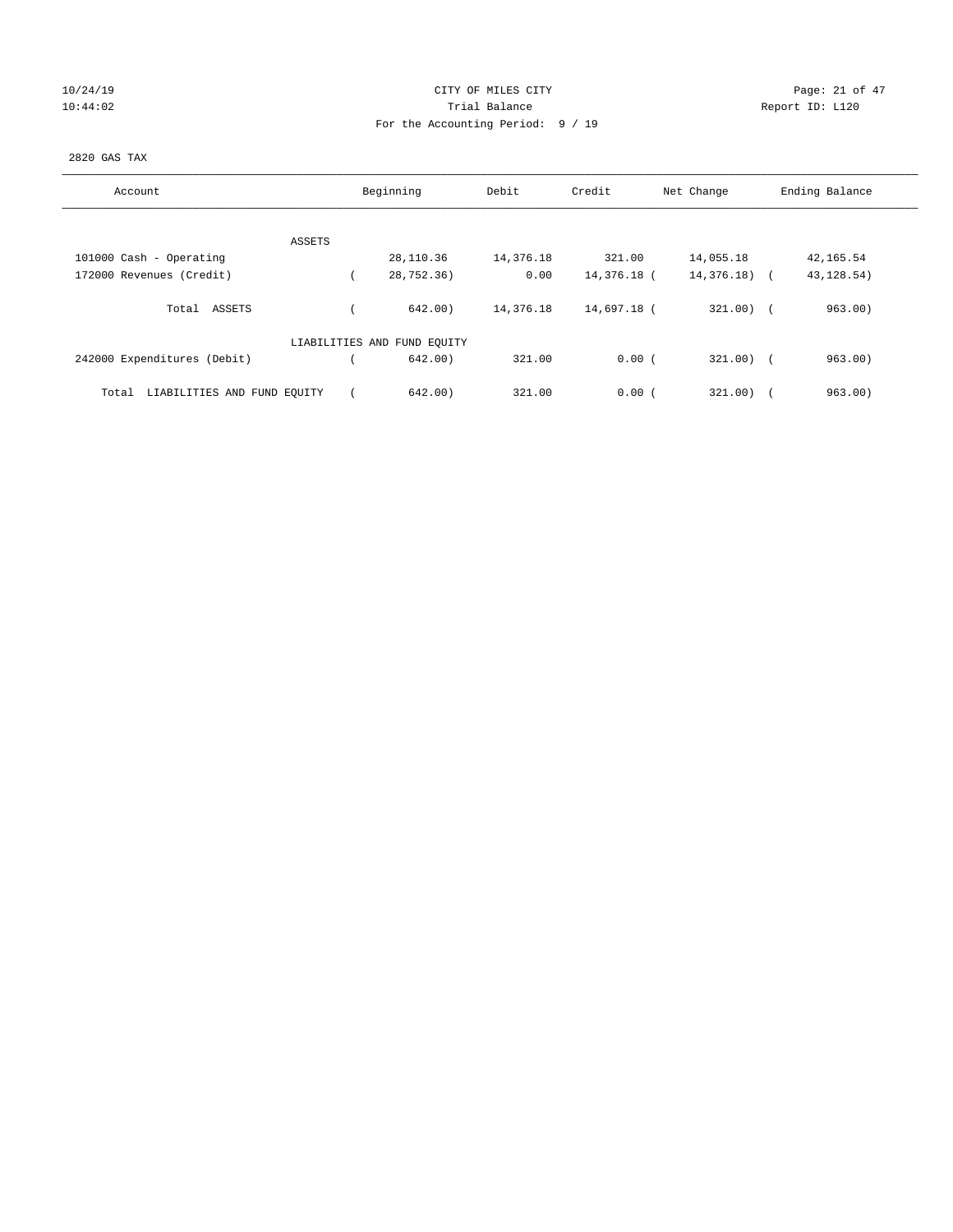# 10/24/19 CITY OF MILES CITY CHECK CONTROL Page: 22 of 47 10:44:02 Report ID: L120 For the Accounting Period: 9 / 19

### 2821 HB473- Fuel Tax

| Account                              |        | Beginning                   | Debit      | Credit       | Net Change    | Ending Balance |
|--------------------------------------|--------|-----------------------------|------------|--------------|---------------|----------------|
|                                      |        |                             |            |              |               |                |
|                                      | ASSETS |                             |            |              |               |                |
| 101000 Cash - Operating              |        | 108,307.21)                 | 108,307.21 | 0.00         | 108,307.21    | 0.00           |
| 102131 Restricted Cash- HB473        |        | 148,980.79                  | 0.00       | 132,992.61 ( | 132,992.61)   | 15,988.18      |
| Total ASSETS                         |        | 40,673.58                   | 108,307.21 | 132,992.61 ( | 24,685.40)    | 15,988.18      |
|                                      |        | LIABILITIES AND FUND EQUITY |            |              |               |                |
| 202000 Accounts Payable              |        | 0.00                        | 24,685.40  | 24,685.40    | 0.00          | 0.00           |
| 242000 Expenditures (Debit)          |        | 108,307.21)                 | 24,685.40  | 0.00(        | $24,685.40$ ( | 132,992.61)    |
| 271000 Unreserved Fund Balance       |        | 148,980.79                  | 0.00       | 0.00         | 0.00          | 148,980.79     |
| LIABILITIES AND FUND EQUITY<br>Total |        | 40,673.58                   | 49,370.80  | 24,685.40 (  | 24,685.40)    | 15,988.18      |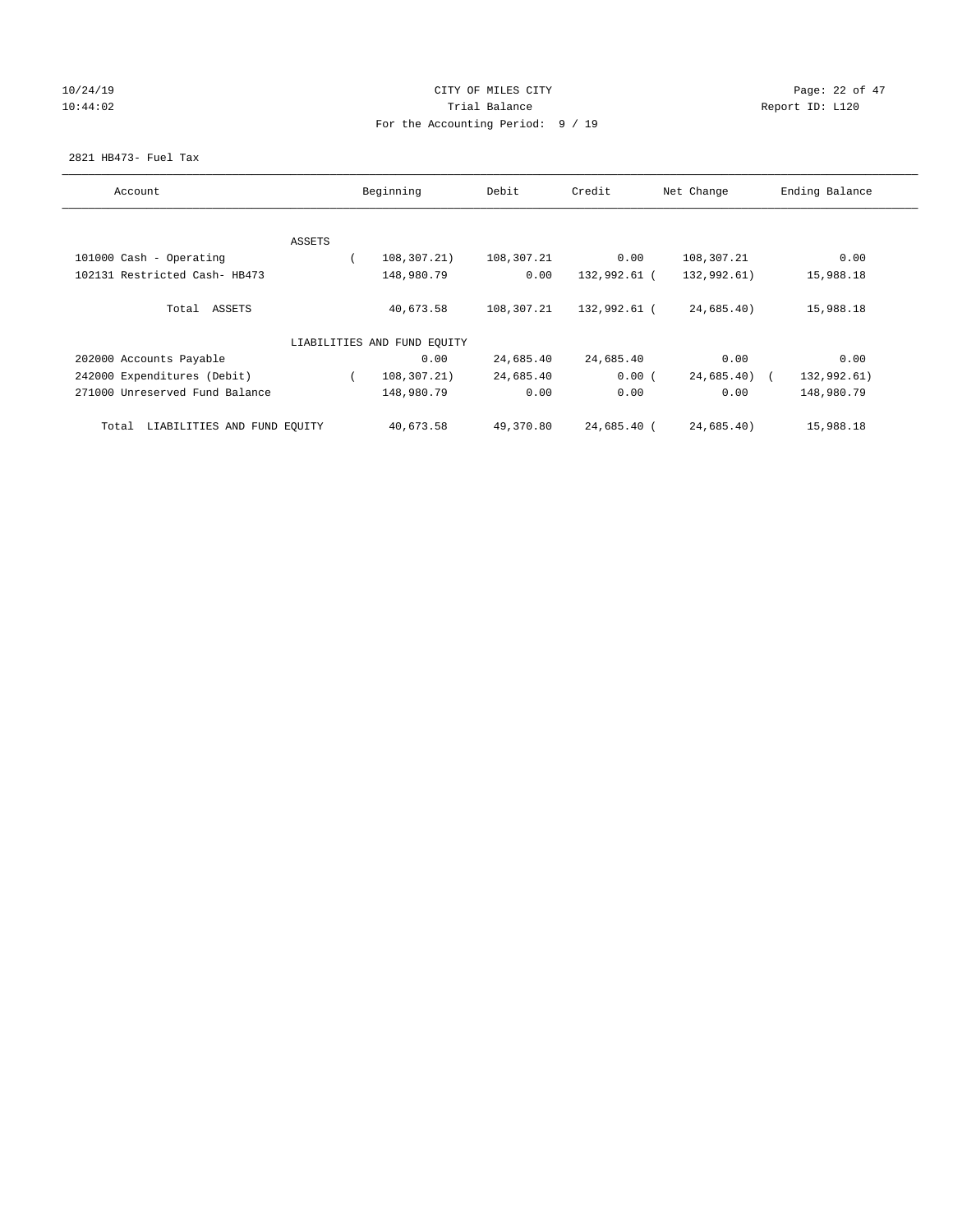# 10/24/19 CITY OF MILES CITY CHECK CITY CHECK Page: 23 of 47 10:44:02 Report ID: L120 For the Accounting Period: 9 / 19

#### 2850 911 EMERGENCY

| Account                           | Beginning                   | Debit     | Credit      | Net Change   | Ending Balance |
|-----------------------------------|-----------------------------|-----------|-------------|--------------|----------------|
|                                   |                             |           |             |              |                |
| ASSETS                            | 238,308.68                  | 87.51     | 21,497.49 ( | 21,409.98)   | 216,898.70     |
| 101000 Cash - Operating           |                             |           |             |              |                |
| 101200 Enhanced 911 Cash          | 87.51                       | 0.00      | $87.51$ (   | 87.51)       | 0.00           |
| 141000 Prepaid Expense            | 21,660.00)                  | 0.00      | 0.00        | 0.00         | 21,660.00)     |
| 172000 Revenues (Credit)          | 57,691.78)                  | 0.00      | 0.00        | 0.00         | 57,691.78)     |
| Total ASSETS                      | 159,044.41                  | 87.51     | 21,585.00 ( | 21,497.49)   | 137,546.92     |
|                                   | LIABILITIES AND FUND EQUITY |           |             |              |                |
| 202000 Accounts Payable           | 0.00                        | 6,574.49  | 6,574.49    | 0.00         | 0.00           |
| 242000 Expenditures (Debit)       | 201, 421. 48)               | 21,497.49 | 0.00(       | 21,497.49) ( | 222,918.97)    |
| 271000 Unreserved Fund Balance    | 360,465.89                  | 0.00      | 0.00        | 0.00         | 360,465.89     |
| Total LIABILITIES AND FUND EQUITY | 159,044.41                  | 28,071.98 | 6,574.49 (  | 21,497.49)   | 137,546.92     |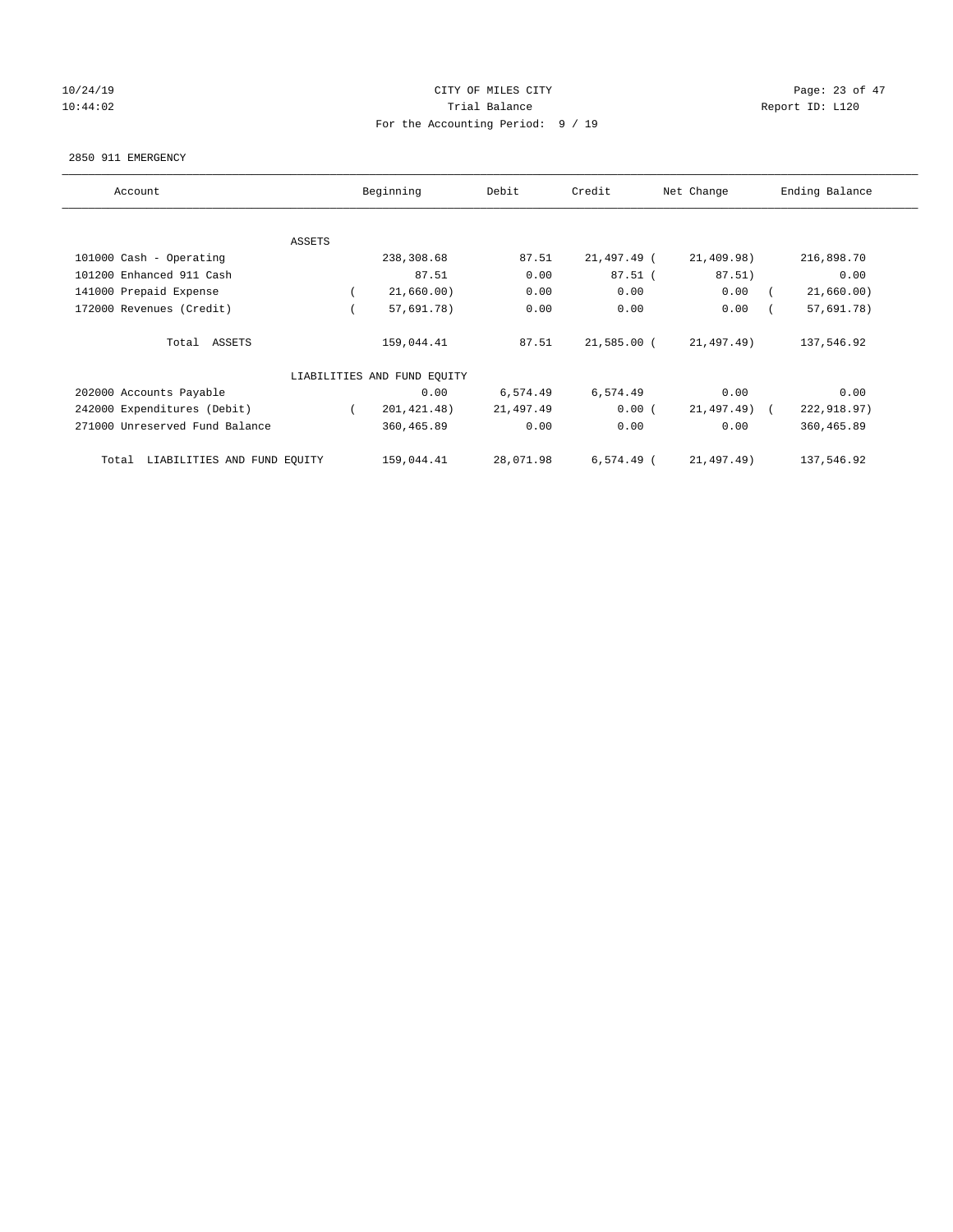# $10/24/19$  Page: 24 of 47 10:44:02 Report ID: L120 For the Accounting Period: 9 / 19

#### 2880 LIBRARY GRANTS

| Account                                    | Beginning                   | Debit    | Credit     | Net Change  | Ending Balance |
|--------------------------------------------|-----------------------------|----------|------------|-------------|----------------|
|                                            |                             |          |            |             |                |
| ASSETS                                     |                             |          |            |             |                |
| 101000 Cash - Operating                    | 6,979.50)                   | 0.00     | $250.50$ ( | $250.50)$ ( | 7,230.00)      |
| 101003 Cash - per capita                   | 15,884.42                   | 0.00     | 550.00(    | 550.00)     | 15,334.42      |
| 101020 Cash - Partners Program             | 35,182.70                   | 0.00     | 0.00       | 0.00        | 35, 182. 70    |
| 101021 Cash-One Time Endowments            | 3,220.04                    | 0.00     | 0.00       | 0.00        | 3,220.04       |
| 101030 Cash - Sagebrush Fed/Base Grant     | 18,002.14                   | 0.00     | 0.00       | 0.00        | 18,002.14      |
| 101032 Cash- Library Board of Trustees Mul | 84,050.97                   | 0.00     | 0.00       | 0.00        | 84,050.97      |
| Total ASSETS                               | 149,360.77                  | 0.00     | $800.50$ ( | 800.50)     | 148,560.27     |
|                                            | LIABILITIES AND FUND EQUITY |          |            |             |                |
| 202000 Accounts Payable                    | 0.00                        | 800.50   | 800.50     | 0.00        | 0.00           |
| 242000 Expenditures (Debit)                | 527.46)                     | 800.50   | 0.00(      | 800.50)     | 1,327.96)      |
| 271000 Unreserved Fund Balance             | 149,888.23                  | 0.00     | 0.00       | 0.00        | 149,888.23     |
| LIABILITIES AND FUND EQUITY<br>Total       | 149,360.77                  | 1,601.00 | $800.50$ ( | 800.50)     | 148,560.27     |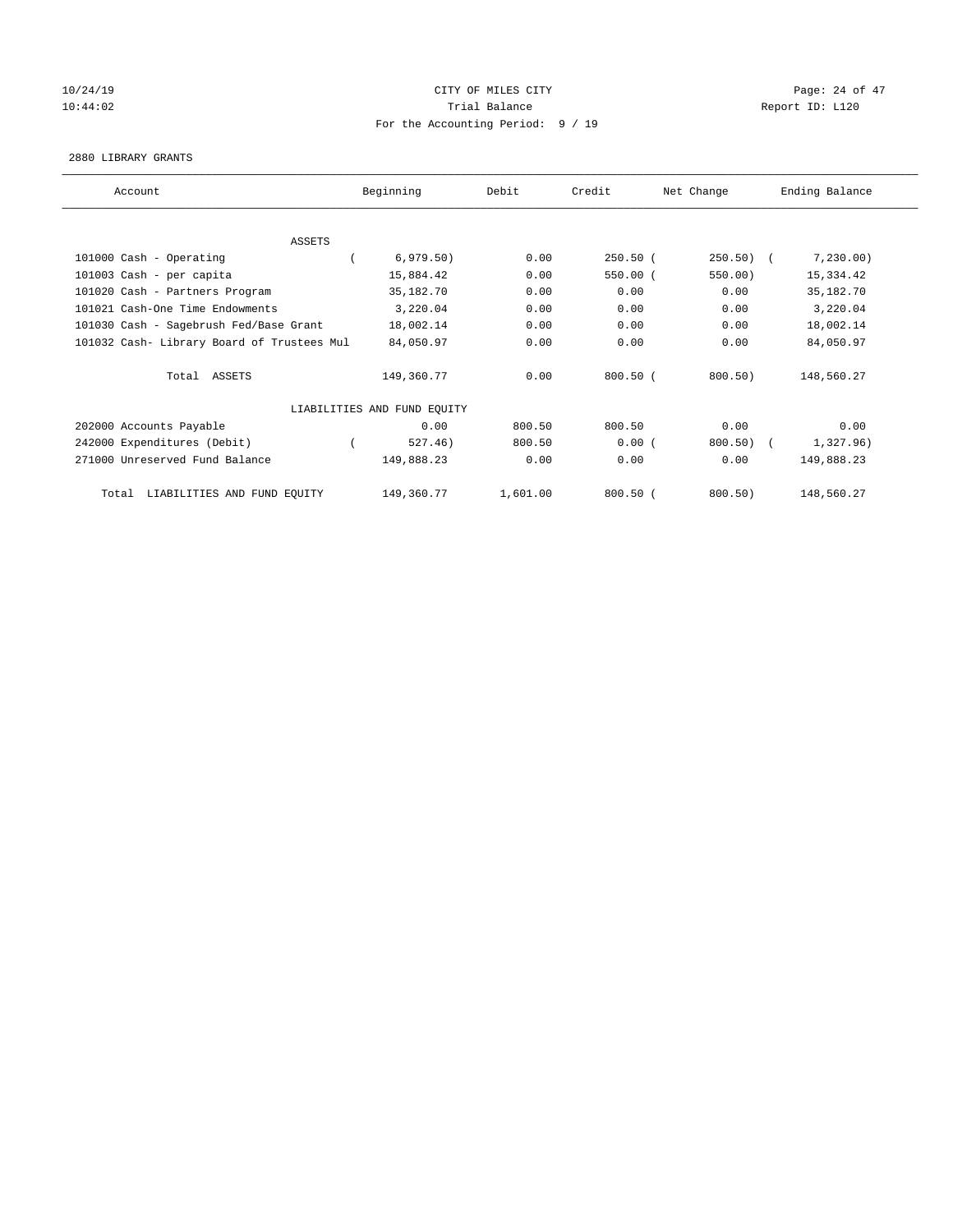# 10/24/19 CITY OF MILES CITY CHECK CONTROL Page: 25 of 47 10:44:02 Report ID: L120 For the Accounting Period: 9 / 19

2935 Historic Preservation

| Beginning | Debit                                                                | Credit   |                     | Ending Balance |
|-----------|----------------------------------------------------------------------|----------|---------------------|----------------|
|           |                                                                      |          |                     |                |
|           |                                                                      |          |                     |                |
| 16,354.59 | 0.00                                                                 | $0.85$ ( | 0.85)               | 16,353.74      |
|           |                                                                      |          |                     |                |
| 16,354.59 | 0.00                                                                 | $0.85$ ( | 0.85)               | 16, 353. 74    |
|           |                                                                      |          |                     |                |
|           |                                                                      |          |                     |                |
| 0.00      | 0.85                                                                 | 0.85     | 0.00                | 0.00           |
| 14.25)    | 0.85                                                                 | 0.00(    | 0.85)<br>$\sqrt{2}$ | 15.10)         |
| 16,368.84 | 0.00                                                                 | 0.00     | 0.00                | 16,368.84      |
|           |                                                                      |          |                     |                |
| 16,354.59 | 1.70                                                                 | $0.85$ ( | 0.85)               | 16,353.74      |
|           | ASSETS<br>LIABILITIES AND FUND EQUITY<br>LIABILITIES AND FUND EQUITY |          |                     | Net Change     |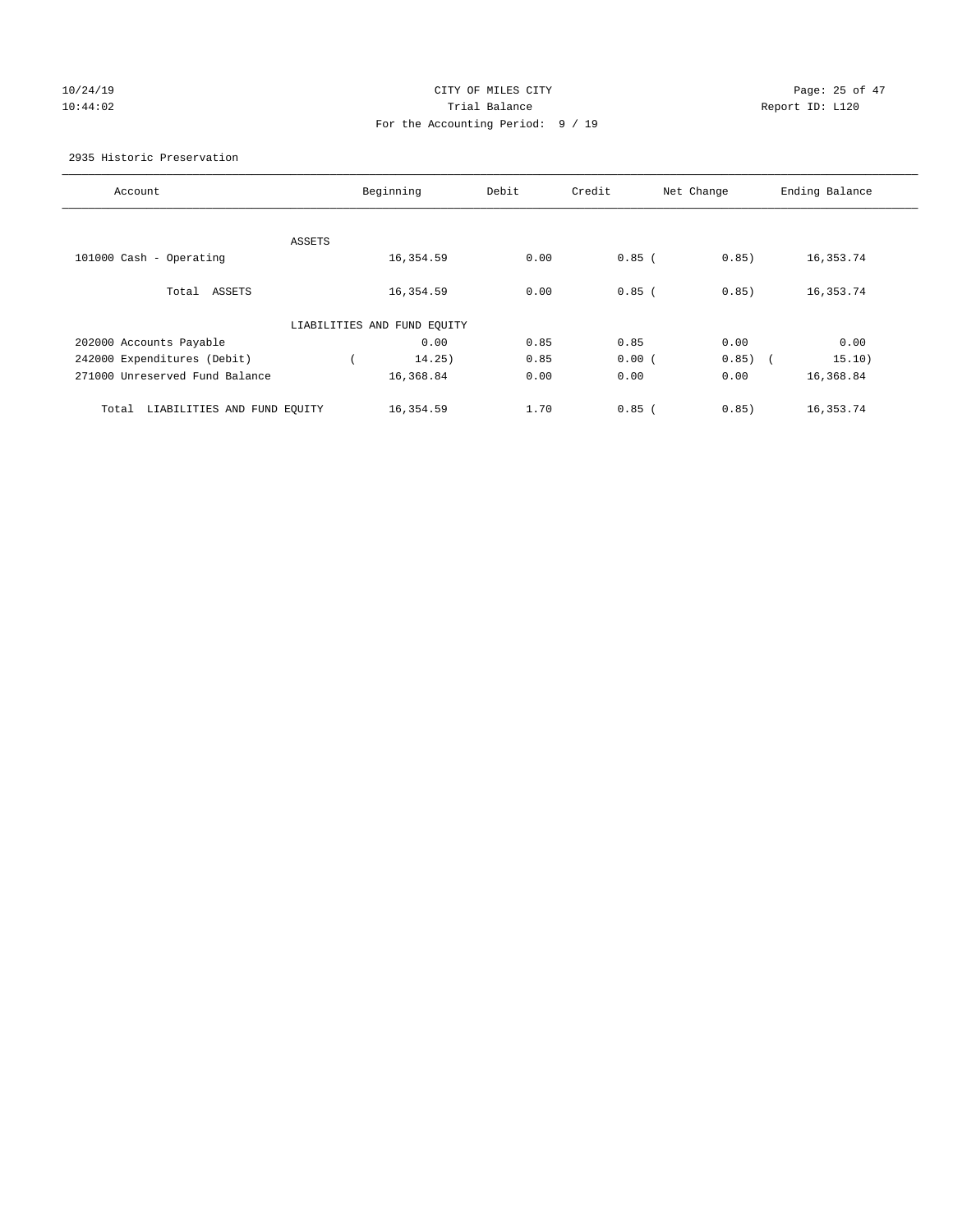# 10/24/19 **Page: 26 of 47** CITY OF MILES CITY **CITY** CITY **Page: 26 of 47** 10:44:02 Report ID: L120 For the Accounting Period: 9 / 19

### 2985 RETIRED SENIOR VOLUNTEER PROG (RSVP)

| Account                                    | Beginning                   | Debit      | Credit       | Net Change      | Ending Balance |
|--------------------------------------------|-----------------------------|------------|--------------|-----------------|----------------|
|                                            |                             |            |              |                 |                |
| ASSETS                                     |                             |            |              |                 |                |
| 101000 Cash - Operating                    | 2,322.98)                   | 4,959.01   | 8,170.58 (   | $3, 211.57$ ) ( | 5, 534.55)     |
| 101004 RSVP Non-Federal Cash Operating-Cus | 5, 273.41                   | 157.00     | 1,017.50 (   | 860.50)         | 4,412.91       |
| 101008 RSVP- Custer Excess                 | 12,270.26                   | 0.00       | $215.92$ (   | 215.92)         | 12,054.34      |
| 103100 Petty Cash-                         | 200.00                      | 0.00       | 0.00         | 0.00            | 200.00         |
| 172000 Revenues (Credit)                   | 11,545.74)                  | 0.00       | $5,116.01$ ( | $5,116.01)$ (   | 16,661.75)     |
| Total ASSETS                               | 3,874.95                    | 5,116.01   | 14,520.01 (  | $9,404.00$ (    | 5,529.05)      |
|                                            | LIABILITIES AND FUND EQUITY |            |              |                 |                |
| 202000 Accounts Payable                    | 0.00                        | 3,691.23   | 3,691.23     | 0.00            | 0.00           |
| 242000 Expenditures (Debit)                | 16, 489.13)                 | 9,443.72   | 39.72 (      | $9,404.00$ (    | 25,893.13)     |
| 271000 Unreserved Fund Balance             | 20,364.08                   | 0.00       | 0.00         | 0.00            | 20,364.08      |
| Total LIABILITIES AND FUND EQUITY          | 3,874.95                    | 13, 134.95 | 3,730.95 (   | 9,404.00)       | 5,529.05)      |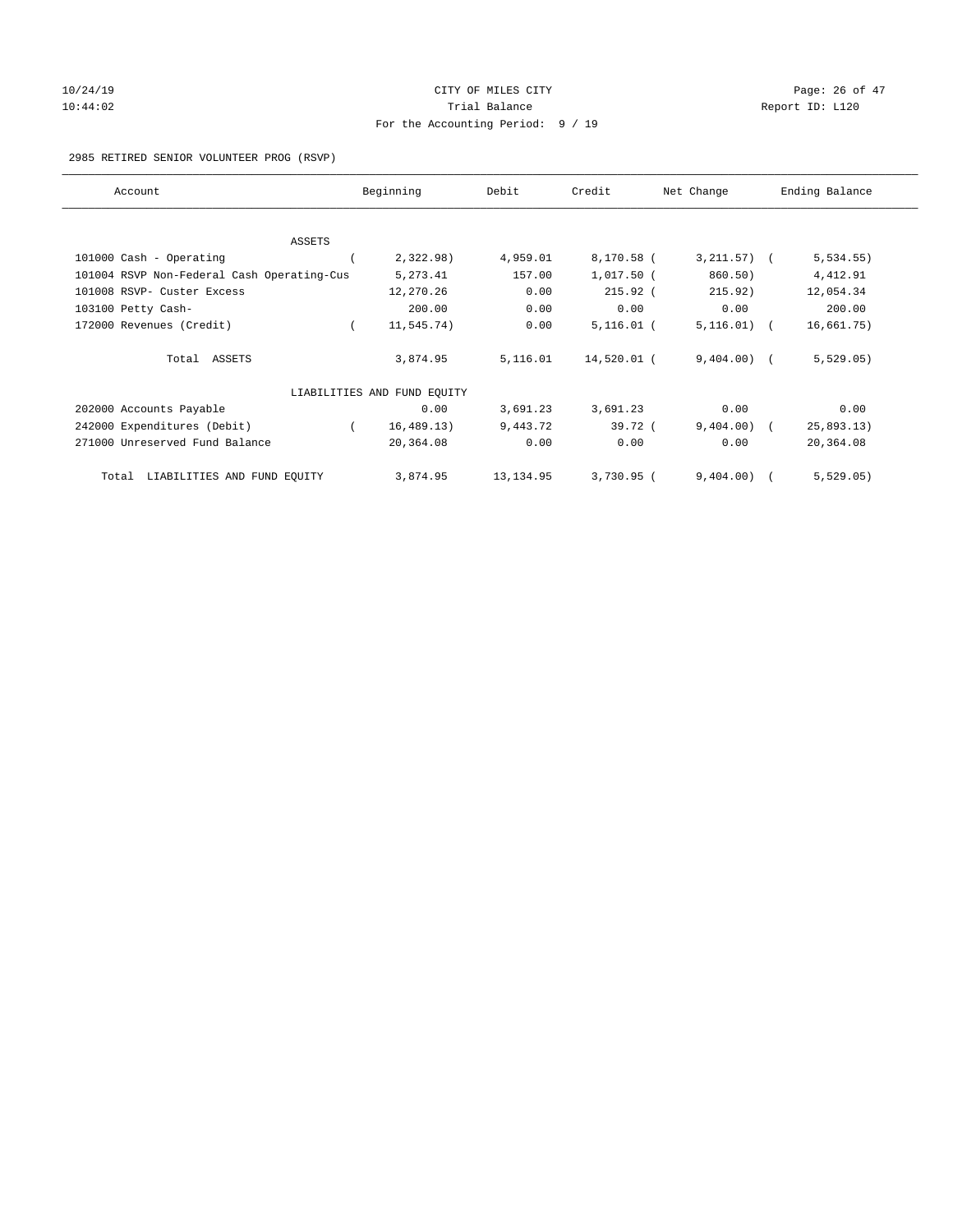# 10/24/19 CITY OF MILES CITY CHECK CITY CHECK Page: 27 of 47 10:44:02 Trial Balance Report ID: L120 For the Accounting Period: 9 / 19

3400 SID REVOLVING FUND

| Account                              | Beginning                   | Debit | Credit | Net Change | Ending Balance |
|--------------------------------------|-----------------------------|-------|--------|------------|----------------|
| ASSETS                               |                             |       |        |            |                |
| 101000 Cash - Operating              | 2,985.00                    | 0.00  | 0.00   | 0.00       | 2,985.00       |
| Total ASSETS                         | 2,985.00                    | 0.00  | 0.00   | 0.00       | 2,985.00       |
|                                      | LIABILITIES AND FUND EQUITY |       |        |            |                |
| 271000 Unreserved Fund Balance       | 2,985.00                    | 0.00  | 0.00   | 0.00       | 2,985.00       |
| LIABILITIES AND FUND EQUITY<br>Total | 2,985.00                    | 0.00  | 0.00   | 0.00       | 2,985.00       |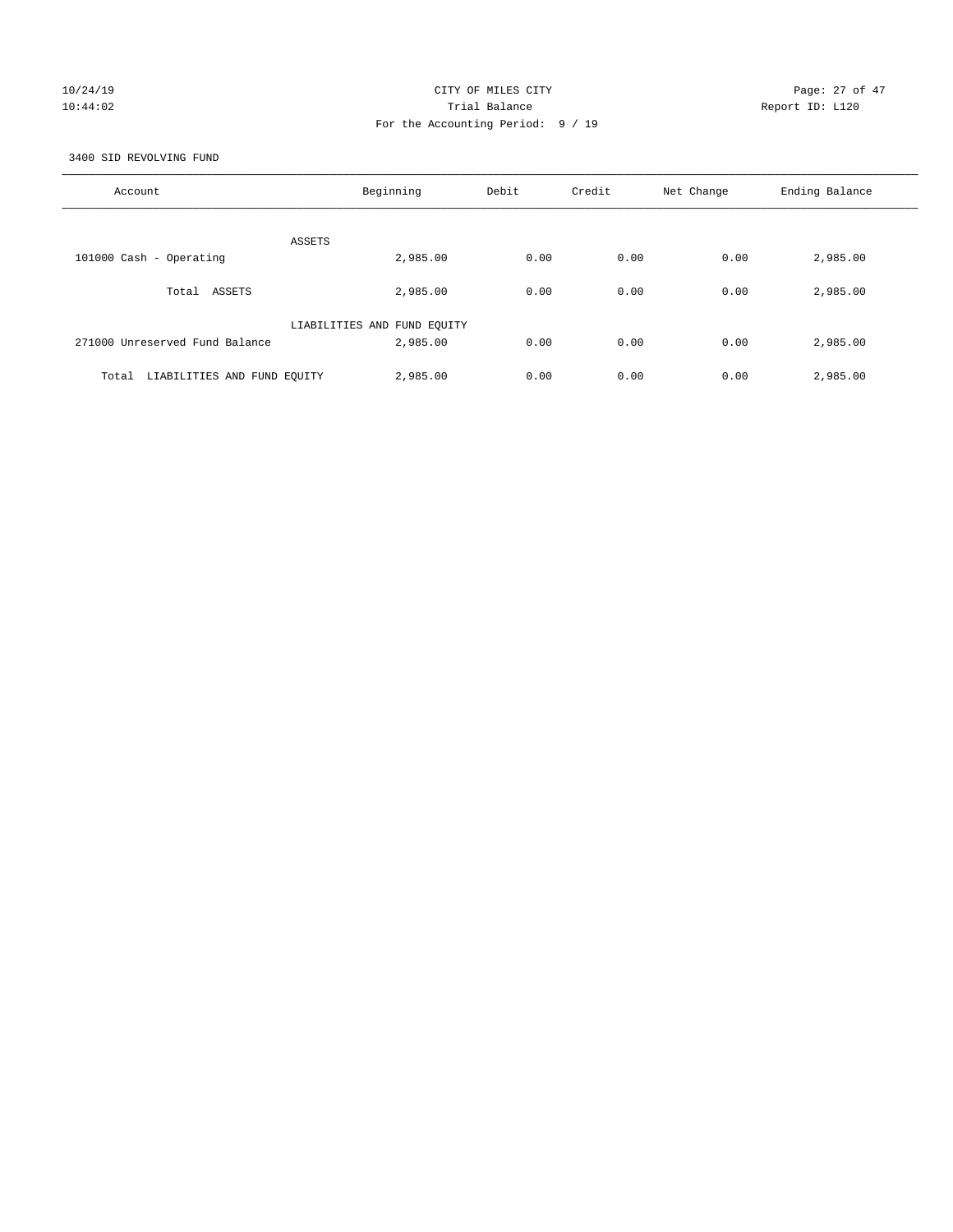# 10/24/19 CITY OF MILES CITY CHECK CONTROL Page: 28 of 47 10:44:02 Report ID: L120 For the Accounting Period: 9 / 19

### 3670 SID 211

| Account                                    | Beginning                   | Debit    | Credit   | Net Change | Ending Balance |
|--------------------------------------------|-----------------------------|----------|----------|------------|----------------|
|                                            |                             |          |          |            |                |
| ASSETS                                     |                             |          |          |            |                |
| 101000 Cash - Operating                    | 8,643.87                    | 0.00     | 0.00     | 0.00       | 8,643.87       |
| 118190 Special Assessments Receivables-201 | 0.00                        | 3,790.14 | 0.00     | 3,790.14   | 3,790.14       |
| 119000 Special Assmt Recbl - Deferred      | 34,587.36                   | 0.00     | 0.00     | 0.00       | 34,587.36      |
|                                            |                             |          |          |            |                |
| Total ASSETS                               | 43, 231. 23                 | 3,790.14 | 0.00     | 3,790.14   | 47,021.37      |
|                                            |                             |          |          |            |                |
|                                            | LIABILITIES AND FUND EQUITY |          |          |            |                |
| 223000 Deferred Revenue/Uncollected Taxes  | 34,587.36                   | 0.00     | 3,790.14 | 3,790.14   | 38,377.50      |
| 242000 Expenditures (Debit)                | 2,679.48)                   | 0.00     | 0.00     | 0.00       | 2,679.48)      |
| 271000 Unreserved Fund Balance             | 11,323.35                   | 0.00     | 0.00     | 0.00       | 11,323.35      |
|                                            |                             |          |          |            |                |
| LIABILITIES AND FUND EQUITY<br>Total       | 43, 231. 23                 | 0.00     | 3,790.14 | 3,790.14   | 47,021.37      |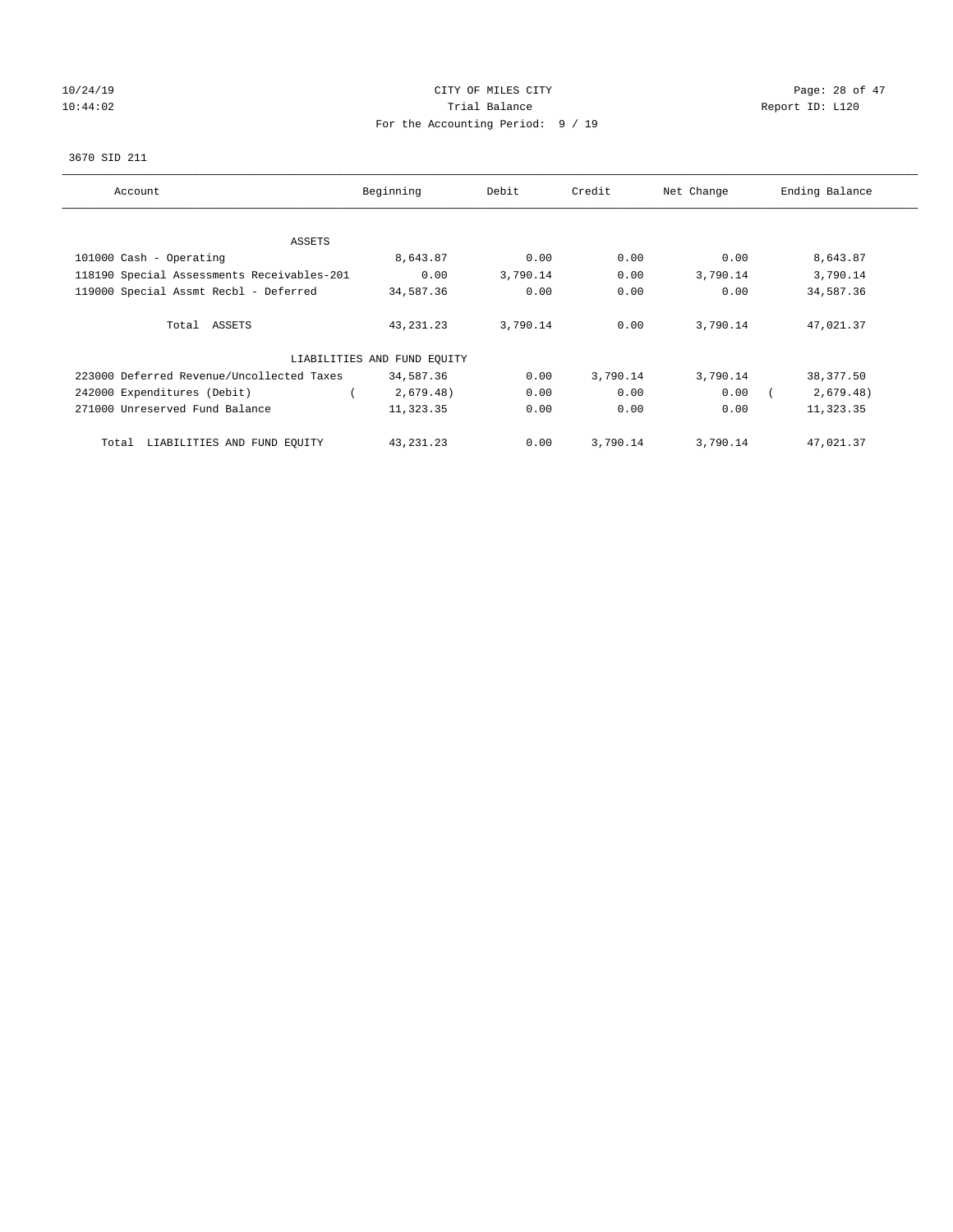### 4000 General Fund Capitol Improvement Fund

| Account                              |        | Beginning                   | Debit | Credit | Net Change | Ending Balance |
|--------------------------------------|--------|-----------------------------|-------|--------|------------|----------------|
|                                      |        |                             |       |        |            |                |
|                                      | ASSETS |                             |       |        |            |                |
| 101000 Cash - Operating              |        | 68,051.69                   | 0.00  | 0.00   | 0.00       | 68,051.69      |
| 172000 Revenues (Credit)             |        | 198.16)                     | 0.00  | 0.00   | 0.00       | 198.16)        |
| Total ASSETS                         |        | 67,853.53                   | 0.00  | 0.00   | 0.00       | 67,853.53      |
|                                      |        | LIABILITIES AND FUND EQUITY |       |        |            |                |
| 242000 Expenditures (Debit)          |        | 14,469.00)                  | 0.00  | 0.00   | 0.00       | 14,469.00)     |
| 271000 Unreserved Fund Balance       |        | 82,322.53                   | 0.00  | 0.00   | 0.00       | 82,322.53      |
| LIABILITIES AND FUND EQUITY<br>Total |        | 67,853.53                   | 0.00  | 0.00   | 0.00       | 67,853.53      |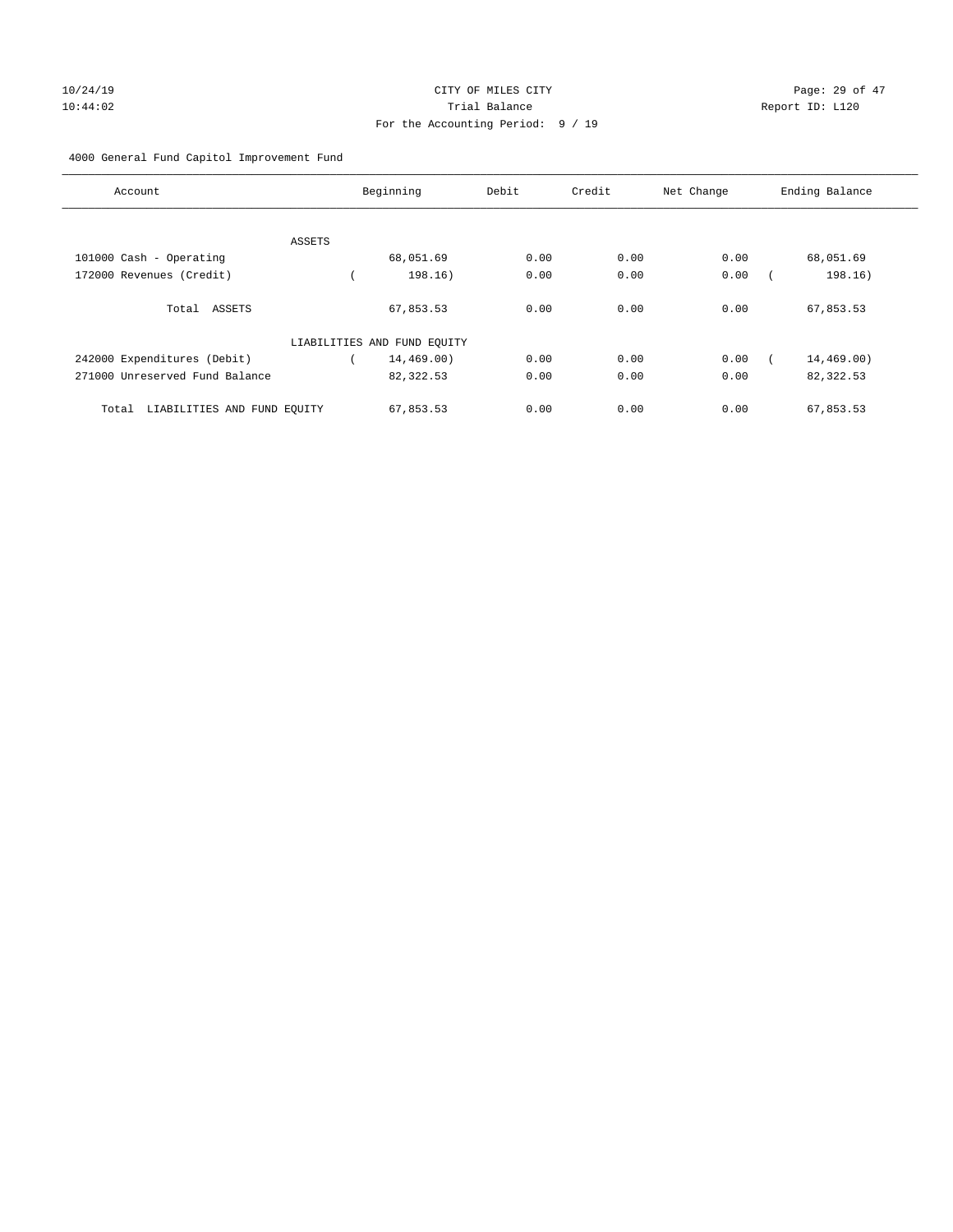# 10/24/19 CITY OF MILES CITY CHECK CONTROL Page: 30 of 47 10:44:02 Trial Balance Report ID: L120 For the Accounting Period: 9 / 19

4050 Ambulance Capital Improvement Fund

| Account                              | Beginning                   | Debit | Credit | Net Change | Ending Balance |
|--------------------------------------|-----------------------------|-------|--------|------------|----------------|
| ASSETS                               |                             |       |        |            |                |
| 101000 Cash - Operating              | 13,779.06                   | 0.00  | 0.00   | 0.00       | 13,779.06      |
| ASSETS<br>Total                      | 13,779.06                   | 0.00  | 0.00   | 0.00       | 13,779.06      |
|                                      | LIABILITIES AND FUND EQUITY |       |        |            |                |
| 271000 Unreserved Fund Balance       | 13,779.06                   | 0.00  | 0.00   | 0.00       | 13,779.06      |
| LIABILITIES AND FUND EQUITY<br>Total | 13,779.06                   | 0.00  | 0.00   | 0.00       | 13,779.06      |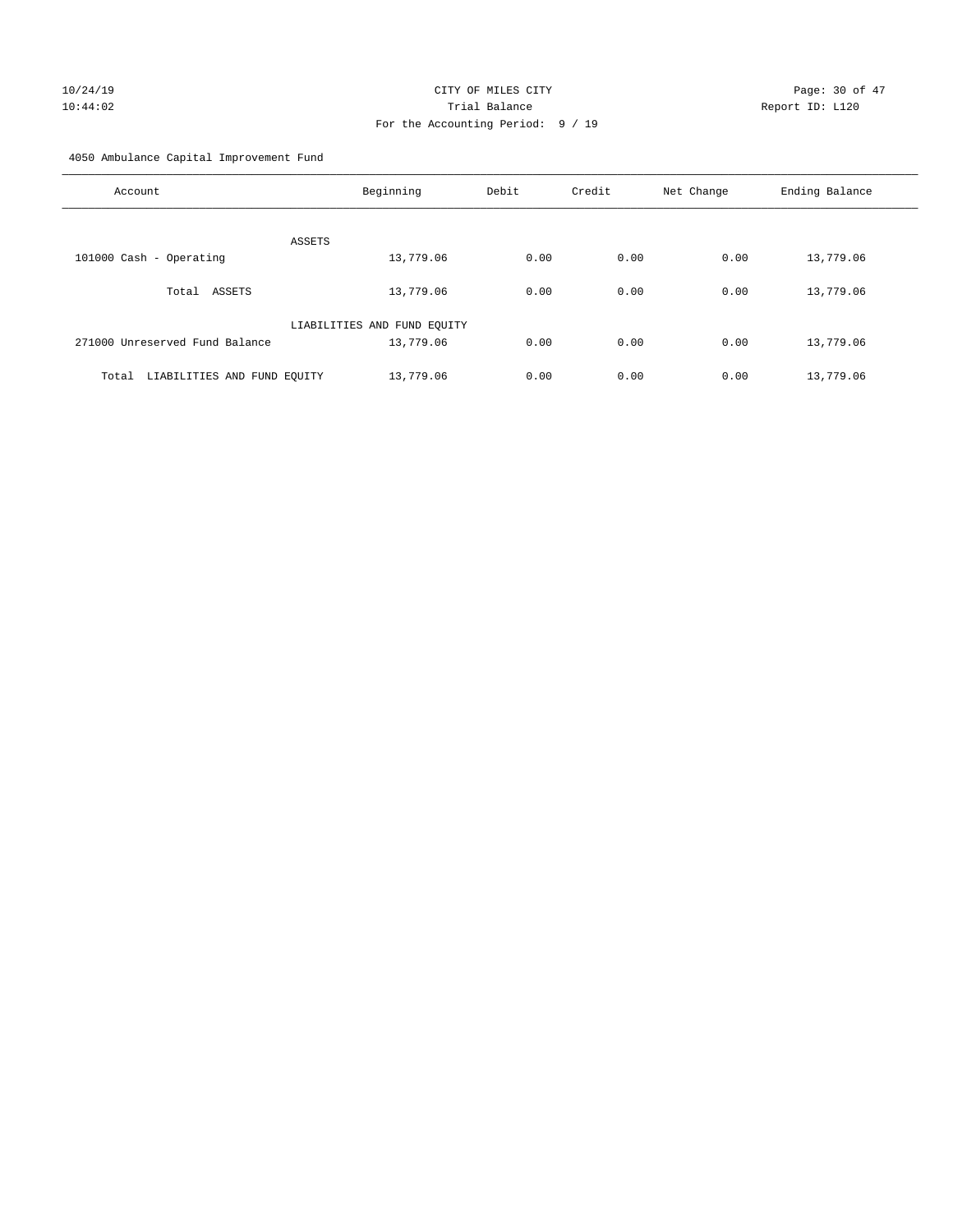# $CITY$  OF MILES  $CITY$  and the contract of  $P47$ 10:44:02 Trial Balance Report ID: L120 For the Accounting Period: 9 / 19

4060 CAPITAL IMPROV-PUBLIC WORKS

| Account                              | Beginning                   | Debit    | Credit       | Net Change  | Ending Balance |
|--------------------------------------|-----------------------------|----------|--------------|-------------|----------------|
|                                      |                             |          |              |             |                |
| ASSETS                               |                             |          |              |             |                |
| 101000 Cash - Operating              | 572, 277.62                 | 850.00   | 0.00         | 850.00      | 573, 127.62    |
| 122000 Accounts Receivable           | 450.00                      | 200.00   | $450.00$ $($ | 250.00)     | 200.00         |
| 172000 Revenues (Credit)             | 2,771.97)                   | 0.00     | $600.00$ $($ | $600.00)$ ( | 3,371.97)      |
| Total ASSETS                         | 569,955.65                  | 1,050.00 | 1,050.00     | 0.00        | 569,955.65     |
|                                      | LIABILITIES AND FUND EQUITY |          |              |             |                |
| 271000 Unreserved Fund Balance       | 569,955.65                  | 0.00     | 0.00         | 0.00        | 569,955.65     |
| LIABILITIES AND FUND EQUITY<br>Total | 569,955.65                  | 0.00     | 0.00         | 0.00        | 569,955.65     |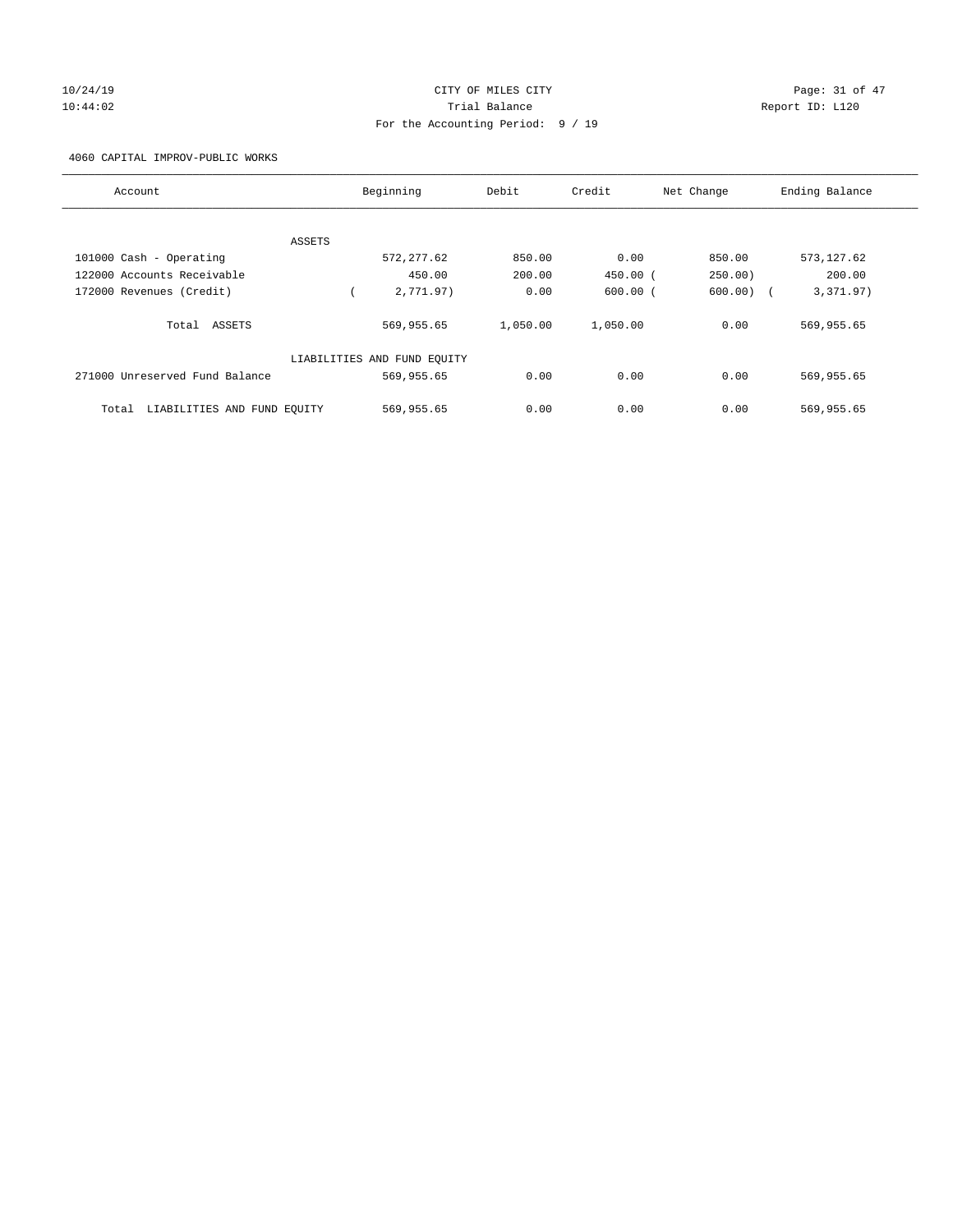# 10/24/19 CITY OF MILES CITY CHECK CITY Page: 32 of 47 10:44:02 Trial Balance Report ID: L120 For the Accounting Period: 9 / 19

#### 5210 WATER UTILITY

| Account                                     | Beginning                   | Debit        | Credit       | Net Change    | Ending Balance              |
|---------------------------------------------|-----------------------------|--------------|--------------|---------------|-----------------------------|
| ASSETS                                      |                             |              |              |               |                             |
| 101000 Cash - Operating                     | 3,090,779.18                | 243, 143. 35 | 333,501.36 ( | 90,358.01)    | 3,000,421.17                |
| 101010 Deposit Cash                         | 95,450.00                   | 2,800.00     | 2,350.00     | 450.00        | 95,900.00                   |
| 102240 Cash - Replacement & Depreciation    | 1,489,589.35                | 0.00         | 0.00         | 0.00          | 1,489,589.35                |
| 102250 Cash - System Devlopment Fees        | 311,659.92                  | 35.00        | 0.00         | 35.00         | 311,694.92                  |
| 102270 Cash - Curb Stop Replacement Fee     | 363, 417.10                 | 3,619.53     | 1,504.82     | 2,114.71      | 365,531.81                  |
| 102312 RevBnd/CurYearDebt-DNRC/CarbonTank   | 23,068.54                   | 11,534.27    | 0.00         | 11,534.27     | 34,602.81                   |
| 102313 RevBnd/CurYearDebt-DNRC/NE WtrLine   | 23,450.20                   | 11,725.10    | 0.00         | 11,725.10     | 35, 175.30                  |
| 102315 RevBnd/CurYearDebt-ARRA/NE Water Li  | 3,051.46                    | 1,525.73     | 0.00         | 1,525.73      | 4,577.19                    |
| 102322 RevBnd/Reserve-DNRC/CarbonTank       | 153,009.00                  | 0.00         | 0.00         | 0.00          | 153,009.00                  |
| 102323 RevBnd/Reserve-DNRC/NE WtrLine       | 128,653.00                  | 0.00         | 0.00         | 0.00          | 128,653.00                  |
| 102325 RevBnd/Reserve-ARRA B-NE Waterline   | 18,245.00                   | 0.00         | 0.00         | 0.00          | 18,245.00                   |
| 103000 Petty Cash                           | 330.00                      | 0.00         | 0.00         | 0.00          | 330.00                      |
| 122000 Accounts Receivable                  | 284, 259.66                 | 232,394.38   | 259,669.18 ( | 27, 274.80)   | 256,984.86                  |
| 122020 Accounts Receivable-\$2.00 State Ass | 0.00                        | 0.00         | $4.00$ (     | 4.00)         | $\sqrt{2}$<br>4.00)         |
| 162000 Deferred outflows-GASB68             | 182,751.00                  | 0.00         | 0.00         | 0.00          | 182,751.00                  |
| 172000 Revenues (Credit)                    | 484, 291. 16)               | 13,457.69    | 226,824.87 ( | 213, 367. 18) | 697,658.34)                 |
| 181000 Land                                 | 41,844.00                   | 0.00         | 0.00         | 0.00          | 41,844.00                   |
| 182000 Buildings                            | 22,997.00                   | 0.00         | 0.00         | 0.00          | 22,997.00                   |
| 182100 Allowance for Depr - Buildings (Cre( | 22,997.00)                  | 0.00         | 0.00         | 0.00          | 22,997.00)                  |
| 186000 Machinery and Equipment              | 510,641.42                  | 0.00         | 0.00         | 0.00          | 510,641.42                  |
| 186100 Allowance for Depr - Machinery & Eq( | 300,684.00)                 | 0.00         | 0.00         | 0.00          | 300,684.00)                 |
| 188000 Const. Work in Progress-NE Wtr Line( | 0.26)                       | 0.00         | 0.00         | 0.00          | 0.26)                       |
| 189100 Source of Supply                     | 3,542,842.49                | 0.00         | 0.00         | 0.00          | 3,542,842.49                |
| 189110 Allowance for Depreciation - Source( | 775, 265.00)                | 0.00         | 0.00         | 0.00          | 775,265.00)<br>$\left($     |
| 189300 Treatment Plant                      | 3,740,287.07                | 0.00         | 0.00         | 0.00          | 3,740,287.07                |
| 189310 Allowance for Depr - Treatment Plan( | 2,068,019.00)               | 0.00         | 0.00         | 0.00          | 2,068,019.00)<br>$\sqrt{2}$ |
| 189400 Transmission & Distribution          | 14, 260, 517.26             | 0.00         | 0.00         | 0.00          | 14, 260, 517. 26            |
| 189410 Allowance for Depr - Trans & Distri( | 4,481,092.00)               | 0.00         | 0.00         | 0.00          | (4, 481, 092.00)            |
| 199901 OPEB Deferred Outflow                | 38,356.00                   | 0.00         | 0.00         | 0.00          | 38,356.00                   |
| Total ASSETS                                | 20, 192, 850. 23            | 520,235.05   | 823,854.23 ( | 303,619.18)   | 19,889,231.05               |
|                                             | LIABILITIES AND FUND EQUITY |              |              |               |                             |
| 202000 Accounts Payable                     | 2,629.67                    | 239,867.86   | 239,867.86   | 0.00          | 2,629.67                    |
| 214000 Deposits Payable                     | 95,450.00                   | 2,350.00     | 2,800.00     | 450.00        | 95,900.00                   |
| 214010 Refunds Payable<br>$\left($          | 381.16)                     | 505.66       | 505.66       | 0.00          | 381.16)                     |
| 223899 Deferred inflows-GASB 68             | 11,388.00                   | 0.00         | 0.00         | 0.00          | 11,388.00                   |
| 231000 BONDS PAYABLE                        | 4,150,000.00                | 0.00         | 0.00         | 0.00          | 4,150,000.00                |
| 237000 Net Pension liability-GASB 68        | 733,295.00                  | 0.00         | 0.00         | 0.00          | 733,295.00                  |
| 238000 Other Post Employment Benefits       | 117,406.00                  | 0.00         | 0.00         | 0.00          | 117,406.00                  |
| 239000 Compensated Absences Payable         | 89,758.00                   | 0.00         | 0.00         | 0.00          | 89,758.00                   |
| 242000 Expenditures (Debit)                 | 509,027.91)                 | 304,069.18   | 0.00(        | 304,069.18)   | 813,097.09)                 |
| 250300 Reserve Revenue Bond - Current Debt  | 323, 303.85                 | 0.00         | 0.00         | 0.00          | 323, 303.85                 |
| 250500 Reserve - System Dev Fees            | 171,098.25                  | 0.00         | 0.00         | 0.00          | 171,098.25                  |
| 250600 Reserve for Replacement & Depreciat  | 1,351,889.30                | 0.00         | 0.00         | 0.00          | 1,351,889.30                |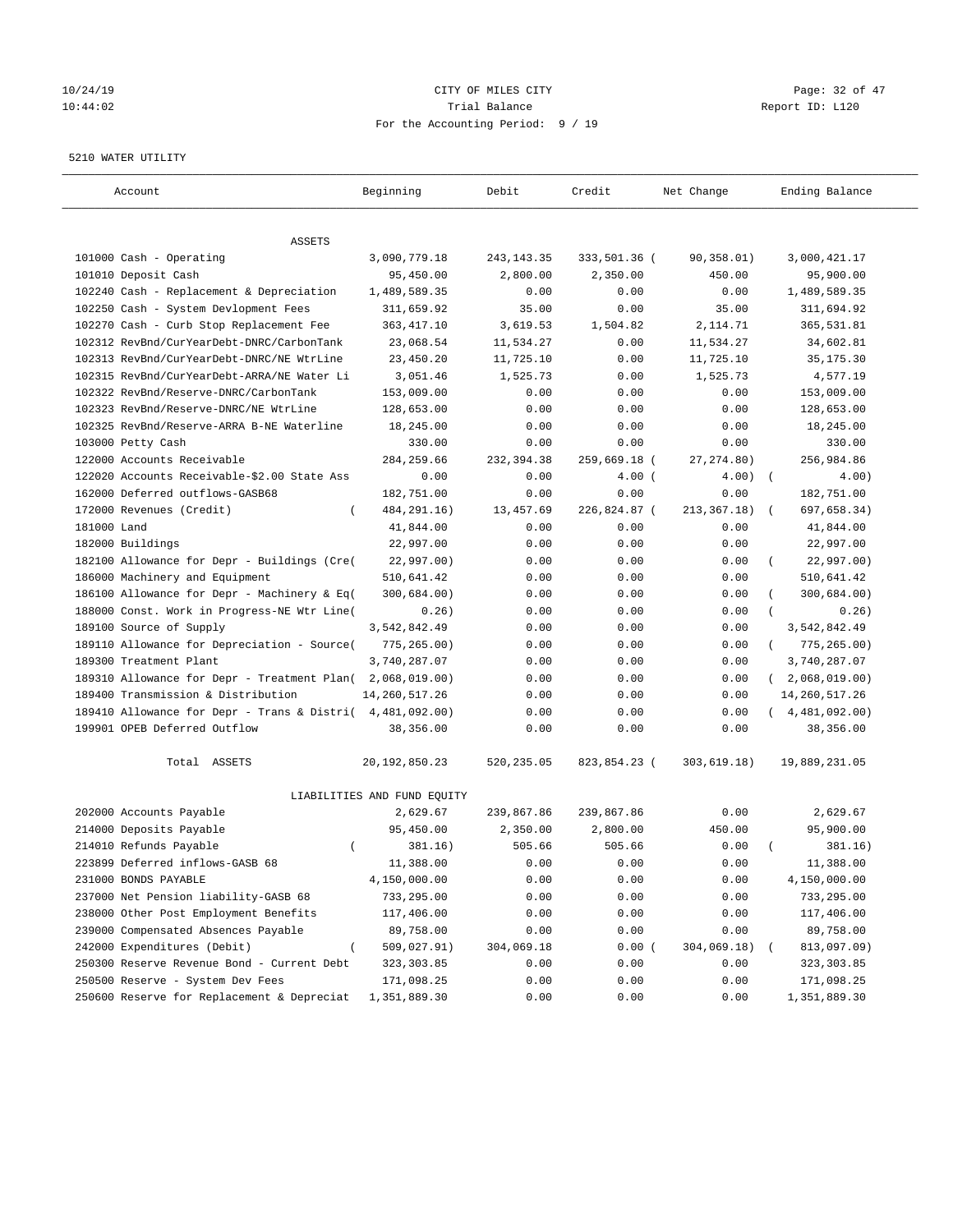| 10/24/19 |  |  |
|----------|--|--|
| 10:44:02 |  |  |

### CITY OF MILES CITY CONTROL CONTROL CONTROL CITY CONTROL Page: 33 of 47 Trial Balance<br>
10:44:02 Trial Balance<br>
10:44:02 Trial Balance For the Accounting Period: 9 / 19

5210 WATER UTILITY

| Account                              | Beginning        | Debit      | Credit     | Net Change | Ending Balance   |
|--------------------------------------|------------------|------------|------------|------------|------------------|
| 271000 Unreserved Fund Balance       | 518,467.93)      | 0.00       | 0.00       | 0.00       | 518, 467, 93)    |
| 272000 Unreserved Retained Earnings  | 14, 174, 509. 16 | 0.00       | 0.00       | 0.00       | 14, 174, 509. 16 |
| LIABILITIES AND FUND EQUITY<br>Total | 20, 192, 850. 23 | 546,792.70 | 243,173.52 | 303.619.18 | 19,889,231.05    |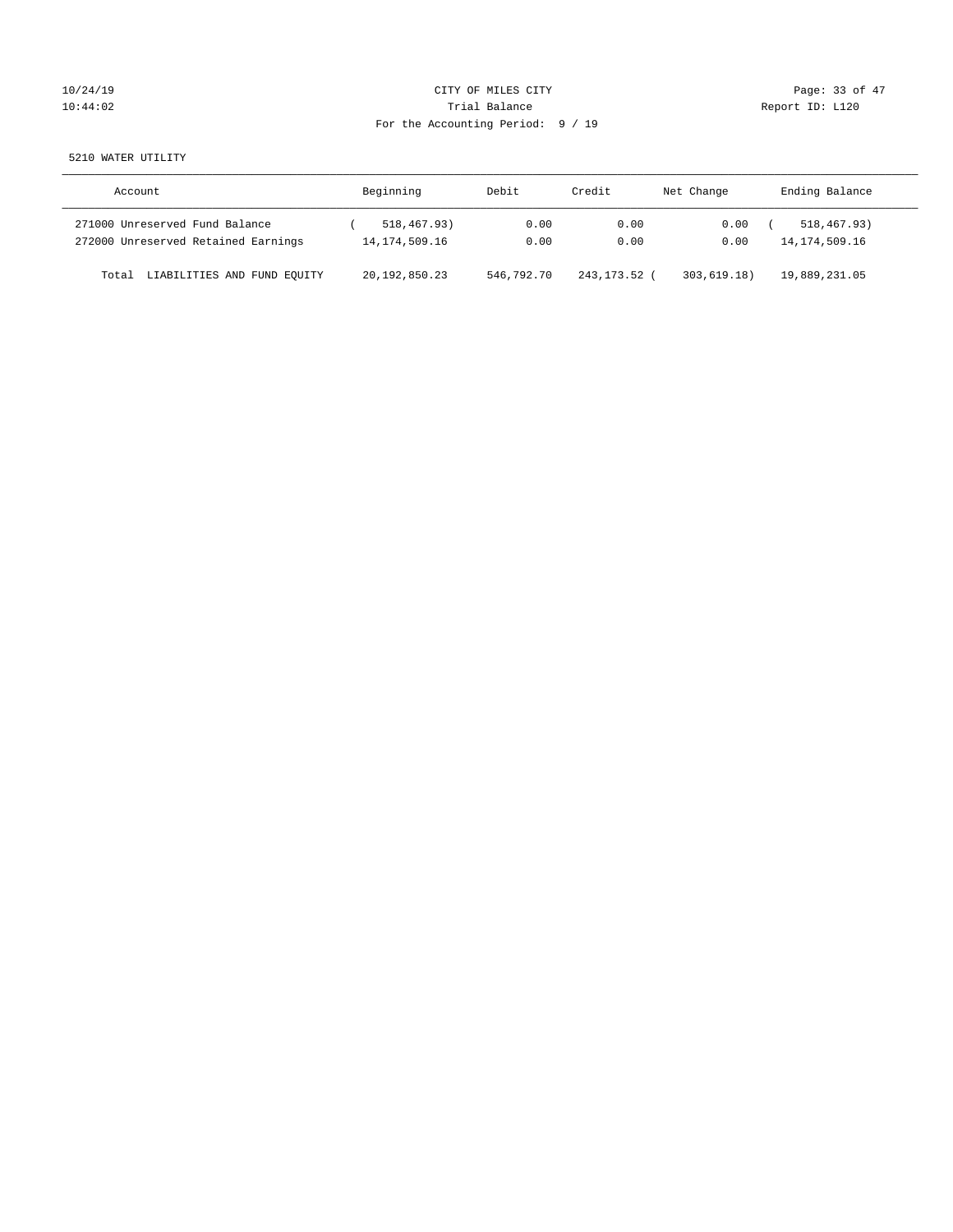# 10/24/19 CITY OF MILES CITY CHECK CITY Page: 34 of 47 10:44:02 Report ID: L120 For the Accounting Period: 9 / 19

5310 SEWER UTILITY

| Account                                                                                         | Beginning                   | Debit       | Credit       | Net Change   | Ending Balance                 |
|-------------------------------------------------------------------------------------------------|-----------------------------|-------------|--------------|--------------|--------------------------------|
| <b>ASSETS</b>                                                                                   |                             |             |              |              |                                |
| 101000 Cash - Operating                                                                         | 2,818,678.56                | 165, 433.22 | 150, 185. 33 | 15,247.89    | 2,833,926.45                   |
| 102240 Cash - Replacement & Depreciation                                                        | 195,098.39                  | 0.00        | 0.00         | 0.00         | 195,098.39                     |
| 102250 Cash - System Devlopment Fees                                                            | 148,920.91                  | 0.00        | 0.00         | 0.00         | 148,920.91                     |
| 102279 WWtr Treatment Plant-Phase II Const(                                                     | 76,205.70)                  | 0.00        | 0.00         | 0.00         | 76, 205.70                     |
| 102280 WWtr Treatment Plant-Phase I Constr                                                      | 738,063.46                  | 0.00        | 0.00         | 0.00         | 738,063.46                     |
| 102316 RevBnd/CurYearDebt-Phase 1 Haynes L                                                      | 16,815.00                   | 8,407.50    | 0.00         | 8,407.50     | 25, 222.50                     |
| 102317 RevBnd/CurYearDebt-WWTP Phase II                                                         | 33,539.58                   | 16,769.79   | 0.00         | 16,769.79    | 50,309.37                      |
| 102390 REV BOND/RESERVE-Sewer Phase 1                                                           | 101,735.00                  | 0.00        | 0.00         | 0.00         | 101,735.00                     |
| 102396 REV BOND/RESERVE-SEWER PHASE II                                                          | 201,275.00                  | 0.00        | 0.00         | 0.00         | 201,275.00                     |
| 122000 Accounts Receivable                                                                      | 191,376.87                  | 165,938.76  | 164,856.68   | 1,082.08     | 192,458.95                     |
| 162000 Deferred outflows-GASB68                                                                 | 147,619.00                  | 0.00        | 0.00         | 0.00         | 147,619.00                     |
| 172000 Revenues (Credit)<br>$\left($                                                            | 348,622.45)                 | 706.84      | 167,075.24 ( | 166, 368.40) | 514,990.85)                    |
| 181000 Land                                                                                     | 2.00                        | 0.00        | 0.00         | 0.00         | 2.00                           |
| 186000 Machinery and Equipment                                                                  | 800,566.77                  | 0.00        | 0.00         | 0.00         | 800,566.77                     |
| 186100 Allowance for Depr - Machinery & Eq(                                                     | 499, 312.00)                | 0.00        | 0.00         | 0.00         | 499, 312.00)                   |
| 188000 Const. Work in Progress-NE Wtr Line(                                                     | 1.60)                       | 0.00        | 0.00         | 0.00         | 1.60)                          |
| 189300 Treatment Plant                                                                          | 11, 492, 692.56             | 0.00        | 0.00         | 0.00         | 11,492,692.56                  |
|                                                                                                 |                             | 0.00        | 0.00         | 0.00         |                                |
| 189310 Allowance for Depr - Treatment Plan( 1,698,846.00)<br>189400 Transmission & Distribution | 4,029,119.40                | 0.00        | 0.00         | 0.00         | (1,698,846.00)<br>4,029,119.40 |
|                                                                                                 |                             |             |              | 0.00         |                                |
| 189410 Allowance for Depr - Trans & Distri( 1,695,972.00)<br>199901 OPEB Deferred Outflow       |                             | 0.00        | 0.00         |              | (1,695,972.00)                 |
|                                                                                                 | 28,767.00                   | 0.00        | 0.00         | 0.00         | 28,767.00                      |
| Total ASSETS                                                                                    | 16,625,309.75               | 357, 256.11 | 482,117.25 ( | 124,861.14)  | 16,500,448.61                  |
|                                                                                                 | LIABILITIES AND FUND EQUITY |             |              |              |                                |
| 202000 Accounts Payable                                                                         | 2,629.67                    | 70,823.24   | 70,823.24    | 0.00         | 2,629.67                       |
| 223899 Deferred inflows-GASB 68                                                                 | 9,199.00                    | 0.00        | 0.00         | 0.00         | 9,199.00                       |
| 231300 Bonds Pay 1979 Issue                                                                     | 1,080,000.00                | 0.00        | 0.00         | 0.00         | 1,080,000.00                   |
| 231301 WWTP #2 Bonds Pay                                                                        | 5,046,645.00                | 0.00        | 0.00         | 0.00         | 5,046,645.00                   |
| 237000 Net Pension liability-GASB 68                                                            | 592,325.00                  | 0.00        | 0.00         | 0.00         | 592,325.00                     |
| 238000 Other Post Employment Benefits                                                           | 88,054.00                   | 0.00        | 0.00         | 0.00         | 88,054.00                      |
| 239000 Compensated Absences Payable                                                             | 69,016.00                   | 0.00        | 0.00         | 0.00         | 69,016.00                      |
| 242000 Expenditures (Debit)<br>$\overline{(\ }$                                                 | 279,647.52)                 | 124,861.14  | 0.00(        | 124,861.14)  | 404,508.66)                    |
| 250500 Reserve - System Dev Fees                                                                | 82,925.91                   | 0.00        | 0.00         | 0.00         | 82,925.91                      |
| 250600 Reserve for Replacement & Depreciat                                                      | 1,666,491.83                | 0.00        | 0.00         | 0.00         | 1,666,491.83                   |
| 271000 Unreserved Fund Balance                                                                  | 394,844.93)                 | 0.00        | 0.00         | 0.00         | 394,844.93)                    |
| 272000 Unreserved Retained Earnings                                                             | 8,662,515.79                | 0.00        | 0.00         | 0.00         | 8,662,515.79                   |
| Total LIABILITIES AND FUND EQUITY                                                               | 16,625,309.75               | 195,684.38  | 70,823.24 (  | 124,861.14)  | 16,500,448.61                  |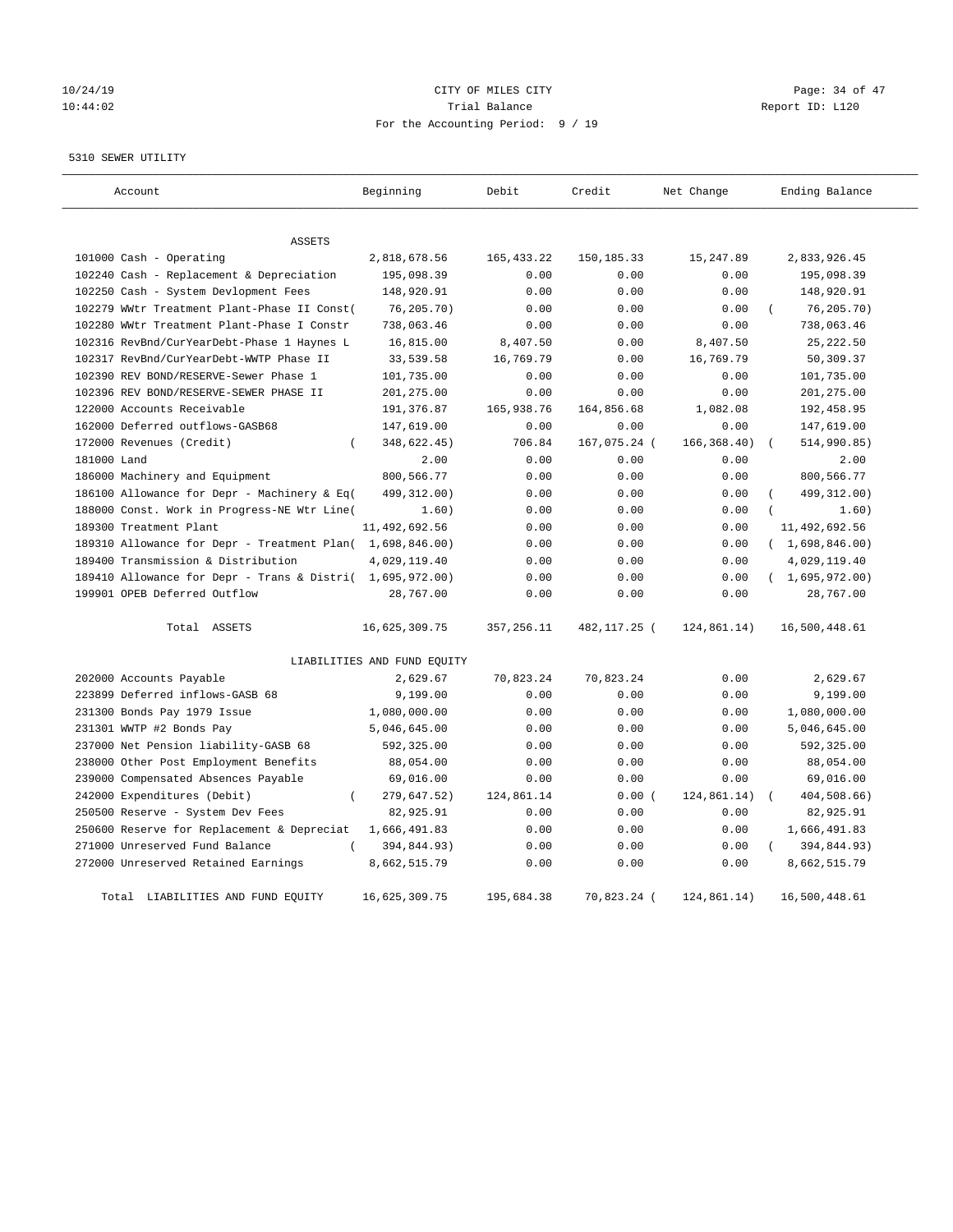### 10/24/19 **Page: 35 of 47** CITY OF MILES CITY **CITY** Page: 35 of 47 10:44:02 Trial Balance Report ID: L120 For the Accounting Period: 9 / 19

#### 5510 AMBULANCE FUND

| Account                                          | Beginning                   | Debit      | Credit       | Net Change  | Ending Balance            |
|--------------------------------------------------|-----------------------------|------------|--------------|-------------|---------------------------|
| ASSETS                                           |                             |            |              |             |                           |
| 101000 Cash - Operating<br>$\left($              | 226, 627.08)                | 38,848.69  | 52,318.96 (  | 13,470.27)  | 240,097.35)<br>$\sqrt{2}$ |
| 113213 Tax Receivables Real-2013                 | 0.46                        | 0.00       | 0.00         | 0.00        | 0.46                      |
| 113214 Taxes Receivable- Real 2014               | 0.97                        | 0.00       | 0.00         | 0.00        | 0.97                      |
| 113215 Tax Receivables Real-2015                 | 1.62                        | 0.00       | 0.00         | 0.00        | 1.62                      |
| 113216 Tax Receivables real-2016                 | 8.62                        | 0.00       | 0.00         | 0.00        | 8.62                      |
| 113217 Tax receivables real-2017                 | 20.46                       | 0.00       | $0.47$ (     | 0.47)       | 19.99                     |
| 113218 Tax Receivables real-2018                 | 73.08                       | 0.00       | 6.97(        | 6.97)       | 66.11                     |
| 115216 Tax receivable personal-2016              | 0.02                        | 0.00       | 0.00         | 0.00        | 0.02                      |
| 115217 Tax receivable personal-2017              | 0.17                        | 0.00       | 0.00         | 0.00        | 0.17                      |
| 115218 Tax Receivable Personal-2018              | 0.23                        | 0.00       | 0.00         | 0.00        | 0.23                      |
| 115219 Tax Receivable Personal-2019              | 13.75                       | 0.37       | 0.21         | 0.16        | 13.91                     |
| 122000 Accounts Receivable                       | 415,673.00                  | 101,496.57 | 74,279.05    | 27, 217.52  | 442,890.52                |
| 122100 Acct Receivable<br>$\left($               | 182,386.20)                 | 0.00       | 0.00         | 0.00        | 182,386.20)               |
| 162000 Deferred outflows-GASB68                  | 72,385.00                   | 0.00       | 0.00         | 0.00        | 72,385.00                 |
| 172000 Revenues (Credit)<br>$\left($             | 237,548.59)                 | 0.37       | 102,040.33 ( | 102,039.96) | 339,588.55)<br>$\left($   |
| 186000 Machinery and Equipment                   | 818, 326.11                 | 0.00       | 0.00         | 0.00        | 818, 326.11               |
| 186100 Allowance for Depr - Machinery & Eq(      | 324,841.00)                 | 0.00       | 0.00         | 0.00        | 324,841.00)               |
| 199901 OPEB Deferred Outflow                     | 19,178.00                   | 0.00       | 0.00         | 0.00        | 19,178.00                 |
| Total ASSETS                                     | 354,278.62                  | 140,346.00 | 228,645.99 ( | 88,299.99)  | 265,978.63                |
|                                                  | LIABILITIES AND FUND EQUITY |            |              |             |                           |
| 202000 Accounts Payable                          | 0.00                        | 14, 113.60 | 14, 113.60   | 0.00        | 0.00                      |
| 223100 Deferred Revenue - Real Prop Taxes (      | 78.67)                      | 7.44       | 0.00(        | 7.44)       | 86.11)                    |
| 223200 Deferred Revenue - Pers Prop Taxes (      | 10.66)                      | 0.21       | 0.37         | 0.16        | 10.50)                    |
| 223899 Deferred inflows-GASB 68                  | 2,970.00                    | 0.00       | 0.00         | 0.00        | 2,970.00                  |
| 235000 CONTRACTS/NOTES/LOANS PAYABLE<br>$\left($ | 0.01)                       | 0.00       | 0.00         | 0.00        | 0.01)                     |
| 237000 Net Pension liability-GASB 68             | 168,371.00                  | 0.00       | 0.00         | 0.00        | 168,371.00                |
| 238000 Other Post Employment Benefits            | 58,703.00                   | 0.00       | 0.00         | 0.00        | 58,703.00                 |
| 239000 Compensated Absences Payable              | 44,300.00                   | 0.00       | 0.00         | 0.00        | 44,300.00                 |
| 242000 Expenditures (Debit)<br>$\overline{(\ }$  | 252, 544. 72)               | 88, 447.25 | 154.54 (     | 88,292.71)  | 340,837.43)               |
| 271000 Unreserved Fund Balance<br>$\epsilon$     | 139,528.00)                 | 0.00       | 0.00         | 0.00        | 139,528.00)               |
| 272000 Unreserved Retained Earnings              | 472,096.68                  | 0.00       | 0.00         | 0.00        | 472,096.68                |
| LIABILITIES AND FUND EQUITY<br>Total             | 354, 278.62                 | 102,568.50 | 14,268.51 (  | 88,299.99)  | 265,978.63                |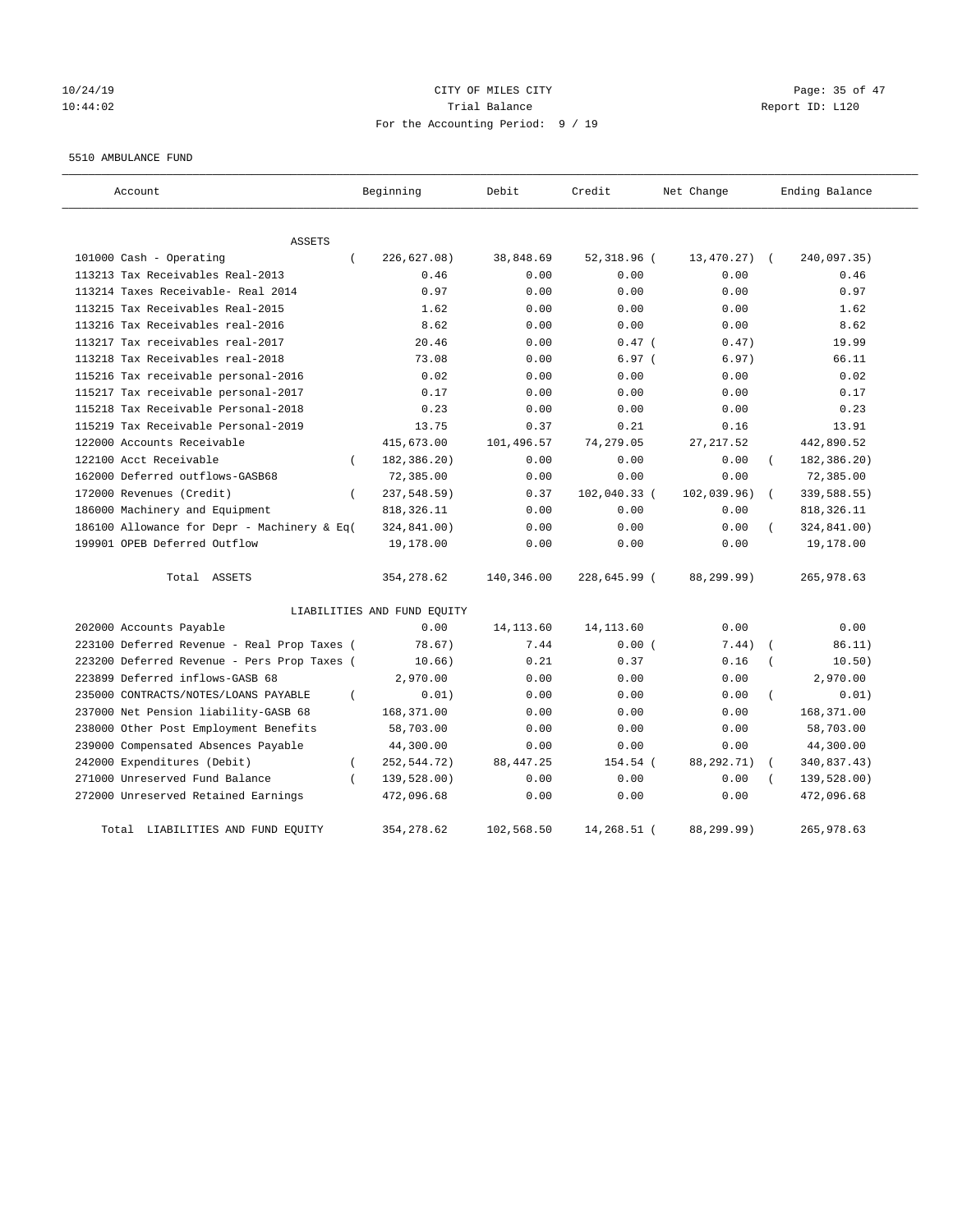### 10/24/19 **Page: 36 of 47** CITY OF MILES CITY **CITY** Page: 36 of 47 10:44:02 Trial Balance Report ID: L120 For the Accounting Period: 9 / 19

### 5610 AIRPORT OPERATING

| Account                                     | Beginning                   | Debit      | Credit       | Net Change  | Ending Balance            |
|---------------------------------------------|-----------------------------|------------|--------------|-------------|---------------------------|
| ASSETS                                      |                             |            |              |             |                           |
| 101000 Cash - Operating                     | 163,823.83                  | 61,796.35  | 50,565.50    | 11,230.85   | 175,054.68                |
| 102117 Airport Improvement                  | 60,714.17                   | 10,500.00  | 0.00         | 10,500.00   | 71,214.17                 |
| 102230 Cash - Surplus/Credit Card Acct      | 579.61                      | 27, 293.70 | 27,773.31 (  | 479.61)     | 100.00                    |
| 103000 Petty Cash                           | 100.00                      | 0.00       | 0.00         | 0.00        | 100.00                    |
| 113213 Tax Receivables Real-2013            | 0.65                        | 0.00       | 0.00         | 0.00        | 0.65                      |
| 113214 Taxes Receivable- Real 2014          | 1.48                        | 0.00       | 0.00         | 0.00        | 1.48                      |
| 113215 Tax Receivables Real-2015            | 2.46                        | 0.00       | 0.00         | 0.00        | 2.46                      |
| 113216 Tax Receivables real-2016            | 12.90                       | 0.00       | 0.00         | 0.00        | 12.90                     |
| 113217 Tax receivables real-2017            | 30.66                       | 0.00       | $0.71$ (     | 0.71)       | 29.95                     |
| 113218 Tax Receivables real-2018            | 110.55                      | 0.00       | $10.46$ (    | 10.46)      | 100.09                    |
| 115216 Tax receivable personal-2016         | 0.06                        | 0.00       | 0.00         | 0.00        | 0.06                      |
| 115217 Tax receivable personal-2017         | 0.28                        | 0.00       | 0.00         | 0.00        | 0.28                      |
| 115218 Tax Receivable Personal-2018         | 0.35                        | 0.00       | 0.00         | 0.00        | 0.35                      |
| 115219 Tax Receivable Personal-2019         | 20.61                       | 0.56       | 0.32         | 0.24        | 20.85                     |
| 141000 Prepaid Expense                      | 4,875.00                    | 0.00       | 0.00         | 0.00        | 4,875.00                  |
| 162000 Deferred outflows-GASB68             | 38,677.00                   | 0.00       | 0.00         | 0.00        | 38,677.00                 |
| 172000 Revenues (Credit)<br>$\left($        | 143, 164. 67)               | 11,975.56  | 73,291.74 (  | 61, 316.18) | 204,480.85)<br>$\sqrt{2}$ |
| 181000 Land                                 | 19,983.00                   | 0.00       | 0.00         | 0.00        | 19,983.00                 |
| 182000 Buildings                            | 677,537.00                  | 0.00       | 0.00         | 0.00        | 677,537.00                |
| 182100 Allowance for Depr - Buildings (Cre( | 389,758.00)                 | 0.00       | 0.00         | 0.00        | 389,758.00)               |
| 184000 Improvements Other Than Buildings    | 13,017,833.11               | 0.00       | 0.00         | 0.00        | 13,017,833.11             |
| 184100 Allowance for Depr - Imp Other Than( | 3,401,665.00)               | 0.00       | 0.00         | 0.00        | (3, 401, 665.00)          |
| 186000 Machinery and Equipment              | 1,001,946.58                | 0.00       | 0.00         | 0.00        | 1,001,946.58              |
| 186100 Allowance for Depr - Machinery & Eq( | 510, 395.00)                | 0.00       | 0.00         | 0.00        | 510, 395.00)              |
| 188000 Const. Work in Progress-NE Wtr Line  | 75,246.00                   | 0.00       | 0.00         | 0.00        | 75,246.00                 |
| 199901 OPEB Deferred Outflow                | 6,393.00                    | 0.00       | 0.00         | 0.00        | 6,393.00                  |
| Total ASSETS                                | 10,622,905.63               | 111,566.17 | 151,642.04 ( | 40,075.87)  | 10,582,829.76             |
|                                             | LIABILITIES AND FUND EQUITY |            |              |             |                           |
| 202000 Accounts Payable                     | 0.00                        | 26,097.99  | 26,097.99    | 0.00        | 0.00                      |
| 223100 Deferred Revenue - Real Prop Taxes ( | 118.01)                     | 11.17      | 0.00(        | 11.17)      | 129.18)                   |
| 223200 Deferred Revenue - Pers Prop Taxes ( | 16.01)                      | 0.32       | 0.56         | 0.24        | 15.77)                    |
| 223899 Deferred inflows-GASB 68             | 2,410.00                    | 0.00       | 0.00         | 0.00        | 2,410.00                  |
| 235160 LTrm Pay/MT Aeronautics (2)          | 101,718.00                  | 0.00       | 0.00         | 0.00        | 101,718.00                |
| 237000 Net Pension liability-GASB 68        | 155,193.00                  | 0.00       | 0.00         | 0.00        | 155,193.00                |
| 238000 Other Post Employment Benefits       | 19,568.00                   | 0.00       | 0.00         | 0.00        | 19,568.00                 |
| 239000 Compensated Absences Payable         | 13,447.00                   | 0.00       | 0.00         | 0.00        | 13,447.00                 |
| 242000 Expenditures (Debit)<br>$\left($     | 128,769.66)                 | 40,064.94  | 0.00(        | 40,064.94)  | 168,834.60)               |
| 250600 Reserve for Replacement & Depreciat  | 18,913.67                   | 0.00       | 0.00         | 0.00        | 18,913.67                 |
| 271000 Unreserved Fund Balance              | 90,992.00)                  | 0.00       | 0.00         | 0.00        | 90,992.00)                |
| 272000 Unreserved Retained Earnings         | 10,531,551.64               | 0.00       | 0.00         | 0.00        | 10,531,551.64             |
|                                             |                             |            |              |             |                           |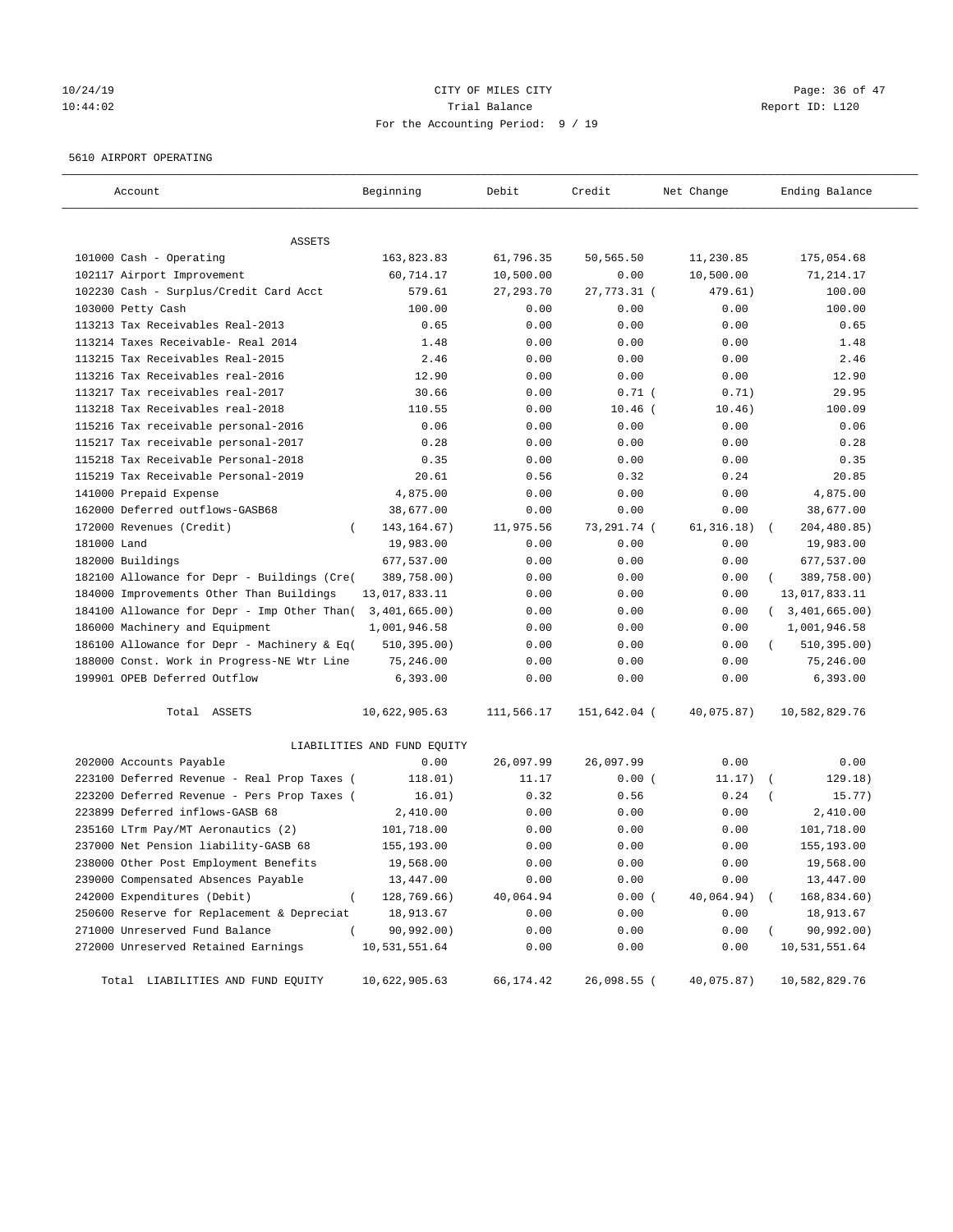# 10/24/19 **Page: 37 of 47** 10:44:02 Report ID: L120 For the Accounting Period: 9 / 19

#### 6040 PUBLIC WORKS

| Account                              | Beginning                   | Debit     | Credit        | Net Change    | Ending Balance |
|--------------------------------------|-----------------------------|-----------|---------------|---------------|----------------|
| ASSETS                               |                             |           |               |               |                |
| 101000 Cash - Operating              | 5,679.47)                   | 40,692.45 | 17,632.51     | 23,059.94     | 17,380.47      |
| 172000 Revenues (Credit)             | 8,000.00)                   | 0.00      | $40,692.45$ ( | $40,692.45$ ( | 48,692.45)     |
| Total ASSETS                         | 13,679.47)                  | 40,692.45 | 58,324.96 (   | $17,632.51$ ( | 31, 311.98)    |
|                                      | LIABILITIES AND FUND EQUITY |           |               |               |                |
| 202000 Accounts Payable              | 0.00                        | 4,683.72  | 4,683.72      | 0.00          | 0.00           |
| 239000 Compensated Absences Payable  | 6,997.00                    | 0.00      | 0.00          | 0.00          | 6,997.00       |
| 242000 Expenditures (Debit)          | 33, 366. 14)                | 17,632.51 | 0.00(         | 17,632.51)    | 50,998.65)     |
| 271000 Unreserved Fund Balance       | 84,045.78)                  | 0.00      | 0.00          | 0.00          | 84,045.78)     |
| 272000 Unreserved Retained Earnings  | 96,735.45                   | 0.00      | 0.00          | 0.00          | 96,735.45      |
| LIABILITIES AND FUND EQUITY<br>Total | 13,679.47)                  | 22,316.23 | 4,683.72 (    | 17,632.51)    | 31, 311.98)    |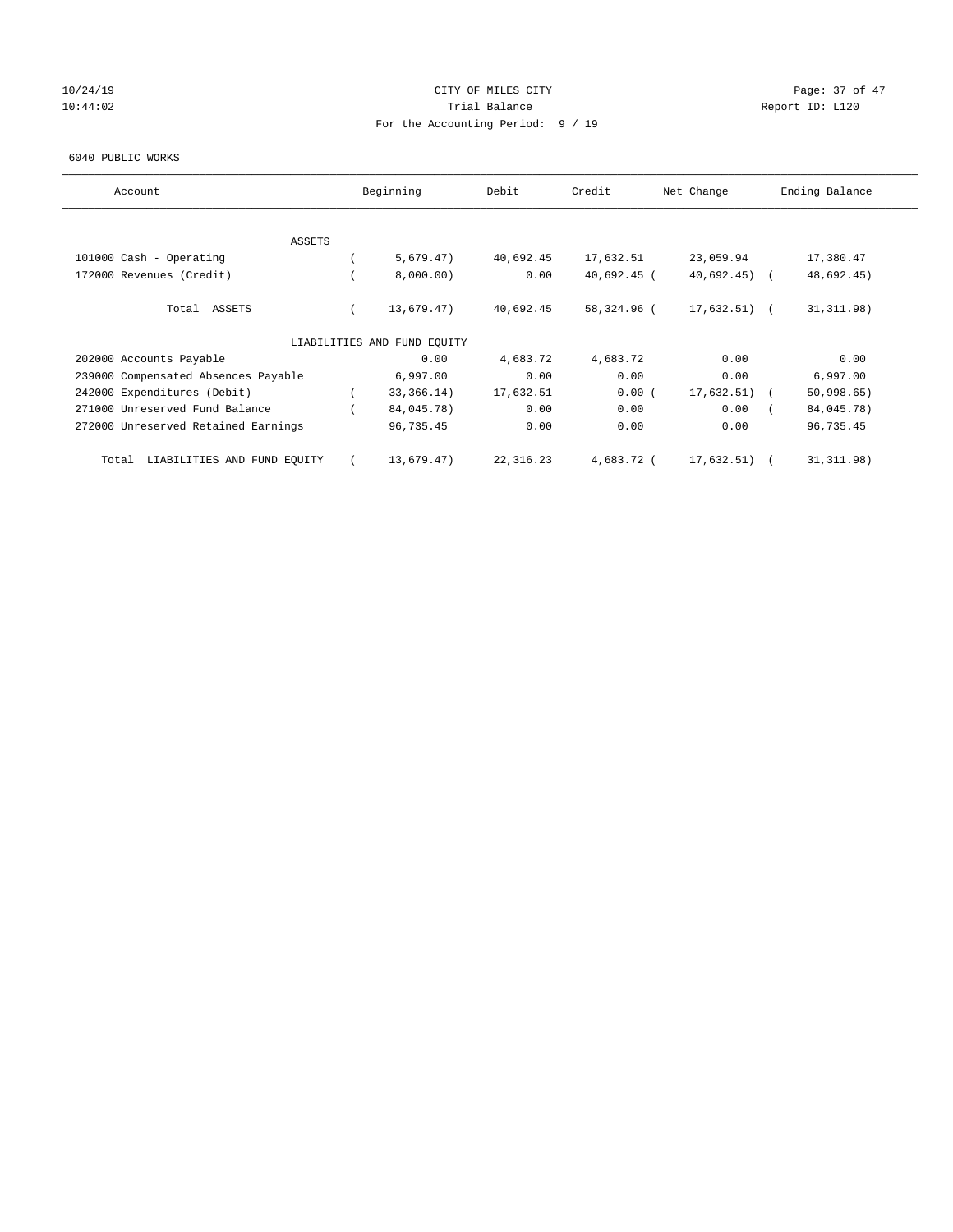# 10/24/19 CITY OF MILES CITY CHECK CITY Page: 38 of 47 10:44:02 Report ID: L120 For the Accounting Period: 9 / 19

# 7370 TBID

| Account                              | Beginning                   | Debit    | Credit   | Net Change | Ending Balance |
|--------------------------------------|-----------------------------|----------|----------|------------|----------------|
|                                      |                             |          |          |            |                |
|                                      | ASSETS                      |          |          |            |                |
| 101000 Cash - Operating              | 0.00                        | 2,470.00 | 2,470.00 | 0.00       | 0.00           |
| Total ASSETS                         | 0.00                        | 2,470.00 | 2,470.00 | 0.00       | 0.00           |
|                                      | LIABILITIES AND FUND EQUITY |          |          |            |                |
| 202000 Accounts Payable              | 0.00                        | 2,470.00 | 2,470.00 | 0.00       | 0.00           |
| 212500 Due to Others                 | 0.00                        | 2,470.00 | 2,470.00 | 0.00       | 0.00           |
| LIABILITIES AND FUND EQUITY<br>Total | 0.00                        | 4,940.00 | 4,940.00 | 0.00       | 0.00           |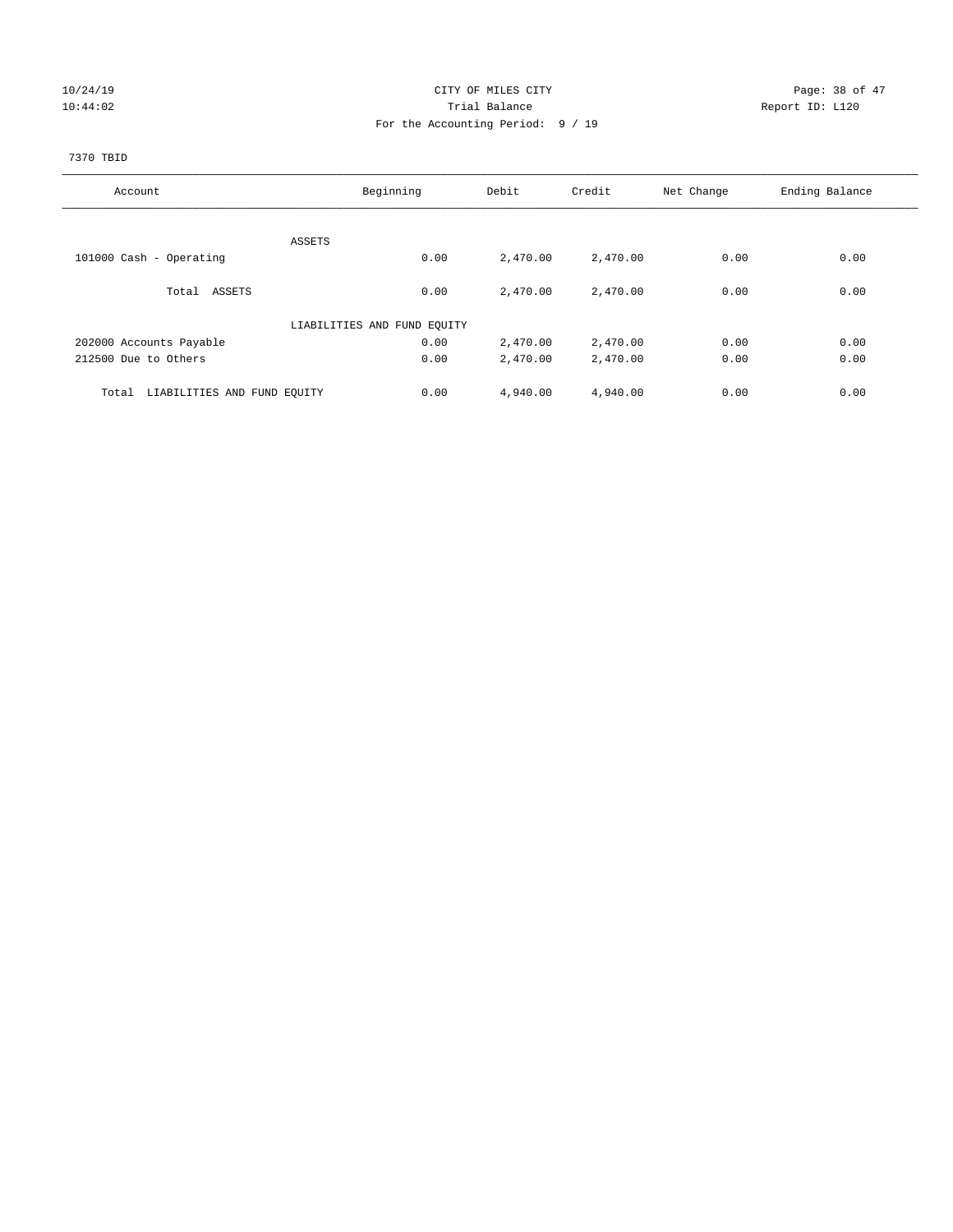# 10/24/19 CITY OF MILES CITY CHECK CONTROL Page: 39 of 47 10:44:02 Trial Balance Report ID: L120 For the Accounting Period: 9 / 19

7458 Court Technology Surcharge

| Account                                   | Beginning                   | Debit  | Credit | Net Change | Ending Balance |
|-------------------------------------------|-----------------------------|--------|--------|------------|----------------|
| ASSETS                                    |                             |        |        |            |                |
| 101000 Cash - Operating                   | 0.00                        | 395.00 | 395.00 | 0.00       | 0.00           |
| Total ASSETS                              | 0.00                        | 395.00 | 395.00 | 0.00       | 0.00           |
|                                           | LIABILITIES AND FUND EQUITY |        |        |            |                |
| 212000 Due to Government                  | 0.00                        | 395.00 | 0.00(  | 395.00) (  | 395.00)        |
| 212200 Due to Federal, Soc Sec & Medicare | 0.00                        | 0.00   | 395.00 | 395.00     | 395.00         |
| LIABILITIES AND FUND EQUITY<br>Total      | 0.00                        | 395.00 | 395.00 | 0.00       | 0.00           |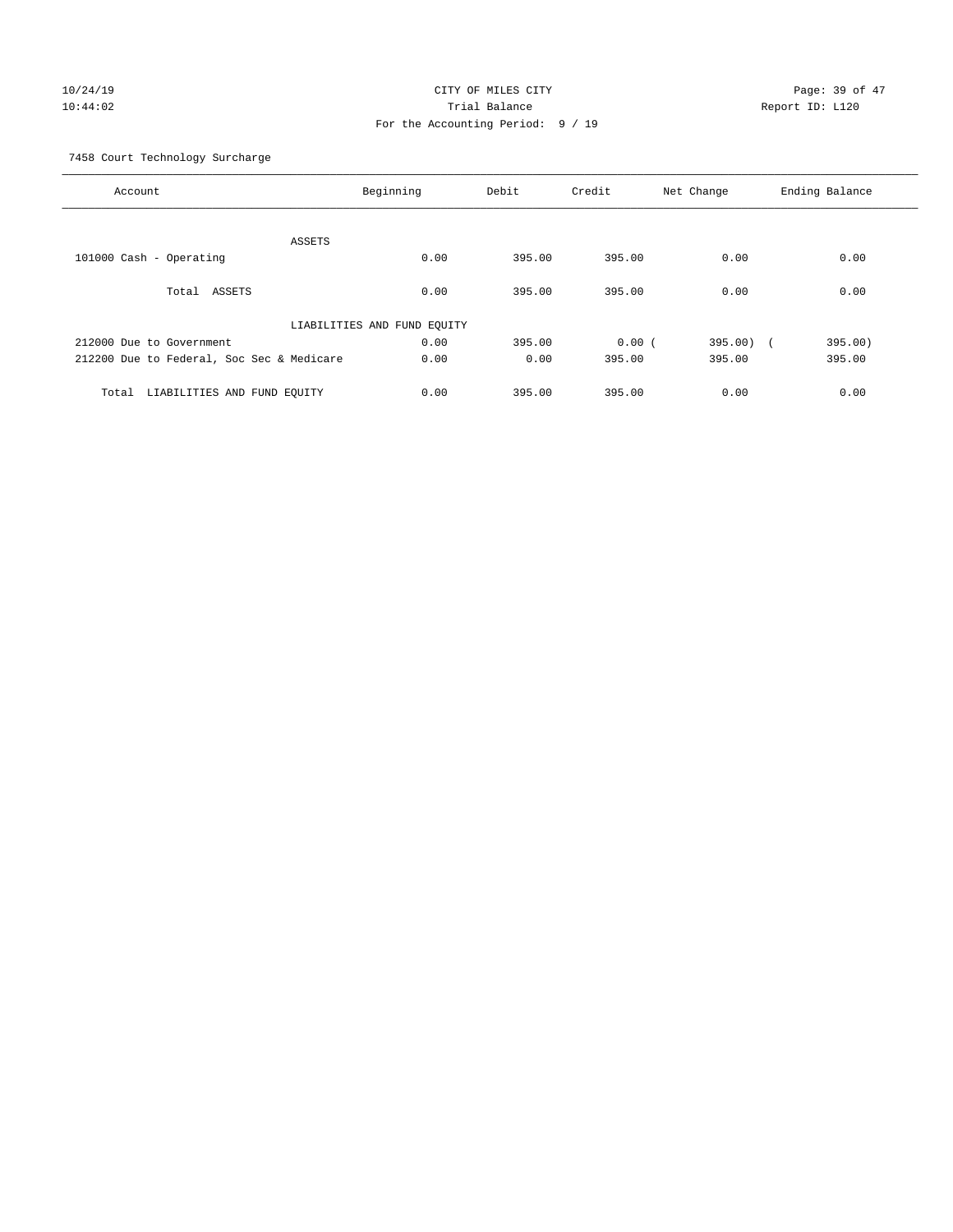# 10/24/19 CITY OF MILES CITY CHECK CONTROL Page: 40 of 47 10:44:02 Trial Balance Report ID: L120 For the Accounting Period: 9 / 19

7467 Law Enforcement Academy Surcharge

| Account                                   | Beginning                   | Debit  | Credit | Net Change | Ending Balance |
|-------------------------------------------|-----------------------------|--------|--------|------------|----------------|
|                                           |                             |        |        |            |                |
| <b>ASSETS</b>                             |                             |        |        |            |                |
| 101000 Cash - Operating                   | 938.62                      | 466.00 | 466.00 | 0.00       | 938.62         |
| Total ASSETS                              | 938.62                      | 466.00 | 466.00 | 0.00       | 938.62         |
|                                           | LIABILITIES AND FUND EQUITY |        |        |            |                |
| 202000 Accounts Payable                   | 0.00                        | 466.00 | 466.00 | 0.00       | 0.00           |
| 212200 Due to Federal, Soc Sec & Medicare | 938.62                      | 466.00 | 466.00 | 0.00       | 938.62         |
| LIABILITIES AND FUND EQUITY<br>Total      | 938.62                      | 932.00 | 932.00 | 0.00       | 938.62         |
|                                           |                             |        |        |            |                |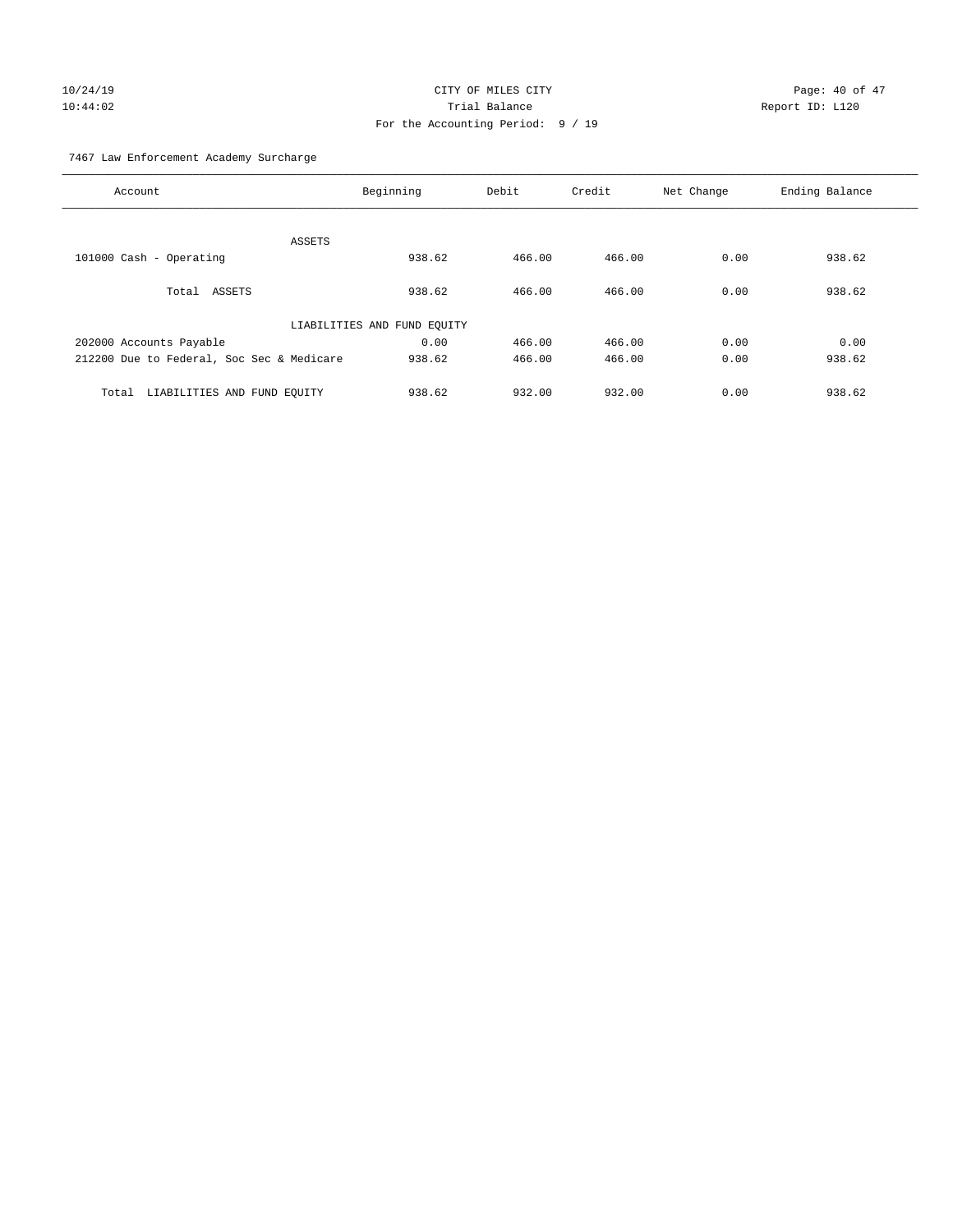### 7471 CIVIL LEGAL ASSIST/VICTIM DOM VIOLENCE PROG

| Account                              | Beginning                   | Debit    | Credit   | Net Change | Ending Balance |
|--------------------------------------|-----------------------------|----------|----------|------------|----------------|
|                                      |                             |          |          |            |                |
|                                      | ASSETS                      |          |          |            |                |
| 101000 Cash - Operating              | 1,242.40                    | 768.36   | 768.36   | 0.00       | 1,242.40       |
| Total ASSETS                         | 1,242.40                    | 768.36   | 768.36   | 0.00       | 1,242.40       |
|                                      | LIABILITIES AND FUND EQUITY |          |          |            |                |
| 202000 Accounts Payable              | 0.00                        | 768.36   | 768.36   | 0.00       | 0.00           |
| 212500 Due to Others                 | 1,242.40                    | 768.36   | 768.36   | 0.00       | 1,242.40       |
| LIABILITIES AND FUND EQUITY<br>Total | 1,242.40                    | 1,536.72 | 1,536.72 | 0.00       | 1,242.40       |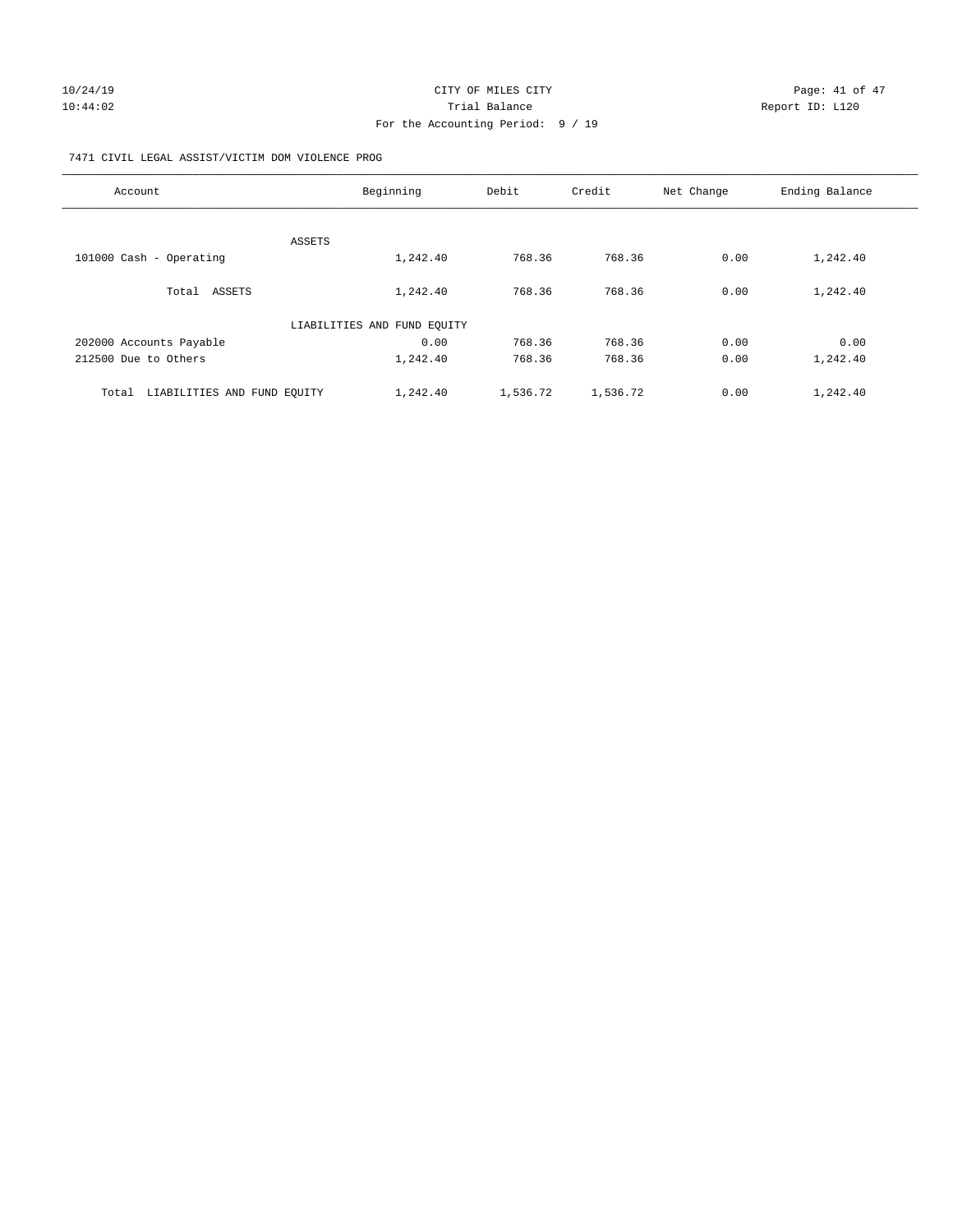# 10/24/19 CITY OF MILES CITY CHECK CONTROL Page: 42 of 47 10:44:02 Report ID: L120 For the Accounting Period: 9 / 19

7910 PAYROLL FUND

| Account                                   | Beginning                   | Debit      | Credit      | Net Change  | Ending Balance |
|-------------------------------------------|-----------------------------|------------|-------------|-------------|----------------|
|                                           |                             |            |             |             |                |
| <b>ASSETS</b><br>101000 Cash - Operating  | 125,219.12                  | 509,854.17 | 496,373.40  | 13,480.77   | 138,699.89     |
| Total ASSETS                              | 125,219.12                  | 509,854.17 | 496,373.40  | 13,480.77   | 138,699.89     |
|                                           | LIABILITIES AND FUND EQUITY |            |             |             |                |
| 201000 Warrants Payable                   | 86,665.04                   | 101,165.14 | 153,163.79  | 51,998.65   | 138,663.69     |
| 212200 Due to Federal, Soc Sec & Medicare | 0.00                        | 64,437.25  | 64,437.25   | 0.00        | 0.00           |
| 212202 Due to State Unemployment          | 1,173.28                    | 1,723.73   | $550.45$ (  | 1, 173. 28) | 0.00           |
| 212203 Due to Worker's Compensation       | 37,011.48                   | 54,260.94  | 17,249.46 ( | 37,011.48)  | 0.00           |
| 212204 Due to State Income Tax            | 0.00                        | 15,682.00  | 15,682.00   | 0.00        | 0.00           |
| 212205 Due to MPORS-GABA                  | 0.00                        | 15,108.09  | 15,108.09   | 0.00        | 0.00           |
| 212207 Due to AFLAC, AFLAC PRETAX         | 0.01)                       | 820.58     | 820.59      | 0.01        | 0.00           |
| 212208 Due to Health Ins, Dental, Vision  | 4.20                        | 72,085.30  | 72,117.30   | 32.00       | 36.20          |
| 212209 Due to PERS Retirement             | 0.00                        | 33,533.79  | 33,533.79   | 0.00        | 0.00           |
| 212210 Due to FURS-GABA Retirement        | 365.13                      | 16,136.89  | 15,771.76 ( | 365.13)     | 0.00           |
| 212212 Due to City of Miles City          | 0.00                        | 70.65      | 70.65       | 0.00        | 0.00           |
| Total LIABILITIES AND FUND EQUITY         | 125, 219. 12                | 375,024.36 | 388,505.13  | 13,480.77   | 138,699.89     |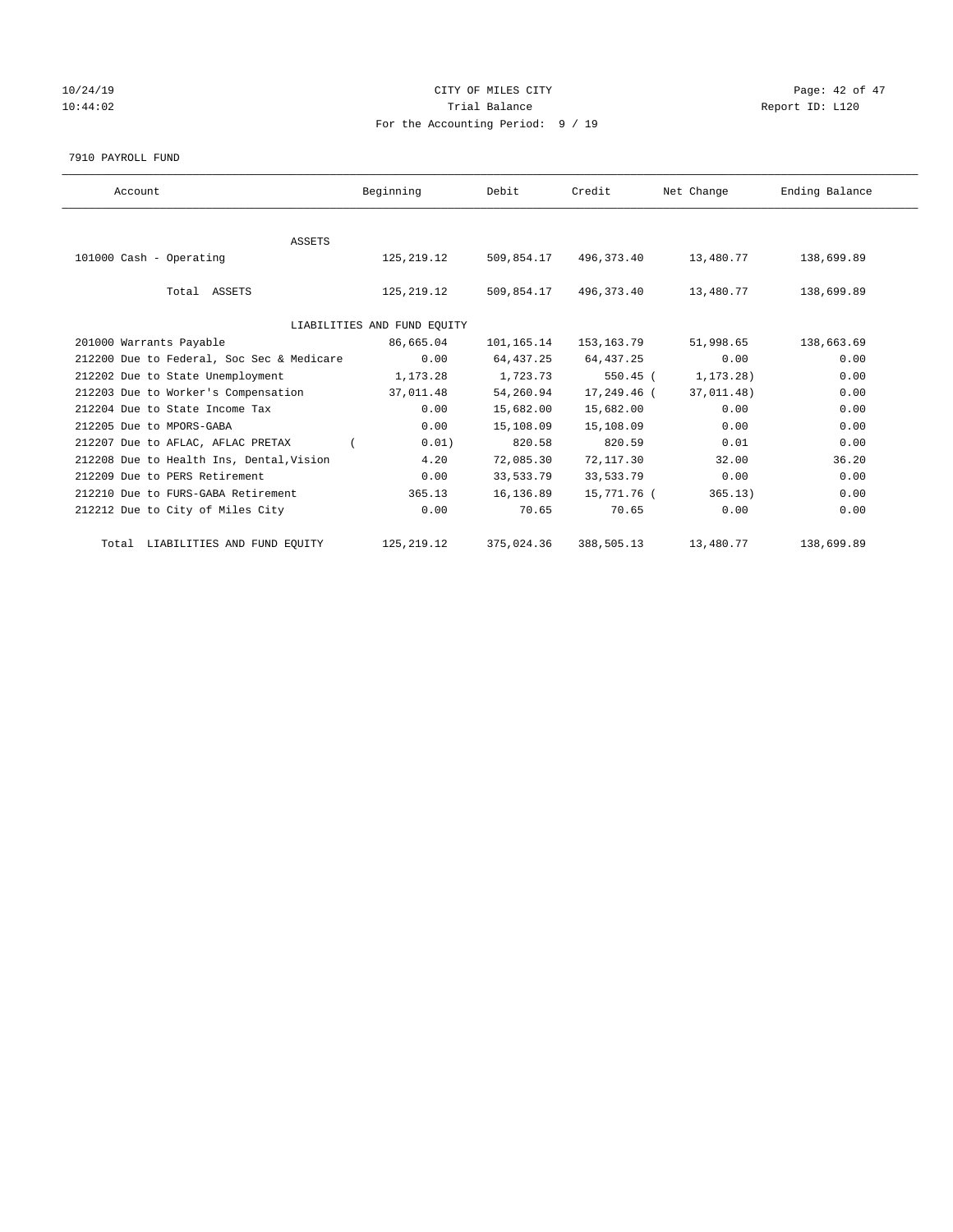| 10/24/19 |  |
|----------|--|
| 10:44:02 |  |

### CITY OF MILES CITY CONTROL CONTROL CITY CONTROL Page: 43 of 47 Partial Balance and Communications of the Report ID: L120 For the Accounting Period: 9 / 19

### 7930 CLAIMS FUND

| Account                              | Beginning                   | Debit        | Credit                    | Net Change  | Ending Balance |
|--------------------------------------|-----------------------------|--------------|---------------------------|-------------|----------------|
|                                      |                             |              |                           |             |                |
| ASSETS                               |                             |              |                           |             |                |
| 101000 Cash - Operating              | 988,170.72                  |              | 689,732.25 1,108,702.17 ( | 418,969.92) | 569,200.80     |
| ASSETS<br>Total                      | 988,170.72                  |              | 689,732.25 1,108,702.17 ( | 418,969.92) | 569,200.80     |
|                                      |                             |              |                           |             |                |
|                                      | LIABILITIES AND FUND EQUITY |              |                           |             |                |
| 201000 Warrants Payable              | 988,170.72                  | 1,108,702.17 | 689,732.25 (              | 418,969.92) | 569,200.80     |
|                                      |                             |              |                           |             |                |
| LIABILITIES AND FUND EQUITY<br>Total | 988,170.72                  | 1,108,702.17 | 689,732.25 (              | 418,969.92) | 569,200.80     |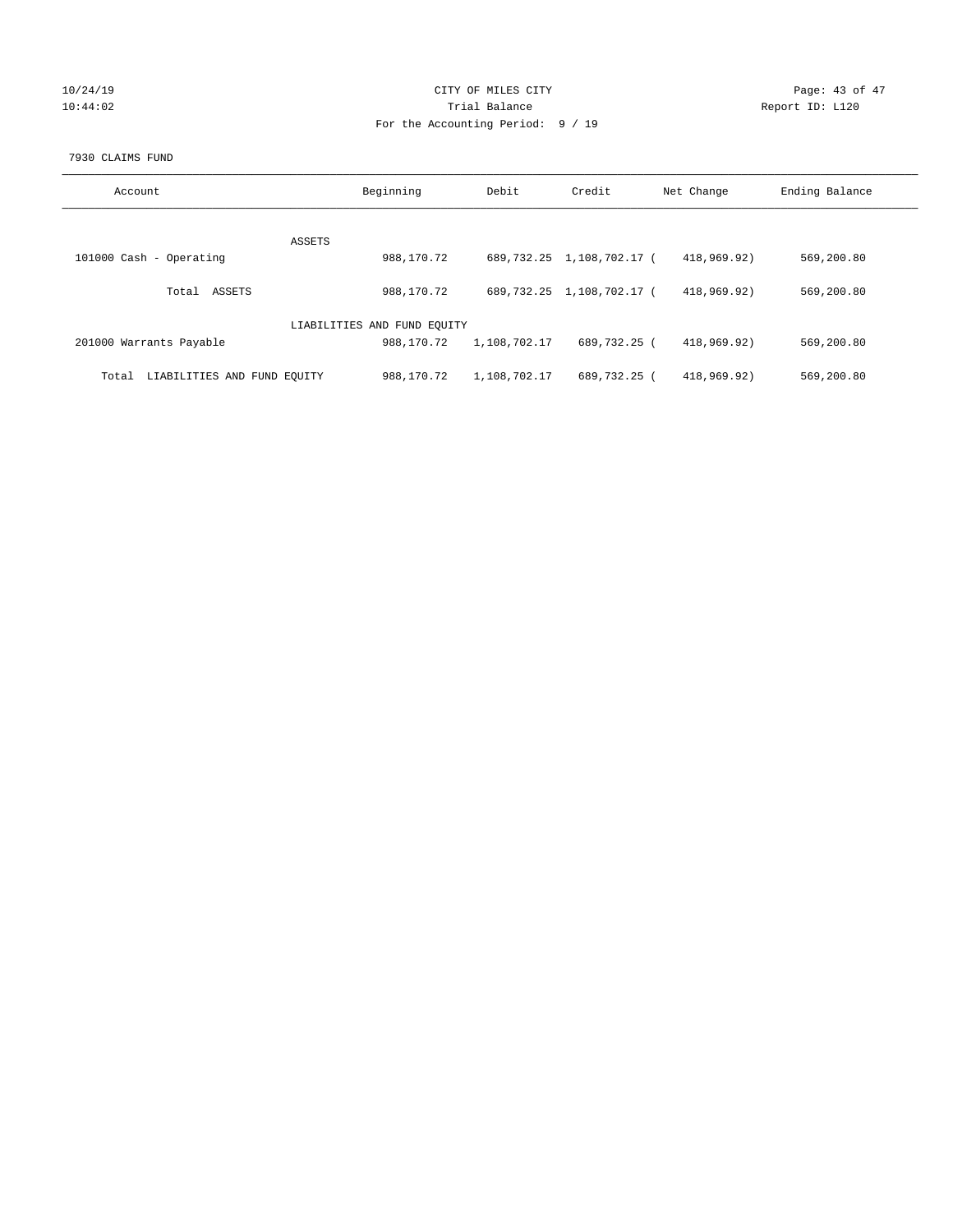# 10/24/19 CITY OF MILES CITY CHECK CONTROL Page: 44 of 47 10:44:02 Trial Balance Report ID: L120 For the Accounting Period: 9 / 19

7980 CUSTER CO WATER & SEWER DISTRICT

| Account                                 | Beginning                   | Debit       | Credit      | Net Change | Ending Balance |
|-----------------------------------------|-----------------------------|-------------|-------------|------------|----------------|
|                                         |                             |             |             |            |                |
| ASSETS                                  |                             |             |             |            |                |
| 101000 Cash - Operating                 | 0.00                        | 14,260.61   | 14,260.61   | 0.00       | 0.00           |
| 122000 Accounts Receivable              | 15,824.08                   | 14,277.86   | 14,260.61   | 17.25      | 15,841.33      |
| Total ASSETS                            | 15,824.08                   | 28,538.47   | 28,521.22   | 17.25      | 15,841.33      |
|                                         | LIABILITIES AND FUND EQUITY |             |             |            |                |
| 202000 Accounts Payable                 | 0.00                        | 14, 177. 31 | 14, 177. 31 | 0.00       | 0.00           |
| 211020 Due to Custer Water & Sewer Dist | 15,824.08                   | 14,177.31   | 14,194.56   | 17.25      | 15,841.33      |
| LIABILITIES AND FUND EQUITY<br>Total    | 15,824.08                   | 28,354.62   | 28, 371.87  | 17.25      | 15,841.33      |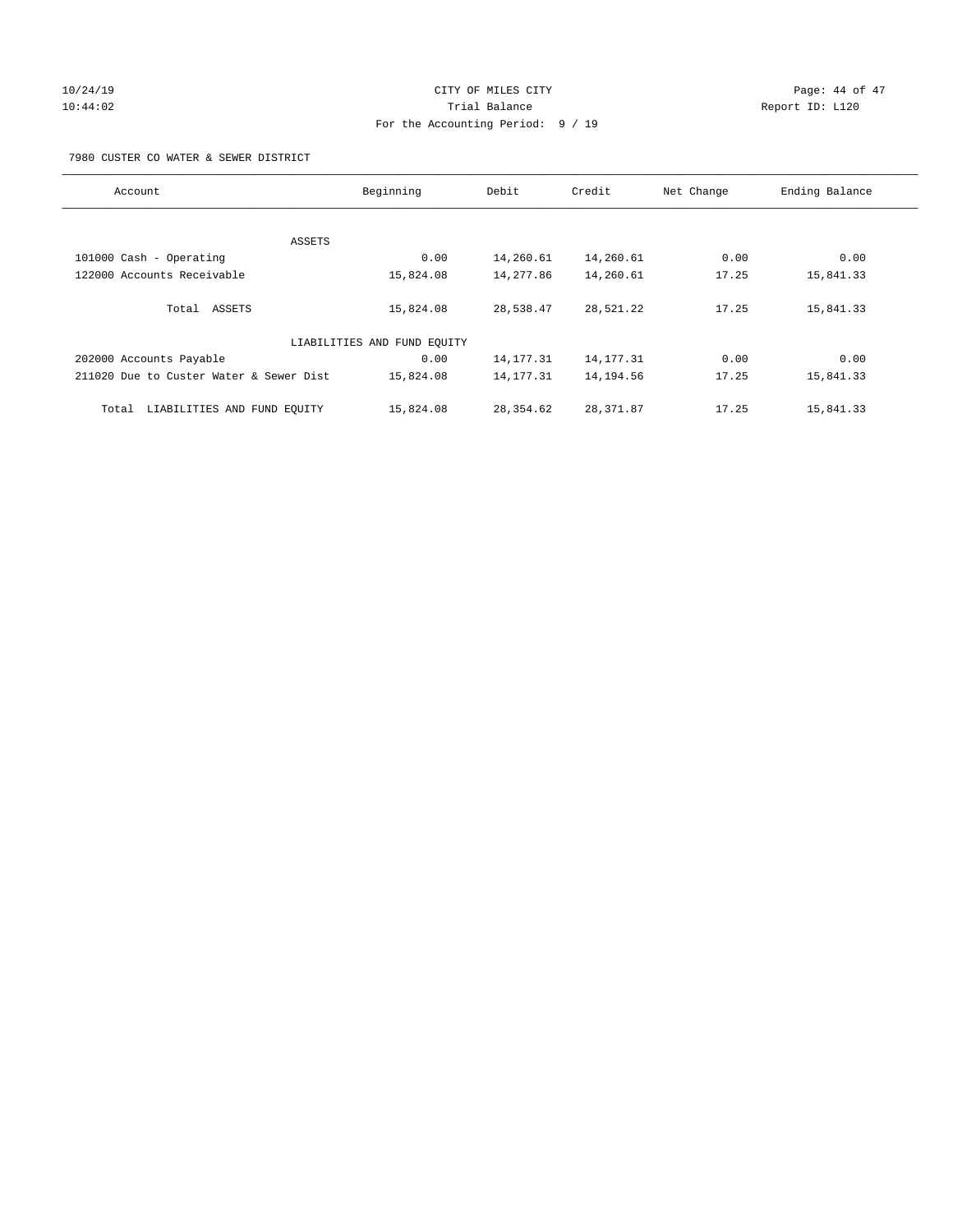# 10/24/19 CITY OF MILES CITY CHECK CONTROL Page: 45 of 47 10:44:02 Trial Balance Report ID: L120 For the Accounting Period: 9 / 19

7981 Interest Clearing

| Account                           | Beginning | Debit     | Credit    | Net Change | Ending Balance |
|-----------------------------------|-----------|-----------|-----------|------------|----------------|
|                                   | ASSETS    |           |           |            |                |
| 101000 Cash - Operating           | 29,607.49 | 21,559.64 | 0.00      | 21,559.64  | 51,167.13      |
| Total ASSETS                      | 29,607.49 | 21,559.64 | 0.00      | 21,559.64  | 51,167.13      |
| LIABILITIES AND FUND EQUITY       |           |           |           |            |                |
| 212500 Due to Others              | 29,607.49 | 0.00      | 21,559.64 | 21,559.64  | 51, 167. 13    |
| Total LIABILITIES AND FUND EOUITY | 29,607.49 | 0.00      | 21,559.64 | 21,559.64  | 51, 167. 13    |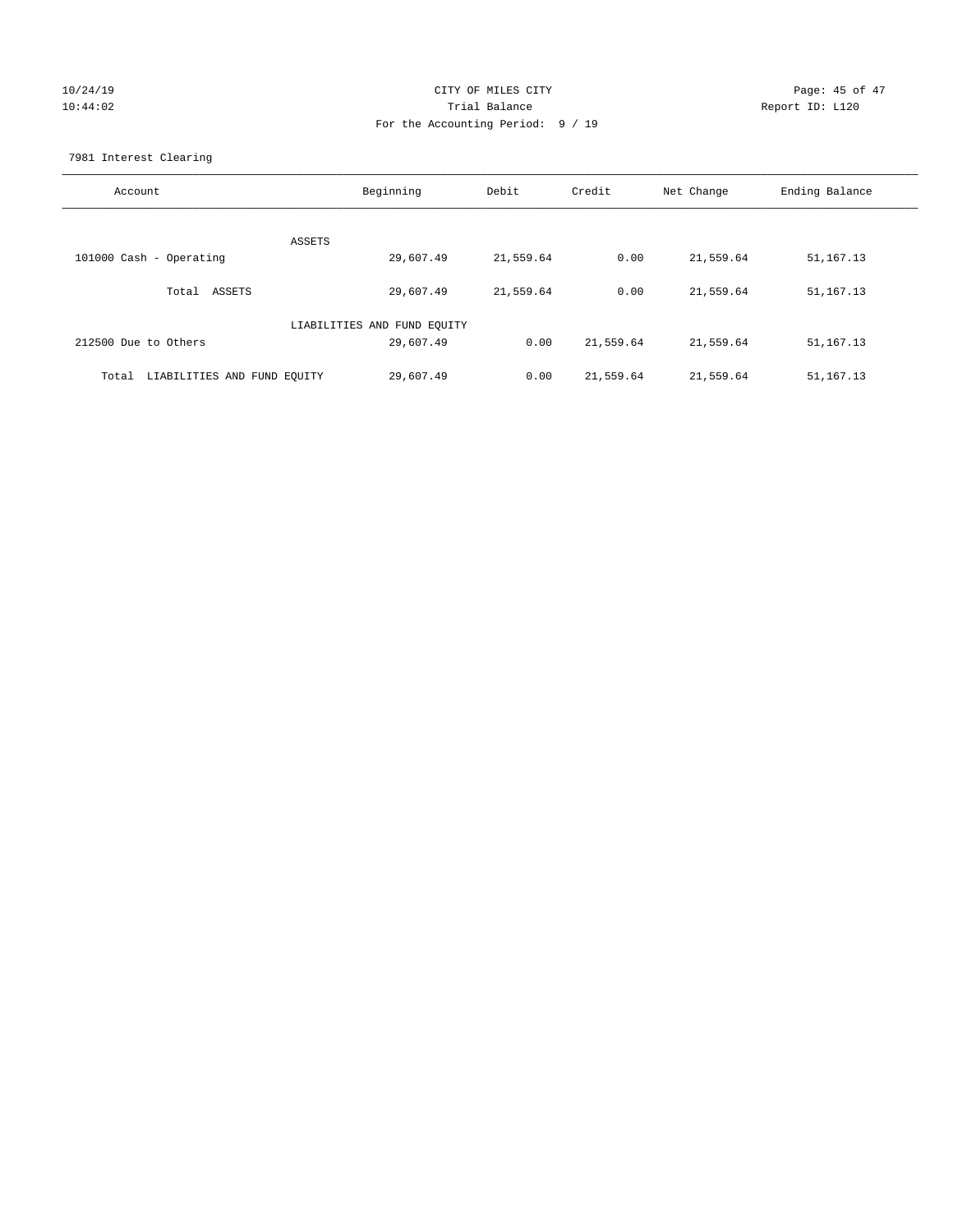### 10/24/19 **Page: 46 of 47** CITY OF MILES CITY **CITY** CITY **Page: 46 of 47** 10:44:02 Report ID: L120 For the Accounting Period: 9 / 19

### 9000 GENERAL FIXED ASSETS GROUP OF ACCOUNTS FUND

| Account                                                    | Beginning       | Debit | Credit | Net Change | Ending Balance  |
|------------------------------------------------------------|-----------------|-------|--------|------------|-----------------|
| ASSETS                                                     |                 |       |        |            |                 |
| 181000 Land                                                | 526,599.00      | 0.00  | 0.00   | 0.00       | 526,599.00      |
| 182000 Buildings                                           | 1,986,836.00    | 0.00  | 0.00   | 0.00       | 1,986,836.00    |
| 182100 Allowance for Depr - Buildings (Cre(                | 684,991.00)     | 0.00  | 0.00   | 0.00       | 684,991.00)     |
| 186000 Machinery and Equipment                             | 3,038,732.00    | 0.00  | 0.00   | 0.00       | 3,038,732.00    |
| 186100 Allowance for Depr - Machinery & Eq(                | 1,463,750.00)   | 0.00  | 0.00   | 0.00       | 1,463,750.00)   |
| 187000 Infrastructure                                      | 33,670,108.00   | 0.00  | 0.00   | 0.00       | 33,670,108.00   |
| 187100 Allowance For Depreciation - Infras( 16,321,771.00) |                 | 0.00  | 0.00   | 0.00       | 16,321,771.00)  |
| Total ASSETS                                               | 20,751,763.00   | 0.00  | 0.00   | 0.00       | 20, 751, 763.00 |
| LIABILITIES AND FUND EQUITY                                |                 |       |        |            |                 |
| 280000 INVESTMENT IN GENERAL FIXED ASSETS                  | 20,751,763.00   | 0.00  | 0.00   | 0.00       | 20, 751, 763.00 |
| LIABILITIES AND FUND EQUITY<br>Total                       | 20, 751, 763.00 | 0.00  | 0.00   | 0.00       | 20, 751, 763.00 |